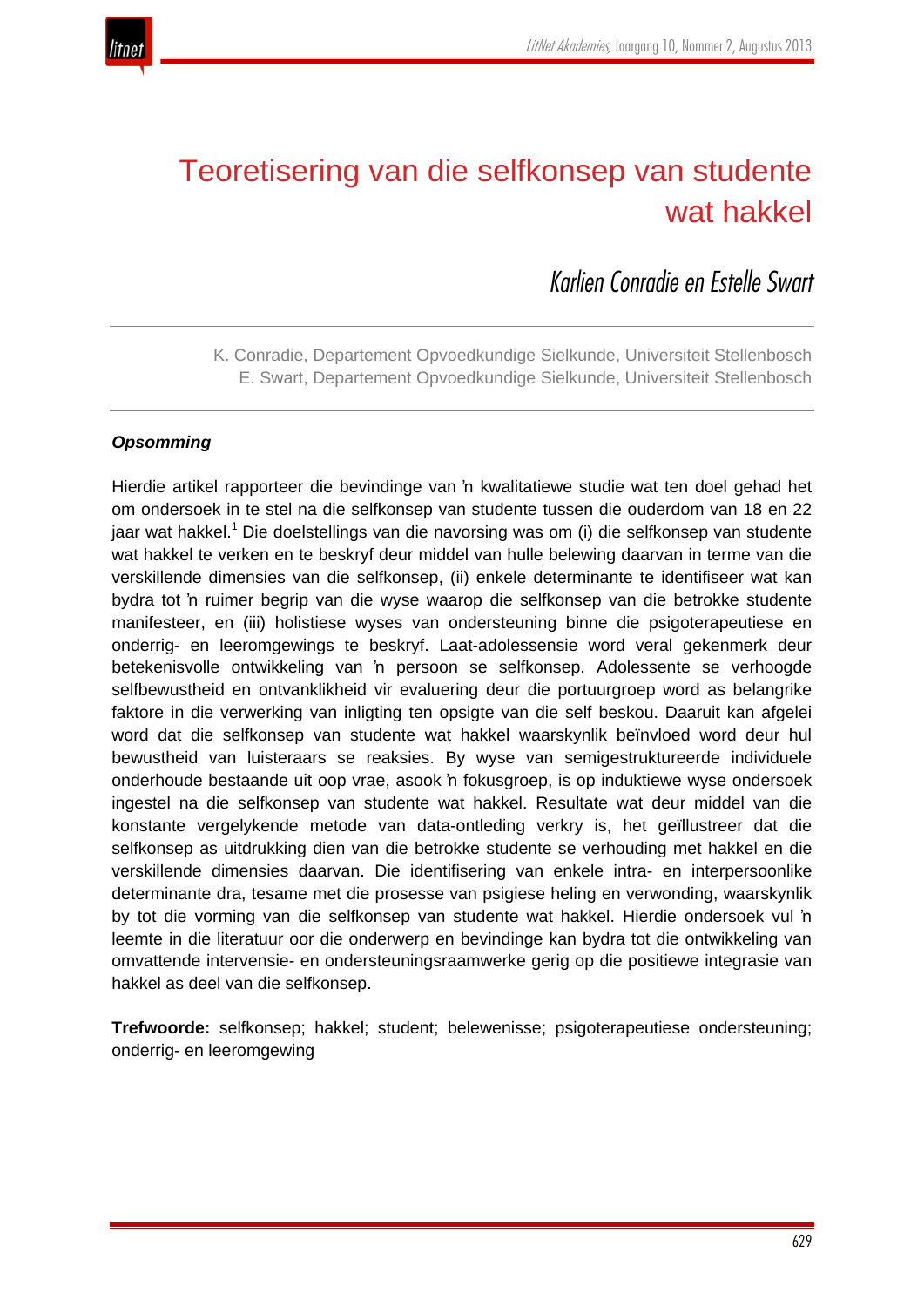

#### *Abstract*

#### **Theorising of the self-concept of students who stutter**

The phenomenon of stuttering encompasses personal experiences that contribute to the forming of the self-concept of a person who stutters. In the past, research regarding the experiences of people who stutter resulted mostly in reducing stuttering to observable symptoms within a positivistic framework. This increased search for  $-$  and focus on  $-$  the causes, "treatment" and "curing" of stuttering has probably contributed to an under-emphasis on the manner in which the person makes sense of his or her stuttering. Holistic support, however, focuses not only on dealing with stuttering, but also on the positive integration of stuttering into someone's self-concept – regardless of the pain or distress associated with it.

This study is based on the premise that people who stutter make sense of their stuttering in an individual and personal manner. Each person owns his or her stuttering uniquely. People make sense of their subjective experiences of stuttering, attach personal meanings to them, and then integrate these private constructions of meaning into their self-concept. It would seem that the person's relation with stuttering is thus expressed through his or her selfconcept. In order to gain a better understanding of the functioning of a person's self-concept, it is important first to gain insight into the experiences of someone who stutters. But such experiences do not exist in isolation. Previous research highlights how experiences are embedded in diverse personal and socio-cultural contexts. Moreover, prejudice, stereotypes and listeners' negative perceptions further impact the interactive nature of sense-making. The meaning that a person who stutters attaches to this kind of feedback thus would have a significant influence on his or her self-concept. The underlying relationship between someone's self-concept and stuttering seems to be complex indeed: any simplistic or reductive approach would underestimate the individual's unique experiences and interpretations. Against this backdrop the investigation of the self-concept of the person who stutters therefore seems to be relevant for researchers, lecturers, therapists and other role players. The results of this qualitative study can contribute to a greater understanding of the psychological and social experiences of university students who stutter, particularly in terms of the different dimensions of their self-concept.

The investigation on which this article reports asked the following primary research question: How can the self-concept of students who stutter be described? Answering this question requires knowledge about the manner in which the various dimensions of the person's selfconcept are expressed. Any attempt to understand the richness of a person's self-concept – rather than focusing only on the causality and remediation of stuttering – presupposes a holistic approach to intervention and support. Greater insight regarding the reciprocity between the meaning people attach to their own stuttering and their self-concept may contribute to the development of therapeutic support strategies. These specific strategies could potentially contribute to the development of a positive self-concept.

This study has three aims. First, to explore and describe the self-concepts of students who stutter by examining the different dimensions of their experiences of stuttering. Second, to identify a few determinants regarding the students' intra- and interpersonal functioning. The results could contribute to a better understanding of the ways in which the self-concept of the students who stutter manifests in different relationships. Third, to identify more holistic ways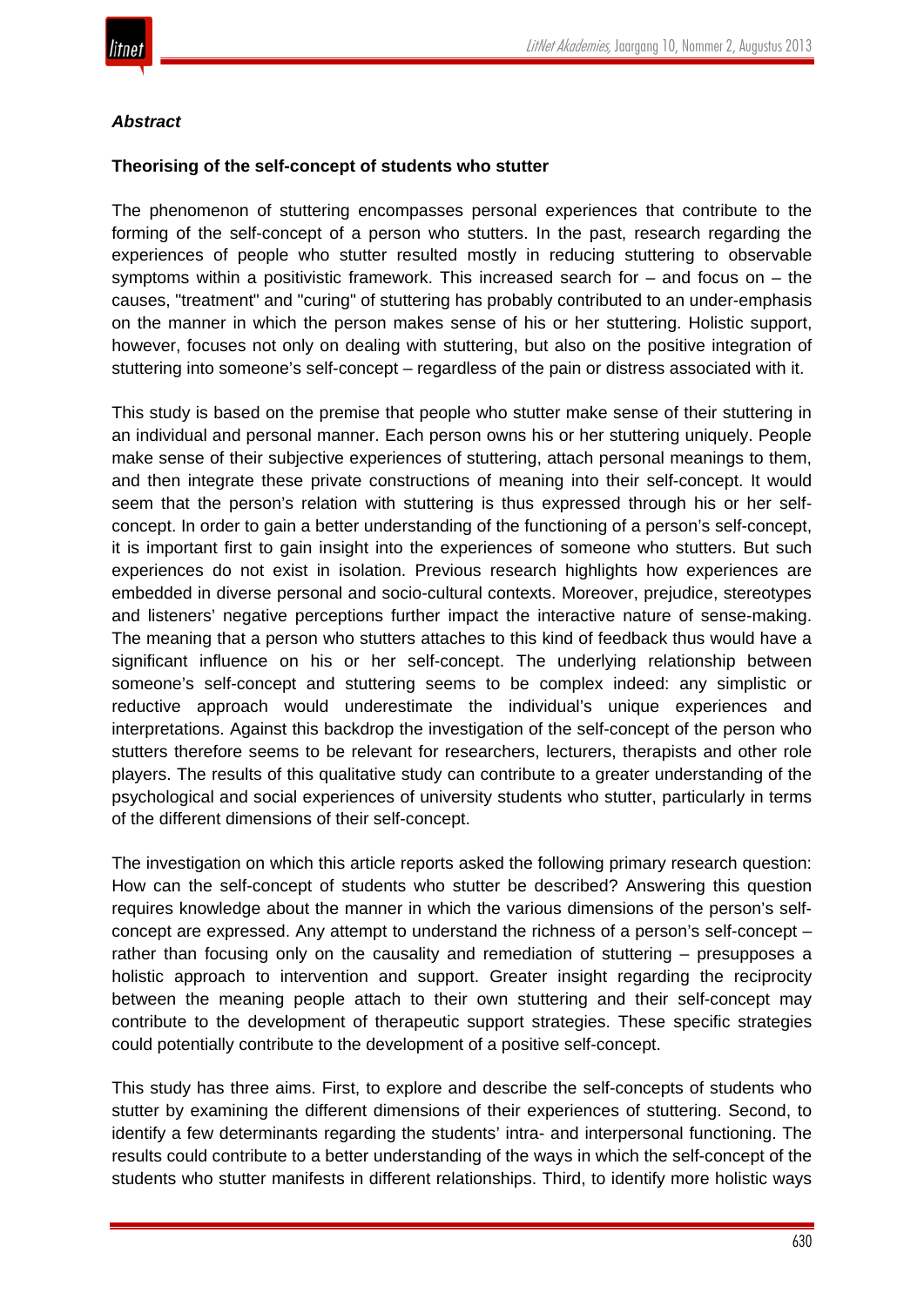

of support for students who stutter. The study identified different types of support strategies for both the therapeutic and the teaching and learning environments.

A qualitative approach to research is used to understand and explain stuttering as a human quality. It is argued that this approach is the most suitable medium for describing and explaining students' authentic responses and statements. The qualitative approach is further supported by the research design selected: grounded theory emphasises the inductive method of data generation and analysis. The methods of data generation include individual interviews and a focus group. Data was analysed cautiously by using the constant comparative method. The thorough exploration of the students' self-concepts in this way eventually led to the identification of a few determinants regarding intra- and interpersonal functioning. Furthermore, the two processes of healing and suffering involved in students' self-concepts illustrate how different relationships can contribute either to support or ultimately to the stigmatisation, and exclusion, of these students.

The exploration of the different dimensions of the self-concept of students who stutter highlighted the following:

- The self-concept serves as a *manifestation of the students' relationship with stuttering* on the three different levels of psychological functioning, namely:
	- o Cognitive level: alienation of authentic self, personal truths, transcendence and congruency
	- o Affective level: psychological distress (suffering)
	- o Conative level: compensation, isolation, projection
- Specific *therapeutic approaches* could possibly enhance healing in the student whose self-concept seems to be fragile due to the psychological distress or suffering that sometimes accompanies stuttering. This could probably serve as a preliminary framework for developing a single, more comprehensive intervention plan to enhance a positive self-concept.
- A safe and non-threatening teaching and learning environment for students who stutter could *enhance accessibility with regard to their academic participation*. Specific ways to support them in the context of one university are suggested.
- The *exclusion* of a student who stutters due to stigmatisation causes psychological distress which, in turn, contributes to the manner in which the student's self-concept is expressed.

As researchers we trust that this study will contribute to a broader understanding of the selfconcept of students who stutter. By supporting critical-reflective thinking with regard to the holistic support of students who stutter Educational Psychology as a subject field could thus become an agent for change. The theoretically grounded conclusions and recommendations in this article could serve as a framework of knowledge for future research in this ever unfolding field.

**Keywords:** self-concept; stutter; stuttering; student; experiences; psychotherapeutic support; teaching and learning environment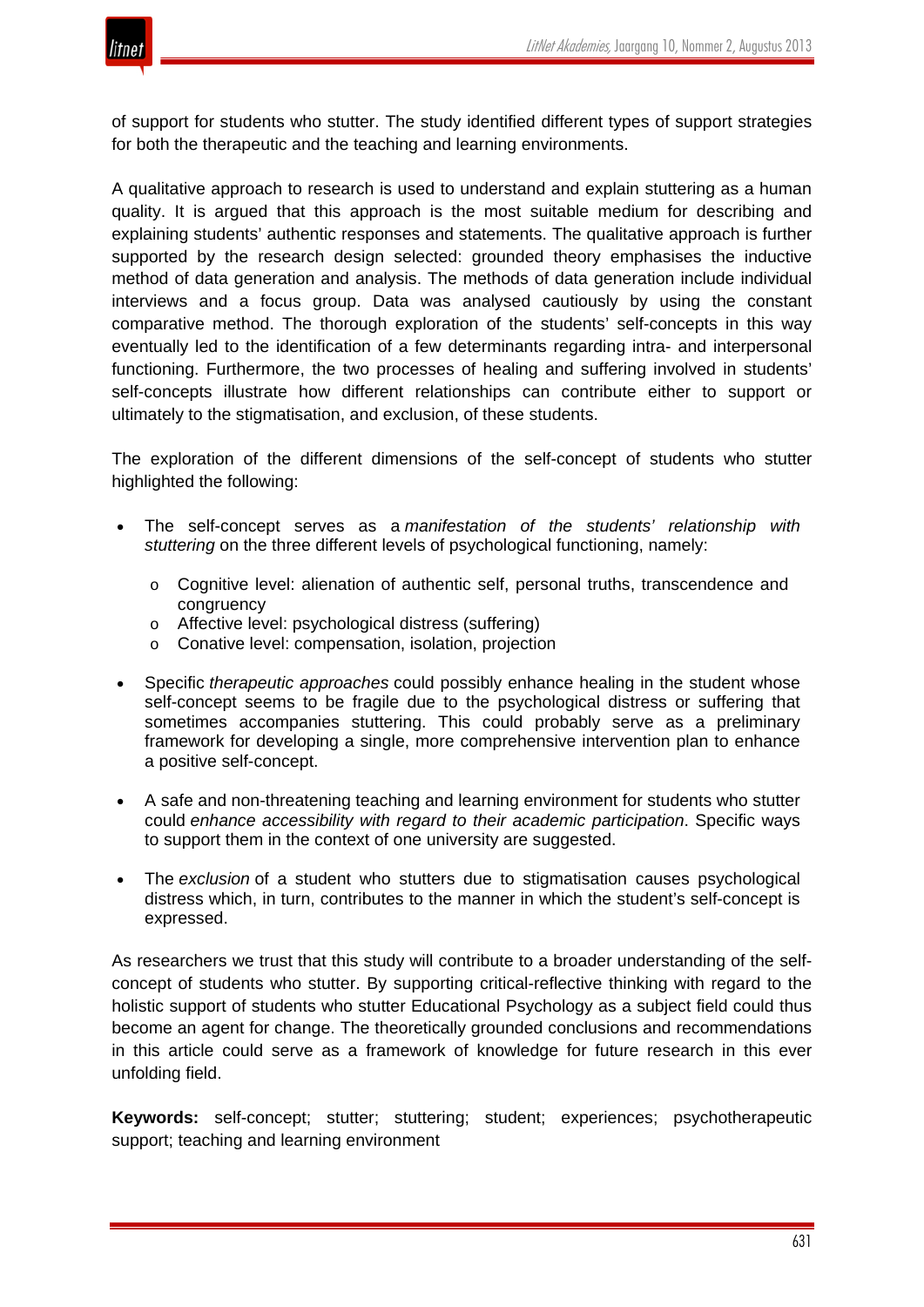# **1. Inleiding**

Om 'n gemaklike gesprek met iemand te kan voer word waarskynlik deur die meeste mense as vanselfsprekend aanvaar. Acton en Hird (2004:495) beklemtoon dat alhoewel hierdie vorm van sosiale interaksie 'n fundamentele en menslike aktiwiteit is, dit egter vrees en ontsteltenis ontlok by mense wat hakkel. Dieselfde skrywers is van mening dat vlot spraak in baie gevalle gekoppel word aan 'n persepsie van verbale bevoegdheid. Omdat hakkel deur spraakonvlotheid gekenmerk word, lei dit waarskynlik tot gevoelens van minderwaardigheid en verbale onbekwaamheid. Verder het navorsing deur Crichton-Smith (2002:334) bevind dat die meeste deelnemers aan hulle studie gedurende hulle kinderjare deur hul portuurgroep afgeknou en gespot is omdat hulle hakkel. Hakkel gaan dus oor meer as slegs die onvlotheid van spraak. Dit is verknoop met 'n wye verskeidenheid sielkundige ervaringe wat meestal persoonlik van aard is. Die doel van hierdie artikel is om enkele determinante van die selfkonsep van sommige studente wat hakkel te rapporteer. Dit word gedoen deur eerstens hulle belewenisse van hakkel te beskryf in terme van sekere dimensies van die selfkonsep. Daarna kon die funksionering van die selfkonsep op beide intra- en interpersoonlike vlak bepaal word. Vervolgens word spesifieke implikasies ten opsigte van ondersteuning binne die psigoterapeutiese en onderrig- en leeromgewings beklemtoon.

Hakkel word omgewe deur individuele, sosiale en kulturele eienskappe. Afgesien van die rol van genetika, neurologie, taal (verwerwing van spraakvlotheid)<sup>2</sup> en sielkundige veranderlikes, blyk interaksies tussen die individu en "sosiale ander" asook kulturele eienskappe ook 'n rol te speel by die konseptualisering van hakkel. Alhoewel hakkel meestal as fisieke spraakonvlothede manifesteer, is die betekenis daarvan onteenseglik ingebed in die wederkerige wisselwerking tussen individuele, sosiale en kulturele eienskappe. In die lig hiervan kan die afleiding gemaak word dat die sosiale terugvoer wat 'n persoon in hierdie verband oor hom- of haarself ontvang, ongetwyfeld bydra tot die ontwikkeling en instandhouding van die persoon se selfkonsep – die *Wie is ek?*-komponent van 'n persoon se identiteit. Die self staan volgens die teorie van George Mead (1934) in verhouding tot die persoon se ervaringswêreld en word voortdurend geskep en herskep deur sy of haar bewuste interaksie met die omgewing. Dit stem ooreen met Louw, Louw en Ferns (2007:318) se standpunt dat 'n persoon hom- of haarself nie slegs teen die agtergrond van persoonlike ervarings evalueer nie, maar ook aan die hand van ander maatstawwe, soos godsdiens, kultuur en ander sosiale instellings. Volgens Mead (1934) word die persoon se selfkonsep medebepaal deur die reaksies van ander. Die interaktiewe verwantskap tussen die self en samelewing gee dus daartoe aanleiding dat 'n persoon, afhangende van die sosiale konteks, diverse ervarings van hom- of haarself kan hê. Ter aansluiting hierby word die vorming van die self volgens Sebastian, Burnett en Blakemore (2008:441) veral deur twee tipes waardebepalings beïnvloed, naamlik direkte en gereflekteerde waardebepalings. Direkte waardebepalings het te doen met mense se persepsie van hulself op grond van hul ervaringe. Gereflekteerde waardebepalings is gegrond op 'n persoon se persepsie van wat ander mense van hom of haar dink by wyse van hulle reaksies teenoor hom of haar. Dit sluit aan by Stewart en Birdsall (2001) se stelling dat mense se beskouing van hulself waarskynlik ooreenstem met hul persepsies van hoe ander hulle waarneem. Die omgekeerde kan ook geld, naamlik dat mense se persepsie van dit wat ander van hulle dink, dalk ooreenstem met hulle eie persepsie van wie hulle is. Dit blyk dus dat die ontwikkeling van die selfkonsep beïnvloed word deur sowel mense se ware self as wat hulle dink ander se beskouing van hulle mag wees. Die afleiding kan daarom gemaak word dat die waardes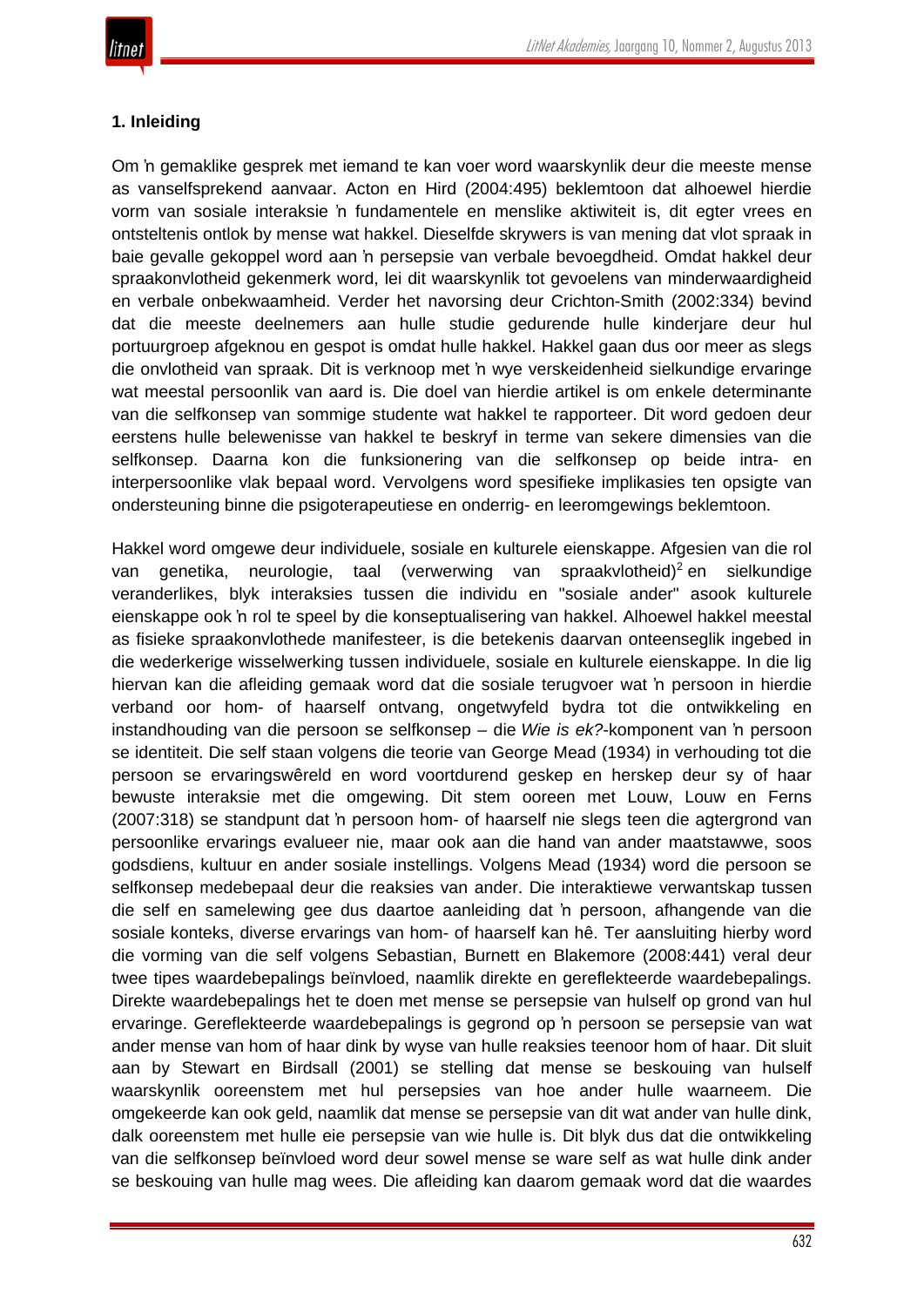en houdings wat in luisteraars se reaksies gereflekteer word, moontlik bydra tot die selfkonsep van die persoon wat hakkel.

Die belangrikheid van die bestudering van die selfkonsep by hakkel is daarin geleë dat hakkel meestal gedurende die persoon se mondelinge interaksie met ander manifesteer, maar nie tydens alleenspraak en dus met hom- of haarself nie (Acton en Hird 2004). Verder word sosiale interaksie gekenmerk deur onder andere aannames, persepsies, vooroordele en stereotipes rakende hakkel. Gedurende sosiale interaksie verkry diegene wat hakkel, terugvoer oor hulself. Sulke sosiale belewenisse word waarskynlik as dele van die persoon se gestalt, oftewel selfkonsep, geïnternaliseer. Volgens Acton en Hird (2004) kan negatiewe sosiale belewenisse gevoelens van angs en vrees ontlok. Dit lei waarskynlik tot beperkte deelname aan veral sosiale aktiwiteite en manifesteer byvoorbeeld wanneer persone wat hakkel, nie hul hand in die klas opsteek nie, hulleself nie beskikbaar stel vir 'n komitee nie, en verbale kommunikasie tot 'n minimum beperk. Gerieflikheidshalwe word hierdie studente dikwels as skaam, teruggetrokke, stil, huiwerig of senuweeagtig geëtiketteer (Snyder 2001).

Die vraag wat dus gevra kan word, is hoe sulke persepsies en stereotipes die persoon wat hakkel se selfkonsep beïnvloed.

Alhoewel verskeie dissiplines al geskryf het oor die moontlike oorsake en remediëring van hakkel, is daar nog min gedoen om die selfkonsep van die persoon wat hakkel te probeer verstaan (Daniels, Gabel en Rodney 2004; Kathard 2001). Hierdie ondersoek het van die veronderstelling uitgegaan dat die persone wat hakkel, in 'n spesifieke verhouding tot hakkel staan. Dit beteken dat iemand deur middel van subjektiewe ervaring sy of haar hakkel eien deur persoonlike betekenis daaraan te heg. Verder dui Stewart en Birdsall (2001) aan dat hierdie betekeniskonstruksies in 'n persoon se selfkonsep geïntegreer word. Die argument is daarom dat die persoon se verhouding tot hakkel deur sy of haar selfkonsep tot uitdrukking kom.

In die lig van bogenoemde wil dit voorkom asof die onderlinge verband tussen 'n persoon se selfkonsep en hakkel kompleks is, en om simplisties daaromtrent te wees, sou 'n geringskatting wees van die unieke en die individuele. Pogings om die volheid van die persoon se selfkonsep te peil eerder as om slegs op die remediëring van hakkel te fokus, veronderstel 'n holistiese benadering tot hulpverlening en ondersteuning. Die ondersoek waaroor hierdie artikel rapporteer, het daarom die volgende navorsingsvrae gevra: Hoe kan die selfkonsep van studente wat hakkel, beskryf word?

Om dit te kan beantwoord, is kennis van die wyse waarop die verskillende dimensies van die persoon se selfkonsep tot uitdrukking kom, nodig.

Bracken en Lamprecht (2003) beskryf die selfkonsep as bestaande uit vier interverwante dimensies, naamlik die fisieke, affektiewe, kognitiewe en sosiale dimensie. *Fisieke dimensie* dui op fisieke ervarings en sluit byvoorbeeld liggaamsbeeld, fisiese gesondheid en voorkoms in. *Affektief* dui op dit wat met gevoelens, emosies en gemoedstemmings te make het. *Kognitiewe dimensie* verwys na die prosesse van bewuswording en sluit byvoorbeeld kognitiewe prosesse soos beoordeling, denke en herinneringe in. Dit sluit ook prosesse van 'n intellektuele of akademiese aard in, byvoorbeeld geheue, abstrakte redenering, konsentrasie en probleemoplossingsvermoë. Laastens dui *sosiale dimensie* op sosiale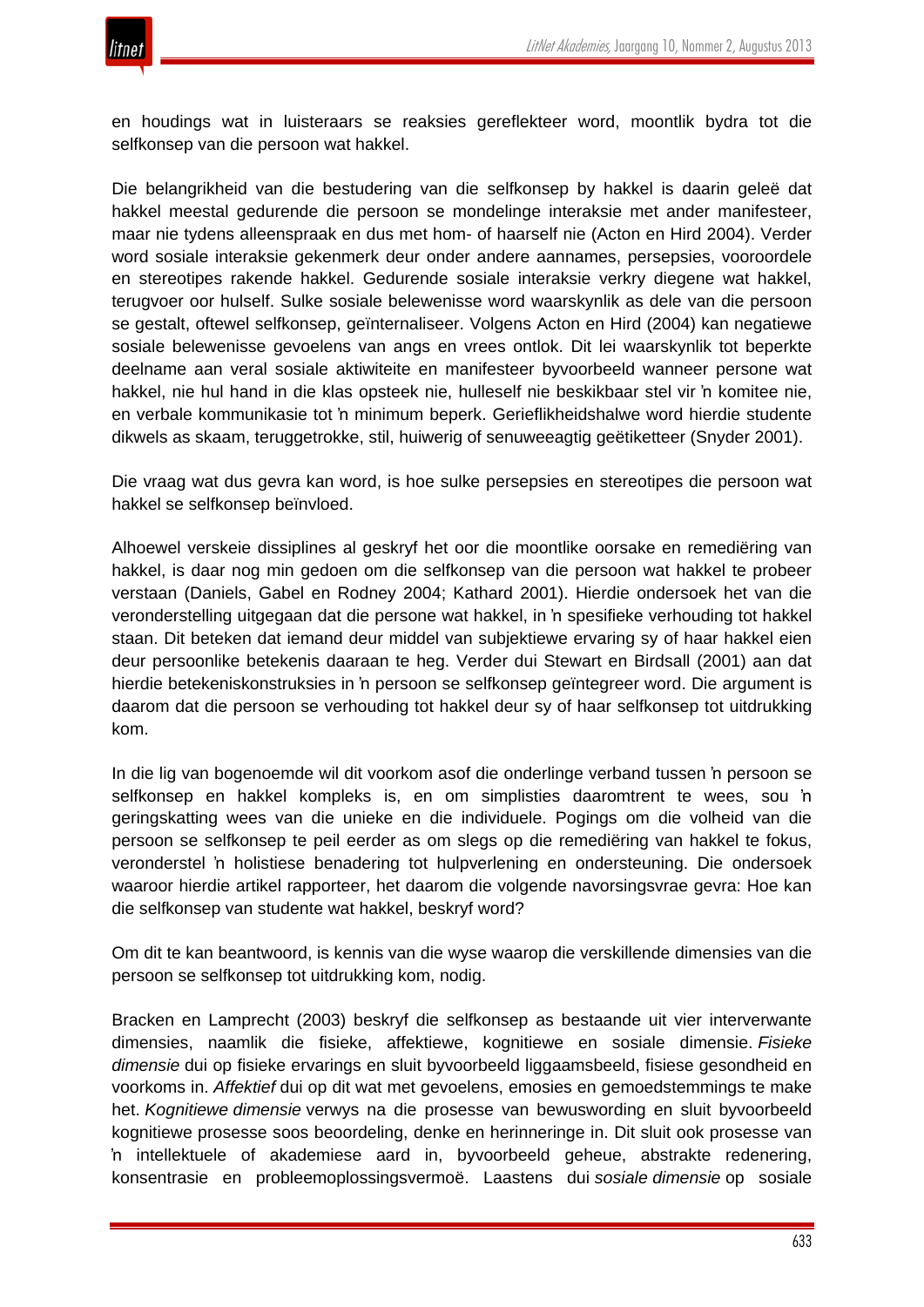

interaksies, verhoudings en rolle. Volgens William James (sien historiese oorsig deur Epstein 1973), een van die eerste sielkundiges wat oor die komplekse aard van die self geskryf het, vorm hierdie komponente 'n gedifferensieerde eenheid waar die selfkonsep in een area die selfkonsep 'n ander area kan beïnvloed. Dit stem ooreen met Allport (in Meyer, Moore en Viljoen 2003) se beskouing dat die self bestaan uit daardie individuele aspekte wat tot 'n gevoel van innerlike eenheid bydra. Gevolglik ervaar die persoon hom- of haarself altyd as dieselfde persoon, ten spyte van verandering en groei. So kan die affektiewe dimensie van die selfkonsep van 'n student byvoorbeeld negatief beïnvloed word deur sy of haar lae sosiale selfkonsep weens hakkel. Die afleiding is dat alhoewel 'n persoon 'n verskeidenheid gedifferensieerde voorstellings van die self binne 'n psigososiale konteks kan hê, dit gekenmerk word deur konsekwente ontwikkeling. Dus kan daar na die self as sowel 'n gedifferensieerde as 'n georganiseerde totaliteit verwys word.

Soos reeds genoem, word aangeneem dat die student se verband met hakkel in spesifieke belewenisse manifesteer. Volgens die filosoof Martin Versfeld (2009) eien die persoon 'n ervaring toe deur "ek" te sê. Dié selfgevoel stem ooreen met die syn, oftewel die bewustelike hierwees of bestaan, waarna Jung en Heidegger verwys (Capobianco 2007). Volgens Jung (in Papadopoulos 2006) is die doel van die self om teenstellende aspekte deur middel van die transenderingsfunksie te verenig. Heidegger en Versfeld verwys hierna as die syn, met ander woorde 'n is-heid en hierwees wat die persoon toelaat om hom- of haarself ten volle te eien (Capobianco 2007; Versfeld 2009). Teen hierdie agtergrond eien die persoon die ervaring van hakkel deur die woorde "Ek hakkel." Dit bring gevoelens en gedagtes mee waaraan die persoon spesifieke betekenis heg en wat waarskynlik in sy of haar selfkonsep opgeneem word. Die afleiding is dat die betekenis wat aan hakkel geheg word, resoneer met die persoon se selfkonsep. Die inhoud van 'n persoon se selfkonsep word dan gekonseptualiseer in terme van die verskillende dimensies, vernaamlik die genoemde fisieke, affektiewe, kognitiewe en sosiale dimensies.

Met bestudering van die beskikbare literatuur rakende hakkel, die selfkonsep en adolessensie het die volgende aspekte egter ook na vore gekom en kan dit as bykomend tot die verskillende dimensies van die selfkonsep beskou word:

- *Selfagting (kognitiewe dimensie)*: Selfkonsepontwikkeling word onder andere in die konteks van 'n persoon se behoefte aan positiewe selfagting verstaan.<sup>3</sup>
- *Reaksies van luisteraars (sosiale dimensie)*: Die persoon is tydens laatadolessensie meer bewus daarvan dat hy of sy deur die samelewing geëvalueer word. Toenemende selfbewustheid en sensitiwiteit vir ander blyk 'n invloed op die ontwikkeling van die adolessent se selfkonsep te hê. In die lig hiervan het die vele negatiewe reaksies van luisteraars op persone wat hakkel (Daniels 2007) waarskynlik 'n betekenisvolle invloed op die wyse waarop dit in die persoon se selfkonsep geïntegreer word.
- *Persepsies en stereotipes (sosiale dimensie)*: Volgens die Wêreld Gesondheidsorganisasie (WHO 2001) kan persepsies en stereotipes as sosiale beperkinge ervaar word. Die "sosiale ander" se ingesteldheid teenoor hakkel speel waarskynlik 'n rol in die wyse waarop 'n persoon se selfkonsep gevorm word en tot uitdrukking kom.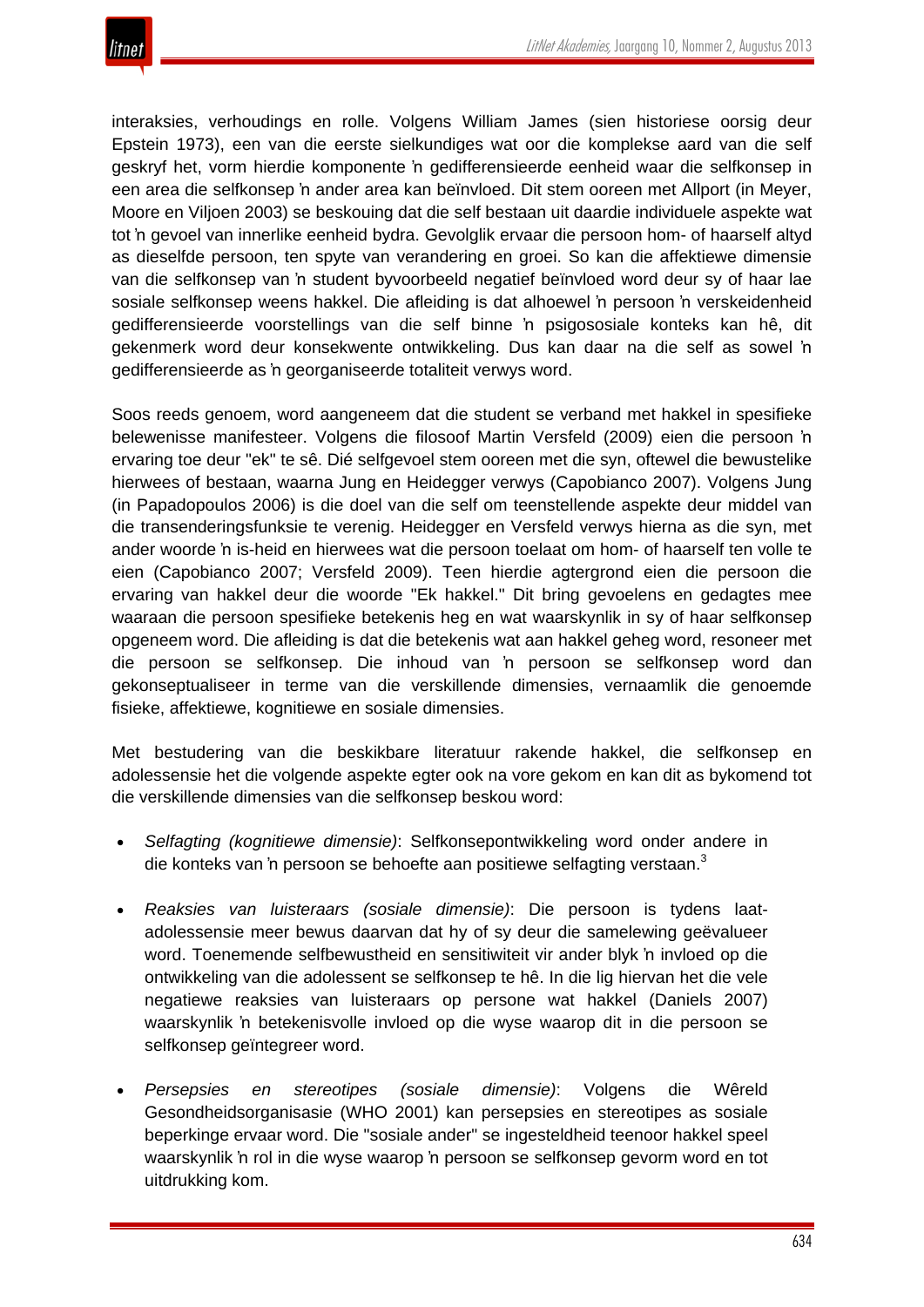

Begrip vir die wyse waarop die betekenis wat aan hakkel geheg word, resoneer met die persoon se selfkonsep kan moontlik bydra tot die bevordering van terapeutiese ondersteuning – psigoterapie wat noodwendig die ontwikkeling van 'n positiewe selfkonsep ten doel het. Die holistiese verkenning van die selfkonsep in terme van die verskillende dimensies kan aanleiding gee tot 'n verruimde kennis van die wesentlikheid – die syn – van 'n persoon. Hakkel is hierby ingesluit en kan dus nie van die persone se belewing van hulself geskei word nie.

Teen hierdie agtergrond blyk die ondersoek na die selfkonsep van die persoon wat hakkel, relevant te wees. Volgens Elbogen, Carlo en Spaulding (2001:658) is nog relatief min navorsing gedoen oor die integrasie van die vele aspekte van die self tydens laatadolessensie. Wat betref die terrein van hakkel het Daniels (2007:1) bevind dat navorsing in die verlede meestal op die kousaliteit en die fisieke eienskappe van hakkel gefokus het. In teenstelling hiermee dra die kwalitatiewe fokus van die huidige ondersoek by tot die beklemtoning van die psigiese en sosiale ervaringe van studente wat hakkel in terme van sekere aspekte van hulle selfkonsep.

#### **2. Navorsingsontwerp en -metodologie**

Gefundeerde teorie as navorsingsontwerp is gesetel in 'n interpretatiewe paradigma. Dit poog om substantiewe teorie te konstrueer van die unieke kontekstuele kwessies in mense se lewens (Mills, Bonner en Francis 2006). In die lig hiervan behoort die interpretasie van studente se outentieke belewenisse aanleiding te gee tot 'n ryk-geformuleerde verklaring van die veelvuldige realiteite waarin studente wat hakkel hulle bevind. Volgens Nieuwenhuis (2007b) word dit gedoen deur die proses van induktiewe datagenerering en -ontleding. Die veronderstelling is dat teorie gekonstrueer word deur die integrasie van verskeie konsepte soos dit tydens data-ontleding en die bestudering van literatuur na vore gekom het (Charmaz 2006).

Om te teoretiseer is dus om kernidees te konstrueer wat poog om die verhouding tussen verskillende konsepte te verklaar eerder as om op losstaande veranderlikes te fokus. Die teoretiseringshandeling is dan die konstruksie van 'n interpretasie wat die deelnemer se unieke stem weerspieël. Volgens Charmaz (2006) impliseer die konstruktiwistiese benadering tot gefundeerde teorie dat die generering van data en die gevolglike betekenis op die interaktiewe verhouding tussen die navorser en die deelnemers berus. Die navorser behoort deurlopend sensitief vir die fynere nuanses en komplekse aard van deelnemers se response te wees. In die lig van hierdie navorsing het die ontleding van studente se outentieke belewenisse van hakkel in terme van hul selfkonsep gelei tot die identifisering van sekere temas en determinante. Die integrasie van bevindinge met bestaande literatuur en die bevindinge van die veldstudie het aanleiding gegee tot die ontwikkeling van teorie wat in ooreenstemming met die doel van die studie is en wat as basis kan dien vir verdere navorsing op die terrein van studente wat hakkel.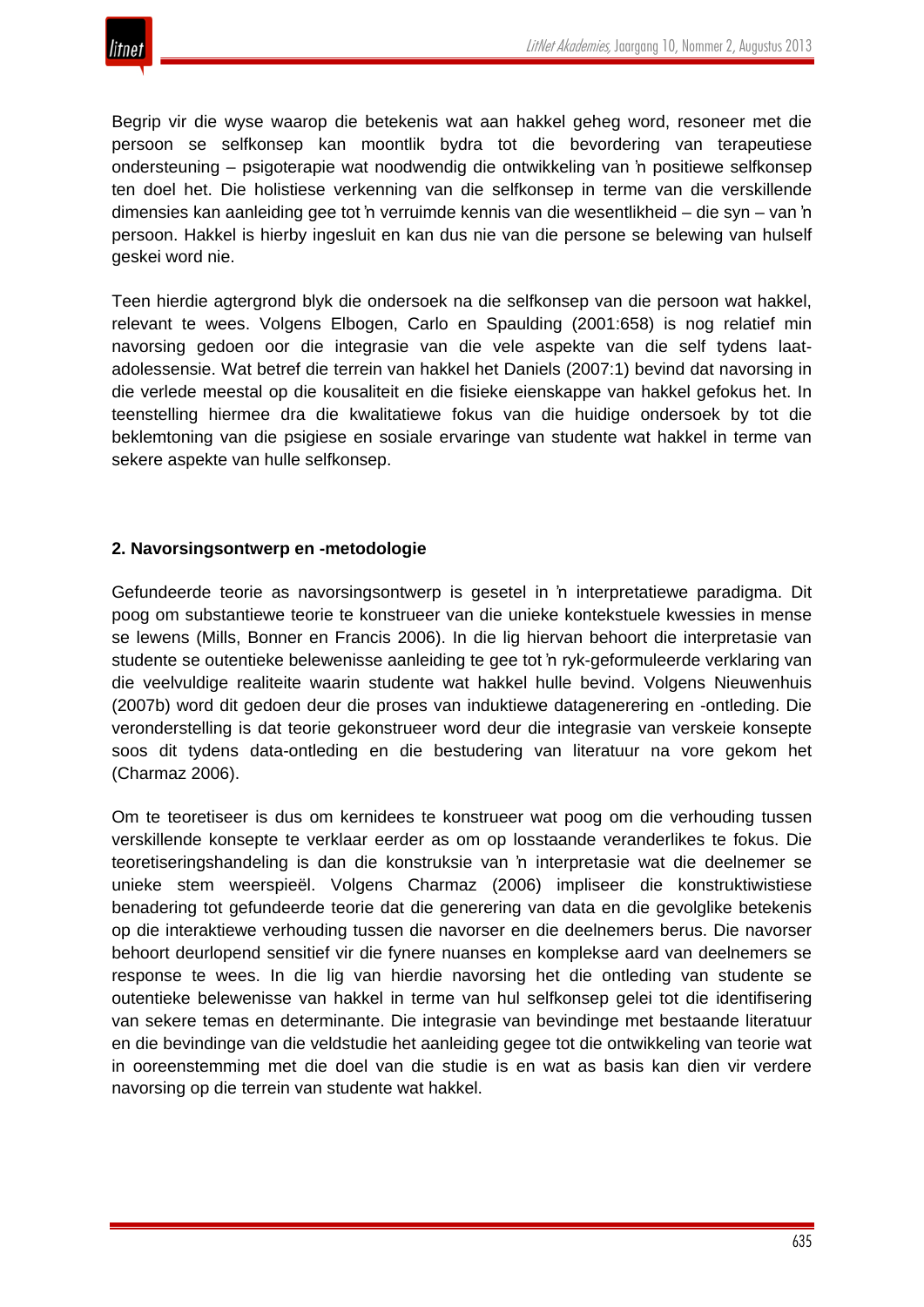

#### *2.1 Metodes van datagenerering*

#### *2.1.1 Die individuele onderhoud*

Semigestruktureerde individuele onderhoude is benut ten einde op 'n induktiewe wyse ondersoek in te stel na die selfkonsep van studente wat hakkel. Die doel van die kwalitatiewe onderhoud is om ryk beskrywende data te bekom wat bydra tot 'n ruimer begrip van die deelnemer se realiteit in terme van sekere belewenisse (Nieuwenhuis 2007b:75). Die gebruik van 'n onderhoudskedule skep die geleentheid om ryk, digte data omtrent die selfkonsep van studente wat hakkel, te genereer. Die semigestruktureerde individuele onderhoud sluit spesifieke vrae in wat ontwerp is om inligting op 'n relatief konsekwente wyse te ontlok, terwyl die individu se unieke belewenis steeds erken word (Lichtman 2010). Die poging om ryk en gedetailleerde beskrywings van die deelnemers se ervaringe te verkry, het die skep van 'n niebedreigende omgewing deur middel van onvoorwaardelike optrede en die vestiging van rapport vereis. Indien aangeneem word dat deelnemers se response soms 'n herlewing van hulle ervaringe is, is dit noodsaaklik om 'n empatiese ruimte te skep. Dit beteken dat die navorser as navorsingsinstrument se optrede deur respek en deernis gekenmerk word om so toegang tot die deelnemers se beleweniswêreld te kry (Bulpitt en Martin 2010). Empatiese semigestruktureerde onderhoude bied sodoende 'n voertuig vir deelnemers om hulle gedagtes en gevoelens vryelik uit te druk.

Polkinghorne (2005:142) beklemtoon egter dat die doel van onderhoude nie is om deelnemers op 'n terapeutiese wyse te help om hulle psigiese behoeftes aan te spreek nie, maar wel om inligting te verkry om die navorsingsvraag te beantwoord. Dit stem ooreen met die stelling van Bulpitt en Martin (2010:11) dat 'n terapeutiese onderhoud poog om heling te bewerkstellig, terwyl die doel van 'n navorsingsonderhoud is om kennis in akademiese en professionele gemeenskappe te bevorder. Derhalwe bepaal die navorser die rigting van 'n semigestruktureerde onderhoud ten einde aan die doel van datagenerering te voldoen.

Die onderhoudskedule het bestaan uit gestruktureerde en oop vrae. Dit het heelwat vryheid toegelaat om elke individu se unieke storie te akkommodeer. Die onderskeie vrae poog om die student se verband met hakkel vas te stel in terme van sekere dimensies van die selfkonsep. Sommige vrae verlang spesifieke inligting van die deelnemer. In sulke gevalle is die bewoording belangrik. Die grootste gedeelte van die onderhoud bestaan egter uit vrae wat daarop gerig is om spesifieke kwessies te verken. In hierdie geval maak bewoording en volgorde dus minder saak. Dié tipe formaat laat die navorser toe om op die onmiddellike situasie, die sigbaarwording van die deelnemer se stem, oftewel perspektief, asook nuwe idees in verband met die onderwerp te reageer (Merriam 2009:74).

Alhoewel die bewoording van 'n gedeelte van die onderhoudskedule ten opsigte van bewoording vooraf vasgestel is, het die res eers na afloop van die eerste onderhoud vorm begin aanneem. Volgens Merriam (2009) laat dit navorsers toe om meer buigsaam te wees en hulle deur spesifieke response te laat lei.

Om die intensiteit van die studente se gevoelens, emosies en stemminge te bepaal, is gebruik gemaak van 'n selfontwerpte skaal waar een die laagste en tien die hoogste mate van affektiewe intensiteit aandui. Sien Bylae 1vir die samestelling van die onderhoudskedule.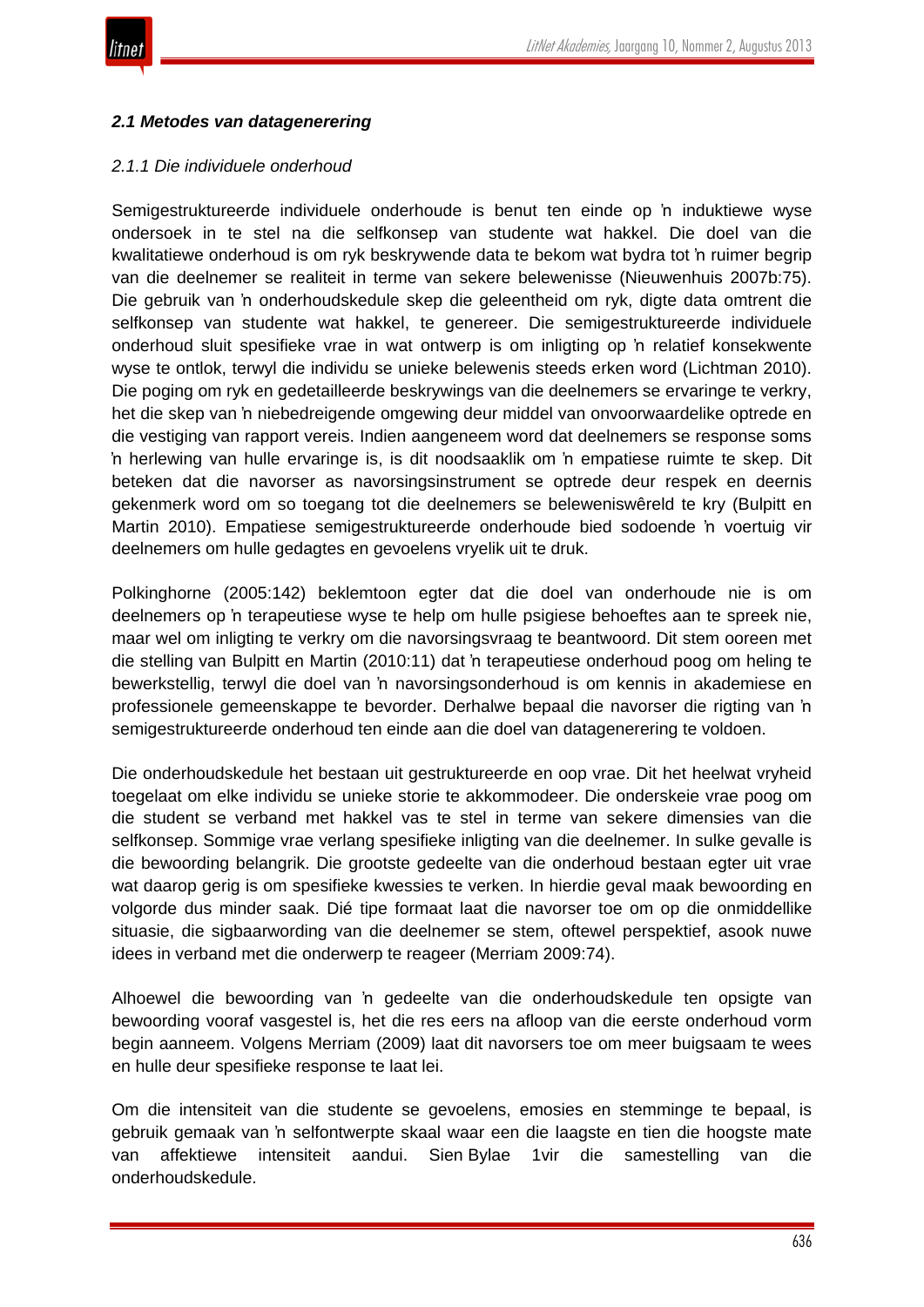

### *2.1.2 Die fokusgroep*

Die fokusgroep as navorsingsmetode kan beskryf word as 'n semigestruktureerde groepsessie wat poog om data in groepsverband te genereer (Krueger en Casey 2000). Hearne, Packman, Onslow en Quine (2008) meen dat groepsdinamika en gesprekvoering die gedagtes, insette en reaksies van deelnemers stimuleer. Gevolglik aktiveer die response deelnemers se geheue ten einde nuwe inligting te ontlok wat nie deur die navorser voorsien is nie. Teen hierdie agtergrond word groepinteraksie as die kern en hoofvoordeel van fokusgroepe beskou.

Die volgende drie vrae het die raamwerk van die fokusgroepsessie gevorm:

- 1. Hoe ervaar julle die onderrig- en leeromgewing as studente wat hakkel?
- 2. Watter wyses van ondersteuning stel julle voor in die onderrig- en leeromgewing van die universiteit?
- 3. Wat was jou ervaringe van hierdie sessie?

### *2.2 Deelnemers*

Die onderstaande tabel bied 'n uiteensetting van die profiel van die deelnemers in terme van hulle ouderdom, taal, geslag, kultuurgroep, terapeutiese ondersteuning en persoonlike evaluering. Al die deelnemers hakkel al vanaf hulle laerskooljare. Een van die deelnemers het genoem dat sy ewe skielik op sewejarige ouderdom begin hakkel het nadat albei haar ouers in 'n motorongeluk oorlede is. Dit dui moontlik op psigogeniese hakkel.<sup>4</sup> Die ander deelnemers se hakkel blyk van 'n ontwikkelende aard<sup>5</sup> te wees.

|    |     |        |              | Ouderdom Taal Geslag Ras Spraakterapieontvang Psigoterapieontvang |            | <b>Student se</b><br>evaluering<br>van sy of haar<br>hakkel               |
|----|-----|--------|--------------|-------------------------------------------------------------------|------------|---------------------------------------------------------------------------|
| 19 | Afr | $\vee$ | Wit          | Ja                                                                | Ja         | Erge hakkel in<br>die meeste<br>situasies                                 |
| 19 | Eng | M      | <b>Bruin</b> | Ja                                                                | Ja         | Het baie<br>verbeter;<br>hakkel by tye<br>nog erg                         |
| 19 | Afr | $\vee$ | Wit          | <b>Nee</b>                                                        | <b>Nee</b> | Sporadies;<br>gekenmerk<br>deur tye van<br>geen hakkel tot<br>erge hakkel |
| 20 | Afr | M      | <b>Bruin</b> | <b>Nee</b>                                                        | <b>Nee</b> | Erge hakkel in<br>meeste<br>situasies                                     |

|  |  |  | Tabel 1. Profiel van die deelnemers |
|--|--|--|-------------------------------------|
|--|--|--|-------------------------------------|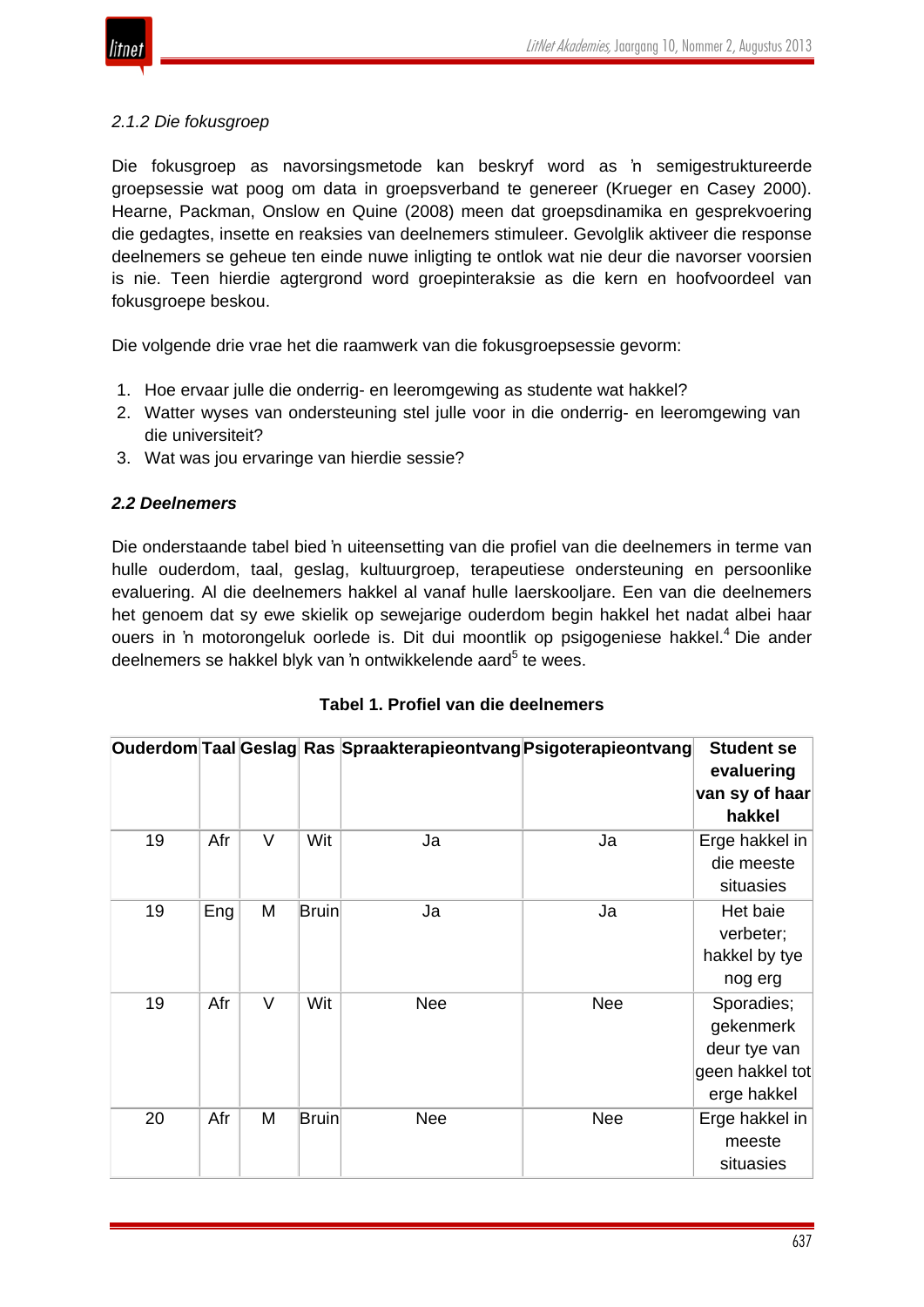

| 20     | Eng          | V       | Wit          | Ja        | <b>Nee</b> | Nie ernstig nie |
|--------|--------------|---------|--------------|-----------|------------|-----------------|
| Totaal |              |         |              |           |            |                 |
| 5      | $E =$        | $V = 3$ | $W =$        | $Ja = 3$  | $Ja = 2$   |                 |
|        | $\mathbf{2}$ |         | 3            |           |            |                 |
|        |              | $M = 2$ |              | $Nee = 2$ | $Nee = 3$  |                 |
|        | $A =$        |         | $B =$        |           |            |                 |
|        | 3            |         | $\mathbf{2}$ |           |            |                 |

Deelnemers moes tussen die ouderdomme van 18 en 22 jaar wees. Ten tye van die ondersoek was drie deelnemers 19 jaar oud, en die ander twee was 20 jaar oud. Onderhoude is in Afrikaans of Engels gevoer, afhangende van die student se voorkeurtaal. Drie studente was Afrikaans en twee Engels. Drie van die deelnemers was vrouens en twee was mans. Drie van die deelnemers was wit en twee was bruin. Twee deelnemers het voorheen spraak- en psigoterapie ontvang. 'n Derde deelnemer het voorheen slegs spraakterapie ontvang. Twee van die deelnemers het geen vorige terapeutiese ondersteuning ontvang nie.Twee van die deelnemers het genoem dat hulle in die meeste situasies erg hakkel. Een deelnemer het genoem dat hoewel sy by tye nog erg hakkel, sy al baie verbeter het. Nog 'n deelnemer het genoem dat sy wisselende periodes van erge hakkel tot selfs geen hakkel nie ervaar. Die vyfde deelnemer het genoem dat sy nie meer so ernstig soos vantevore hakkel nie.

## *2.3 Prosedures*

Persoonlike ontmoetings met die deelnemers is geskeduleer nadat etiese klaring vir die navorsingsprojek van die etiekkomitee van die universiteit waar die navorsing onderneem is, asook ingeligte inwilliging van studente om aan die navorsingsprojek deel te neem, ontvang is. Individuele onderhoude het ongeveer twee tot drie ure geduur en is gevoer in 'n kantoor by die universiteit, aangesien dit vir die deelnemers sentraal en maklik bereikbaar was. Een individuele onderhoud is met elke deelnemer gevoer. Nie een van die deelnemers wou instem dat die onderhoude op band opgeneem word nie, weens hul hakkelgedrag. Onderhoudresponse is dus so noukeurig moontlik neergeskryf en direk na elke onderhoud gekontroleer vir volledigheid en akkuraatheid. Die aantekeninge is daarom gereeld tydens die onderhoude met die studente uitgeklaar om die korrektheid daarvan te verseker. By tye het sommige studente hulle response neergeskryf, omdat hulle erg gehakkel het, maar het nogtans verkies om voort te gaan. In die lig hiervan is onafhanklike sielkundige dienste aan studente beskikbaar gestel indien hulle op enige stadium psigiese ongemak weens die persoonlike en sensitiewe aard van die navorsing sou ervaar. Die ondersteuningsgroep waartoe die meeste deelnemers behoort, het ook hierdie tipe ondersteuning gebied.

### **3. Kwalitatiewe data-ontleding**

Die doel van data-ontleding is om die eienskappe van die selfkonsep van studente wat hakkel te identifiseer en te beskryf, ook binne die omgewing van onderrig en leer. Sulke eienskappe is ingebed in komplekse taaldata in die vorm van diskoerse. Diskoerse, oftewel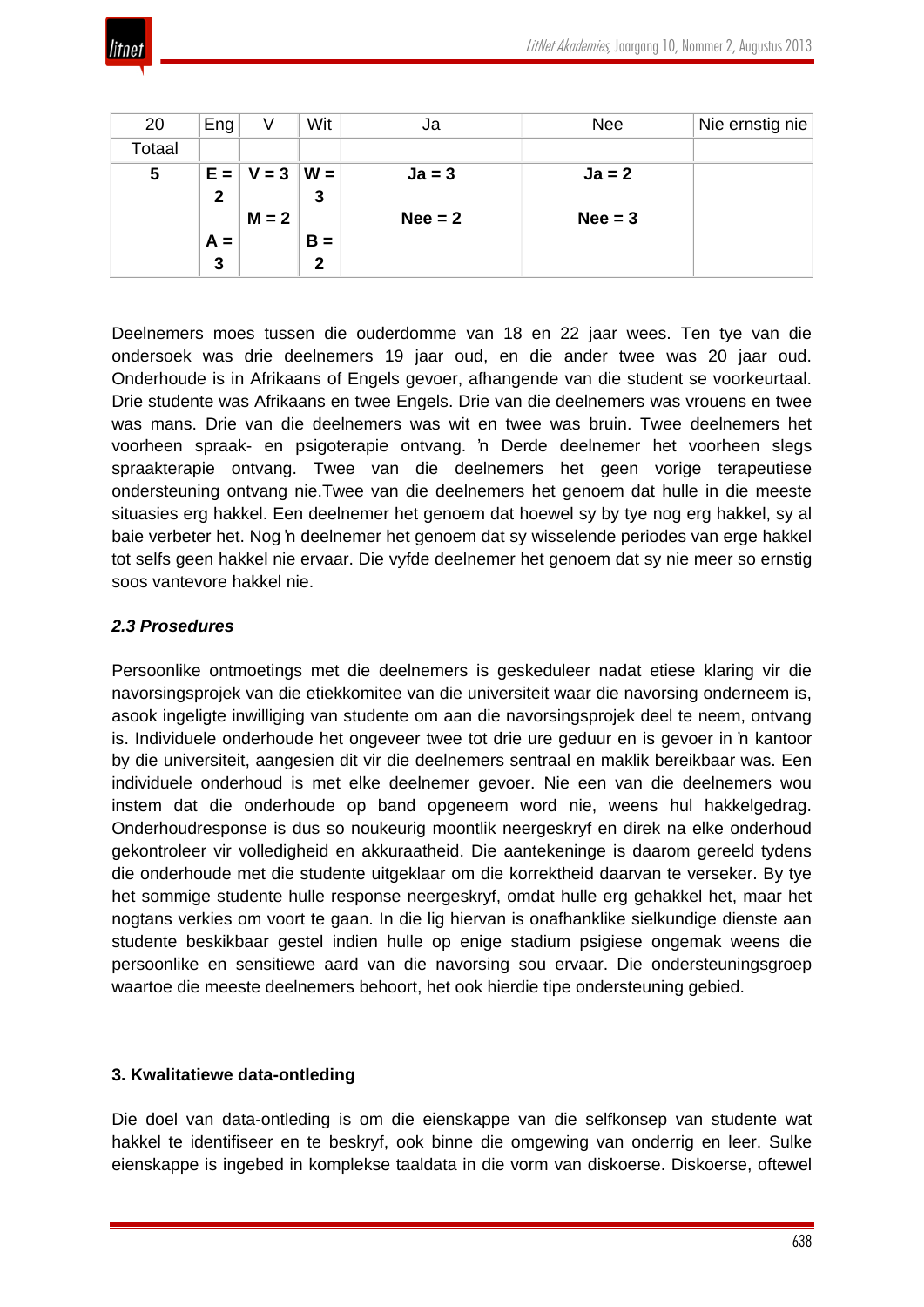

versamelde weergawes van deelnemers se idees en beskrywings, word in die kwalitatiewe data weerspieël. Data-ontleding is dus 'n proses van betekenisgenerering en gee uiteindelik aanleiding tot sekere verbandhoudende temas, kategorieë, dimensies en eienskappe. Die kwalitatiewe data wat uit die onderhoude gegenereer is, is verwerk deur die konstante vergelykende metode soos beskryf deur Merriam (2009). Kategorieë van betekenis is deurlopend geïdentifiseer en met mekaar in verband gebring ten einde insig te verkry in die selfkonsep van studente wat hakkel. Die konstante vergelykende metode is ontwikkel deur Glaser en Strauss en vorm die kern van die gefundeerde teoretiese benadering tot kwalitatiewe data-ontleding (Boeije 2002; Merriam 2009). Verder voorsien dit die medium waardeur teorie, gefundeer in data, op 'n induktiewe wyse ontwikkel word.

Gefundeerde teorie bestaan uit kategorieë en eienskappe wat met behulp van sekere hipoteses met mekaar verbind word (Merriam 2009). *Beskrywing* vorm die eerste vlak van data-ontleding en verwys na die verskillende dimensies van die selfkonsep waarin die onderhouddata aanvanklik gesorteer is. Die proses word opgevolg met die konstruksie van kategorieë en subkategorieë wat herhalend in die data voorkom (Merriam 2009). Die voortdurende vergelyking van datagroeperinge en veldnotas van die verskillende onderhoude lei uiteindelik tot die generering van 'n enkele klassifikasiesisteem wat sekere patrone in die navorsing weerspieël. Volgens Charmaz (2006:43) word data gekategoriseer deur die toekenning van beskrywende kodes. Hierdie kodes is 'n aanduiding van wat die navorser in die data waarneem. Charmaz (2006) identifiseer drie wederkerige fases in dié verband, naamlik (i) oop kodering, (ii) selektiewe kodering en (iii) aksiale kodering.

Oop kodering het binne die verskillende dimensies van die selfkonsep plaasgevind. Dominante ervaringe word saamgegroepeer ten einde moontlike temas uit die onderhouddata af te lei (sien Bylae 2 in hierdie verband: http://litnet.co.za/assets//images/la/gw/GW\_351\_ConradieSwart-Bylae2.pdf). Die tweede fase, naamlik selektiewe kodering, impliseer meer gekondenseerde kodes wat uiteindelik aanleiding gee tot die generering van hoofkategorieë, naamlik intra- en interpersoonlike funksionering (sien afdeling 5). Die derde fase, naamlik aksiale kodering, dui op die verdere onderverdeling van die hoofkategorieë in 'n aantal subkategorieë. Interpersoonlike funksionering bestaan uit ondersteuning (die terapeutiese verhouding, asook ondersteuning in die omgewing van onderrig en leer) en sosiale regulering van identiteit deur middel van stigma en uitsluiting (sien Tabel 2). Die derde vlak van data-ontleding staan bekend as teoriekonstruering. Merriam (2009:190) meen dat die konstante vergelykende metode die navorser toelaat om op induktiewe wyse die verskillende kategorieë deur middel van hipoteses met mekaar te verbind. Gevolglik gee dit aanleiding tot substantiewe teorie wat die betekenis van data sinvol beskryf.

Substantiewe teorie impliseer dat daar 'n sentrale kategorie of konseptuele element is wat gereeld in die data voorgekom het en al die ander kategorieë deur middel van hipoteses verbind. Dit is dus gefundeer in die data (Merriam 2009:31). Hierdie hipotese is egter nie soos by kwantitatiewe navorsing aan die begin van die studie uiteengesit ten einde getoets te word nie. Dit stel eerder die verband tussen die verskillende kategorieë voor wat sigbaar geword het tydens die navorsing (Merriam 2009:31). Die basiese prosesse, oftewel determinante, van die selfkonsep van studente wat hakkel vorm die konseptuele kern van die substantiewe teorie soos bepaal tydens hierdie studie.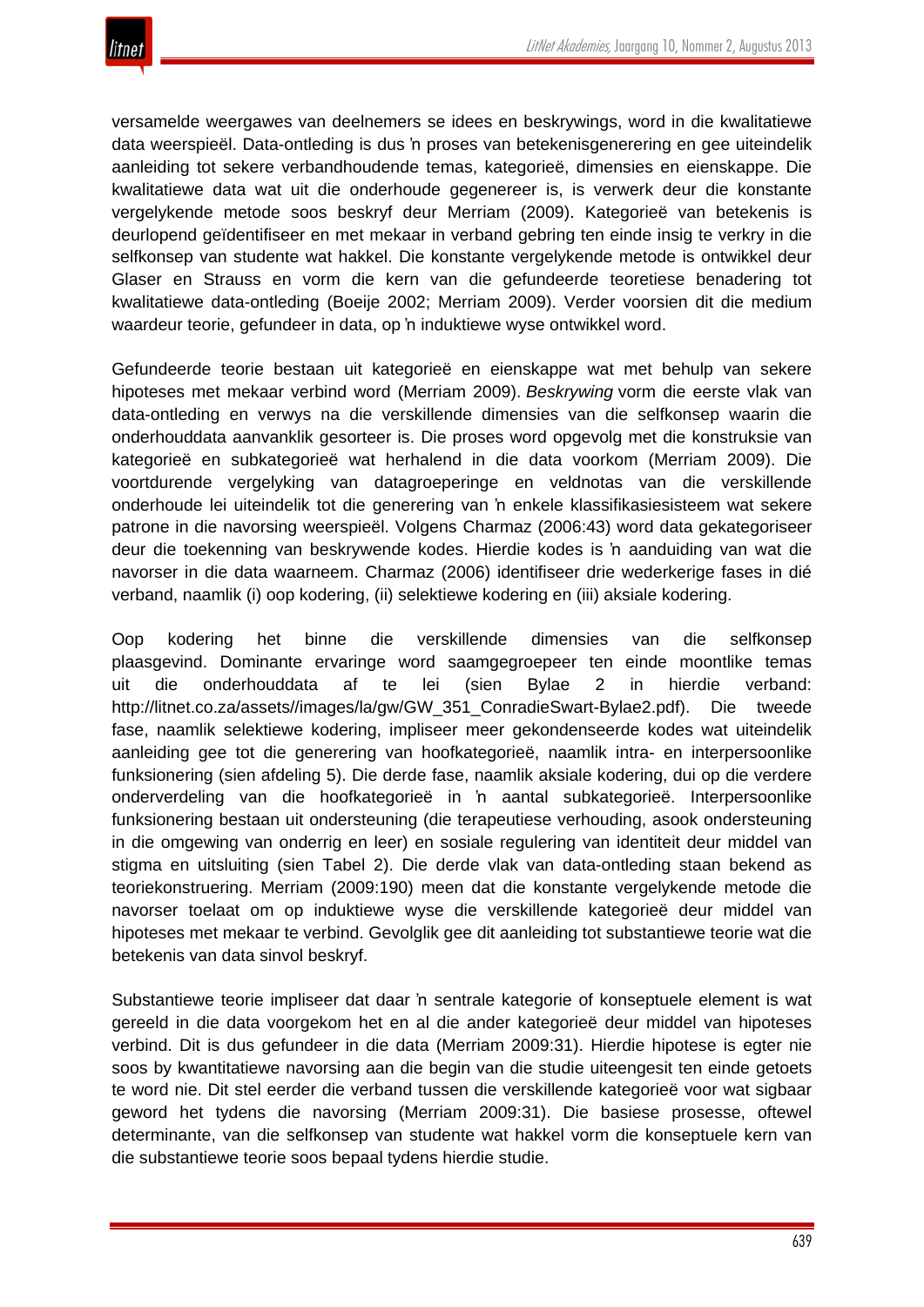

Op grond van die inligting in Bylae 2 en Tabel 2 kan die volgende hipoteses dus gestel word:

- Die twee hoofkategorieë, naamlik intra- en interpersoonlike funksionering, vorm 'n kontinuum waarin die selfkonsep van studente wat hakkel, betekenis verkry. Gevolglik is dit nie slegs intrapsigiese prosesse of slegs relasies met die "sosiale ander" wat verantwoordelik is vir die wyse waarop die studente betekenis skep van hakkel nie. Die proses van betekenisvorming geskied eerder op 'n kontinuum waar die gesamentlike invloed van beide intra- en interpersoonlike funksionering in 'n meerdere of 'n mindere mate geld.
- Die betekenis wat die student aan hakkel heg, word binne beide die domeine van intra- en interpersoonlike funksionering gevorm.
- Verskeie determinante wat as aanduiding dien vir die wyse waarop die studente aan hakkel betekenis heg, is geïdentifiseer. Dit is nie determinante slegs van studente se psigiese funksionering nie, maar ook van die aard van hulle verhoudings met die "sosiale ander".
- Terwyl eksklusiewe verhoudings waarskynlik tot psigiese pyn aanleiding gee, is inklusiewe verhoudings eerder bevorderlik vir heling en groei. Die aanname is dat eksklusiewe en inklusiewe verhoudings tot die ontwikkeling van óf 'n positiewe óf 'n negatiewe selfkonsep bydra. Daarom dien die determinante as 'n weerspieëling van die aard van die verhouding van die student met hom- of haarself, asook met die "sosiale ander". Gevolglik dra die aard van die verhouding by tot die wyse waarop die student die verskynsel van hakkel by sy of haar selfkonsep integreer.

Die sistematiese proses van betekeniskonstruksie binne verskillende vlakke van konseptualisering gee aanleiding tot die teoretisering van die selfkonsep van studente wat hakkel (sien afdeling 4).

### *3.1 Geldigheid en betroubaarheid*

Die geldigheid van kwalitatiewe navorsing kan geëvalueer word aan die mate waarin die bevindinge van die studie sinvol is (Merriam 2009). Dit vereis van navorsers om hulle studie noukeurig te konseptualiseer ten opsigte van die wyses van data-insameling, data-ontleding en die interpretasie daarvan. Twee tipes geldigheid kom in die algemeen voor, en daar is verskillende strategieë om dit te verkry. Volgens Merriam (2009) verwys *interne geldigheid* na die akkuraatheid waarmee navorsers 'n sekere konteks beskryf het. Anders gestel: In watter mate stem die bevindinge ooreen met die realiteit wat bestudeer is? Teen die agtergrond van kwalitatiewe navorsing behoort die bevindinge dus gefundeer te wees in die taaldata soos gegenereer uit die onderhoude, fokusgroep en veldnotas. Die interne geldigheid van hierdie navorsing is bevorder deur die toepassing van die volgende strategieë: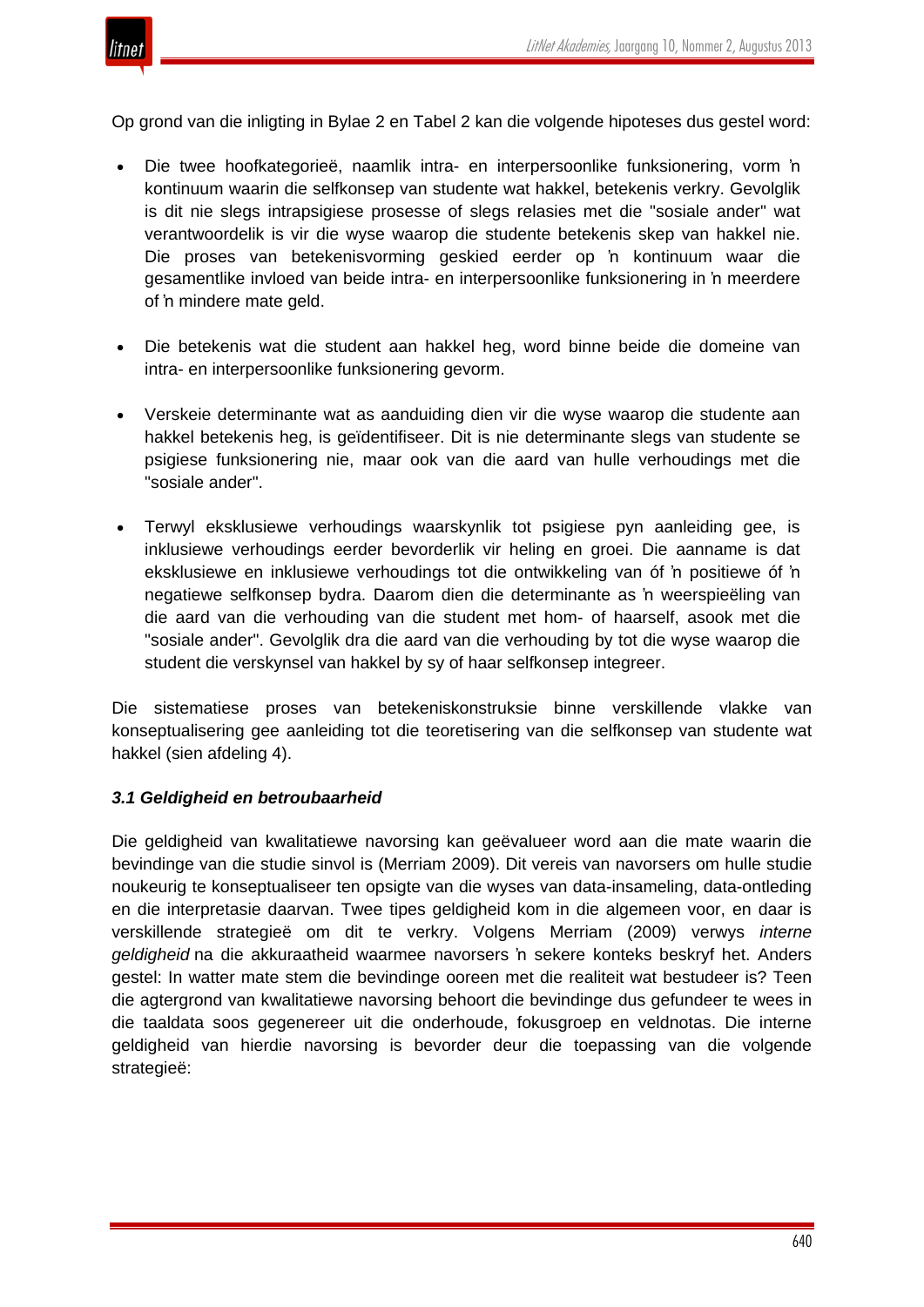

### *3.1.1 Interne geldigheid*

Dit behels die volgende:

## *3.1.1.1 Kristallisering*

Die konstruksie van betekenis word deur Richardson (2000:934) vergelyk met die proses van kristallisering. Nieuwenhuis (2007b:81) spreek die mening uit dat betekeniskonstruksie nie te make het met 'n eksakte, meetbare bevinding nie, maar met die sigbaarwording van 'n werklikheid wat beskryf en ontleed behoort te word. Dit blyk dus 'n realiteit te wees gekenmerk deur veelvuldige dimensies, interpretasies en betekenisse.

Die deurlopende, sistematiese generering en ontleding van data deur middel van 'n literatuurstudie, onderhoude, transkripsies, fokusgroepe en veldnotas dra by tot die sigbaarwording van 'n sekere realiteit. Die bevindinge wat hieruit kristalliseer, is 'n weerspieëling van die navorser se eie begrip van dit wat bestudeer is. Volgens Nieuwenhuis (2007c) is die gekristalliseerde werklikheid, en dus die navorsing, geloofwaardig solank ander lesers dieselfde patrone en temas identifiseer. Boonop is die onderhoudskedule deur 'n medenavorser en -skrywer geëvalueer ten einde seker te maak dit bestudeer wat dit veronderstel is om te bestudeer. Op so 'n wyse word die geldigheid van die inhoud verhoog in die sin dat die verskillende dimensies en aspekte van die selfkonsep as konstruk daarin vervat is.

### *3.1.1.2 Refleksiewe navorsingspraktyk*

'n Refleksiewe benadering tot die navorsingsproses laat die navorser toe om enige moontlike vooroordele te identifiseer en uit te skakel. Volgens Merriam (2009:205) sluit dit volgehoue uitklaring van ontologiese aannames en teoretiese oriëntasie in, asook hoe dit in die navorsing resoneer.

### *3.1.2 Eksterne geldigheid*

*Eksterne geldigheid* verwys na die mate waarin die bevindinge van 'n studie na ander situasies veralgemeen kan word. Alhoewel die doel van die navorsing nie is om universele waarhede deur byvoorbeeld statistiese veralgemenings te verkry nie, kan die spesifieke bevindinge van die studie moontlik op soortgelyke situasies van toepassing wees. Dit word egter oorgelaat aan die mense in die betrokke situasie (Merriam 2009).

Die eksterne geldigheid van hierdie navorsing is bevorder deur die toepassing van die volgende strategieë:

*Ryk en digte beskrywings.* Omvattende en deeglike beskrywings van die data stel ander lesers in staat om te bepaal in watter mate hulle eie of ander se situasies met die navorsingsituasie ooreenstem. Lesers kan hulself byvoorbeeld op grond van die noukeurige beskrywings van die studente met sekere van die bevindinge vereenselwig. Gevolglik verhoog dit die eksterne geldigheid van die navorsing, omdat die bevindinge oorgedra kan word.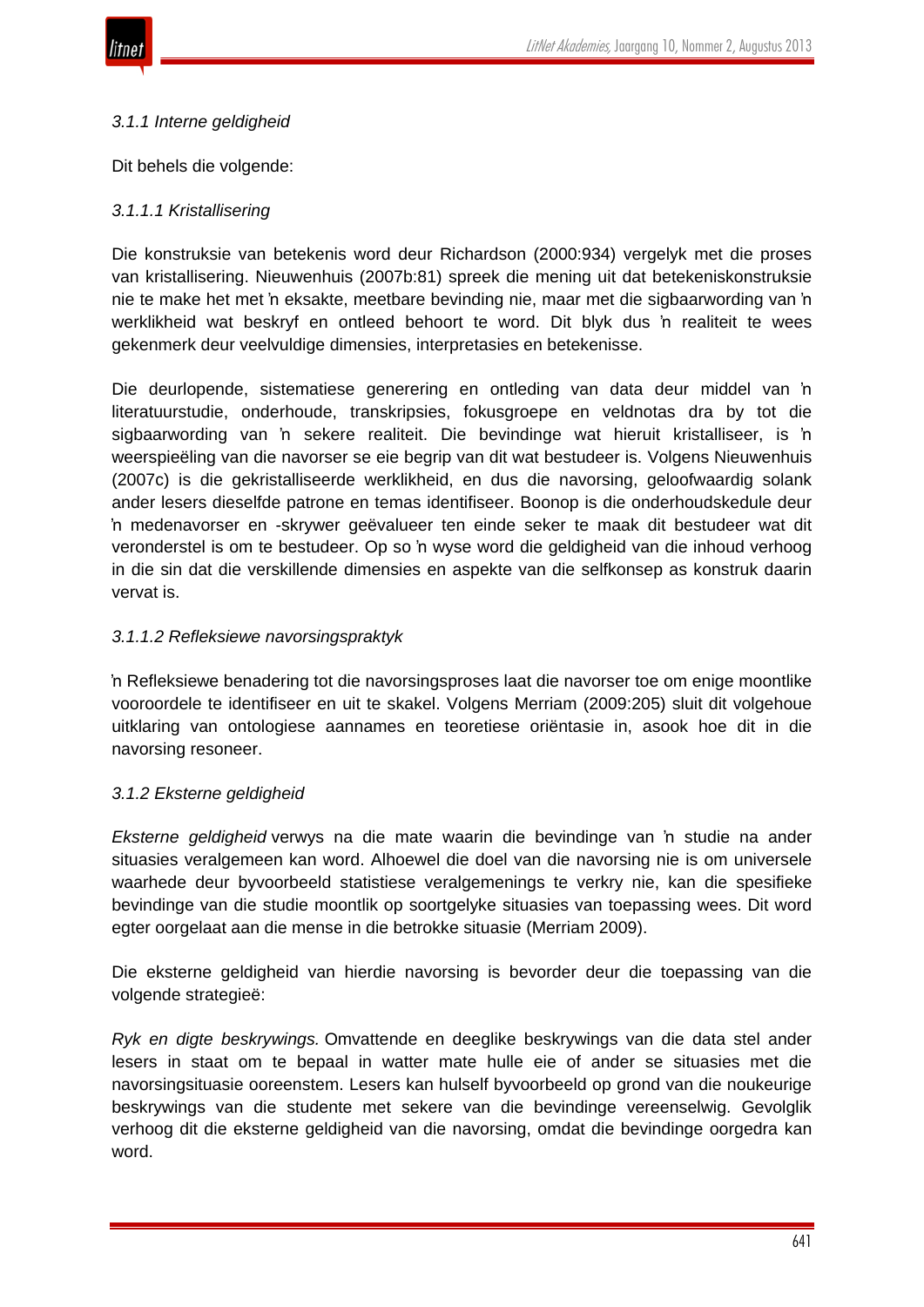

'n *Beskrywing van die samestelling van die selfkonsep* van studente wat hakkel, sodat dit met ander navorsers se voorstelling daarvan vergelyk kan word.

*Veelvuldige onderhoud-transkripsies* laat veralgemening toe van een transkripsie na die volgende, gebaseer op ooreenstemming met die onderliggende teorie. Daar word dus nie na die groter populasie van persone wat hakkel, veralgemeen nie, aangesien daar slegs vyf deelnemers was.

### *3.1.3 Betroubaarheid*

*Betroubaarheid* verwys na die wyse waarop navorsers hul gehoor daarvan kan oortuig dat die bevindinge betekenisvol is, dat die navorsing van 'n hoë kwaliteit is, en dat die navorsingsbevindinge gerepliseer kan word (Nieuwenhuis 2007c). Dus behoort die bevindinge op 'n konsekwente wyse vir onafhanklike beoordelaars sin te maak. Die betroubaarheid van hierdie navorsing is bevorder deur die toepassing van die volgende strategieë:

### *3.1.3.1 Spoor van getuienis*

Die mate waarin die navorsingsbevindinge van hierdie studie konsekwent is, word bepaal deur die verifiëring van die roete wat die navorser gevolg het. Dit word na verwys as die *ouditspoor*, bestaande uit rou data, verwerkte data, die organisering en sintese van data en ander dokumentasie relevant tot die ondersoek. Die wyse waarop data en kategorieë gegenereer is, is op deurlopende wyse en omvattend beskryf. Boonop verhoog diekonstante vergelykende metode volgens Boeije (2002) die konsekwentheid van bevindinge en dien dus op sigself as spoor van getuienis.

### *3.1.3.2 Bevestiging van die data deur die deelnemers*

Die inligting soos wat dit in die onderhoude na vore gekom het, is voortdurend met die deelnemers bespreek om die toepaslikheid en relevansie daarvan te evalueer. Hierdie proses van verifiëring met deelnemers word deur Merriam (2009) as een van die kernprosesse in die versekering van betroubaarheid beskou. Verder is daar gedurende elke onderhoud periodiek opsommings gemaak om te verseker dat die interpretasie van deelnemers se response korrek was.

### *3.2 Etiese aspekte*

Klaring deur die universiteit se etiekkomitee vir sosiale wetenskappe dra waarskynlik by tot die regverdiging van die navorsing. Vrywillige en ingeligte inwilliging is van die deelnemers verkry deur die ondertekening van 'n brief. Hierin is die tipe navorsing wat gedoen sal word, die doel daarvan, hoe dit die deelnemers sal beïnvloed en wat van die persone ten opsigte van deelname verwag word, vervat. Die kwetsbaarheid van persone wat hakkel, vra dat die deelnemers gedurende die navorsing met die nodige sensitiwiteit behandel sal word. Volgens die Beroepsraad vir Sielkunde van die Gesondheidsprofessionele Raad van Suid-Afrika (HPCSA 2008:2) behoort navorsing te waak teen uitbuiting van minderheidsgroepe of kwetsbare persone. Daar is dus daarop gelet om nie tydens die individuele onderhoude vrae te vra of opmerkings te maak wat dalk as té indringend ervaar kon word nie. Om dit te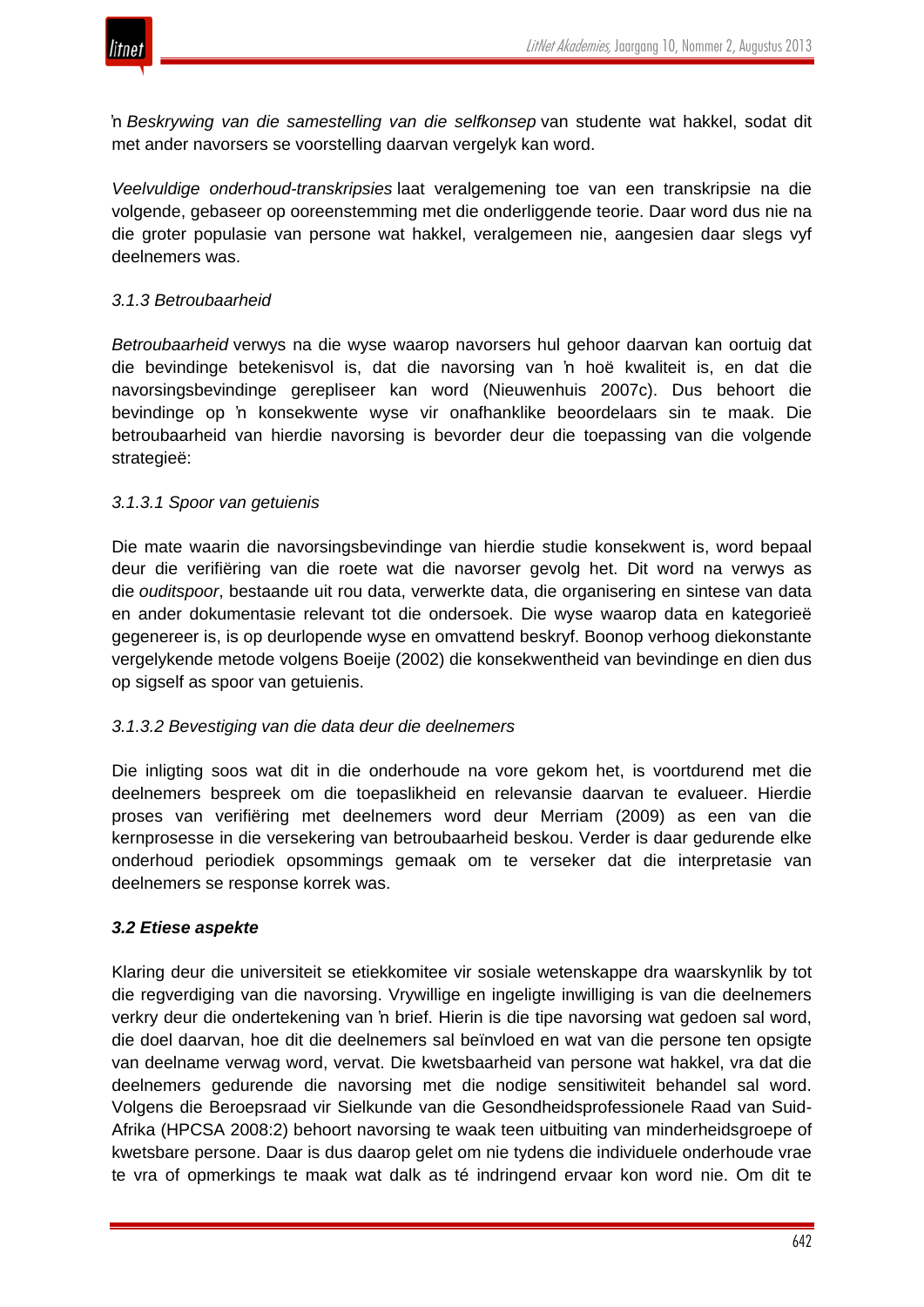

voorkom, is daar aan die deelnemers verduidelik watter tipe inligting van hulle benodig sou word en is hulle daarna ruim geleentheid gegun om te besluit of hulle wou deelneem, al dan nie. Volgens die Gesondheidsprofessionele Raad van Suid-Afrika (HPCSA 2008) behoort navorsing in die beste belang van die deelnemers te wees. Dit beteken dat die deelnemers nie oneer aangedoen word of dat hul regte misbruik word ter wille van die verkryging van inligting nie. Die bevindinge van hierdie ondersoek poog om persone wat hakkel, in 'n positiewe lig te plaas deur voorspraak te maak vir hulle behoeftes. Weens die psigiese ongemak wat hakkel soms meebring, is studente toegelaat om te eniger tyd hul response neer te skryf. Verder is die dienste van 'n onafhanklike sielkundige, asook dié van die ondersteuningsgroep aan studente beskikbaar gestel, sou hulle daarvan gebruik wou maak. Die breër doelstelling van hierdie navorsing is uit die aard van die saak om toekomstige skade en risiko wat persone wat hakkel weens die optrede van 'n onsensitiewe samelewing mag lei, te probeer verhoed.

Volgens die Gesondheidsprofessionele Raad van Suid-Afrika (HPCSA 2008:2) behoort alle mense se vermoë om selfbevoeg te wees gerespekteer word. Die studente se besluit om hulle response nie elektronies te laat opneem nie, is daarom gerespekteer. Ten spyte daarvan dat sommige studente by tye erg gehakkel het, het hulle daarop aangedring om hulself mondelings uit te druk. Hierdie behoefte aan outonomie is erken en gerespekteer. Vertroulikheid is gehandhaaf deur die gebruik van skuilname wanneer daar na deelnemers verwys is. Verder word die geskrewe onderhoude van deelnemers vir minstens vyf jaar bewaar in 'n veilige plek waartoe slegs die navorsers toegang het. Indien die bevindinge op so 'n wyse aangebied word dat dit die werklike karakter daarvan verander ten einde die belange van die navorser of iemand anders te dien, is dit oneties (Kumar 2005:215). Weens die induktiewe aard van die navorsing kan die spesifieke bevindinge nie byvoorbeeld dien as veralgemeende kennis nie. Dit sou 'n foutiewe mededeling van die bevindinge wees.

#### **4. Die selfkonsep as uitdrukking van die student se verband met hakkel**

Die wyse waarop hakkel met persone in verband staan, word weerspieël in die betekenis wat hulle aan hakkel heg. Gevolglik word dit geïntegreer in die persoon se selfkonsep en beïnvloed dit sy of haar bewuste self-ervaring, oftewel persoonlike betekenis. Dit is verder belangrik om in gedagte te hou dat betekenis gekonstrueer word volgens persoonlike beginsels, of, soos die persoon is, so sal hy of sy die wêreld ervaar. Die afleiding is dat betekenis gegrond is op die wyse waarop 'n persoon hom- of haarself sien en beoordeel. In die lig hiervan blyk daar dus 'n verband te wees tussen persoonlike betekenis en die selfkonsep. Vervolgens word die studente se belewenisse aan die hand van die verskillende dimensies van die selfkonsep bespreek. Dit dien as weerspieëling van die student se verband met hakkel. Studente se belewenisse is in verskillende temas gesorteer, byvoorbeeld dat hakkel hulle beangs maak; dat hulle dit nie langer as 'n vyand beskou nie; dat hulle bepaalde druk op hulself moet plaas om daarvoor te vergoed, e.d.m. 'n Opsomming van die temas soos tydens die ontleding van deelnemers se response geïdentifiseer word as Bylae 2 aangeheg.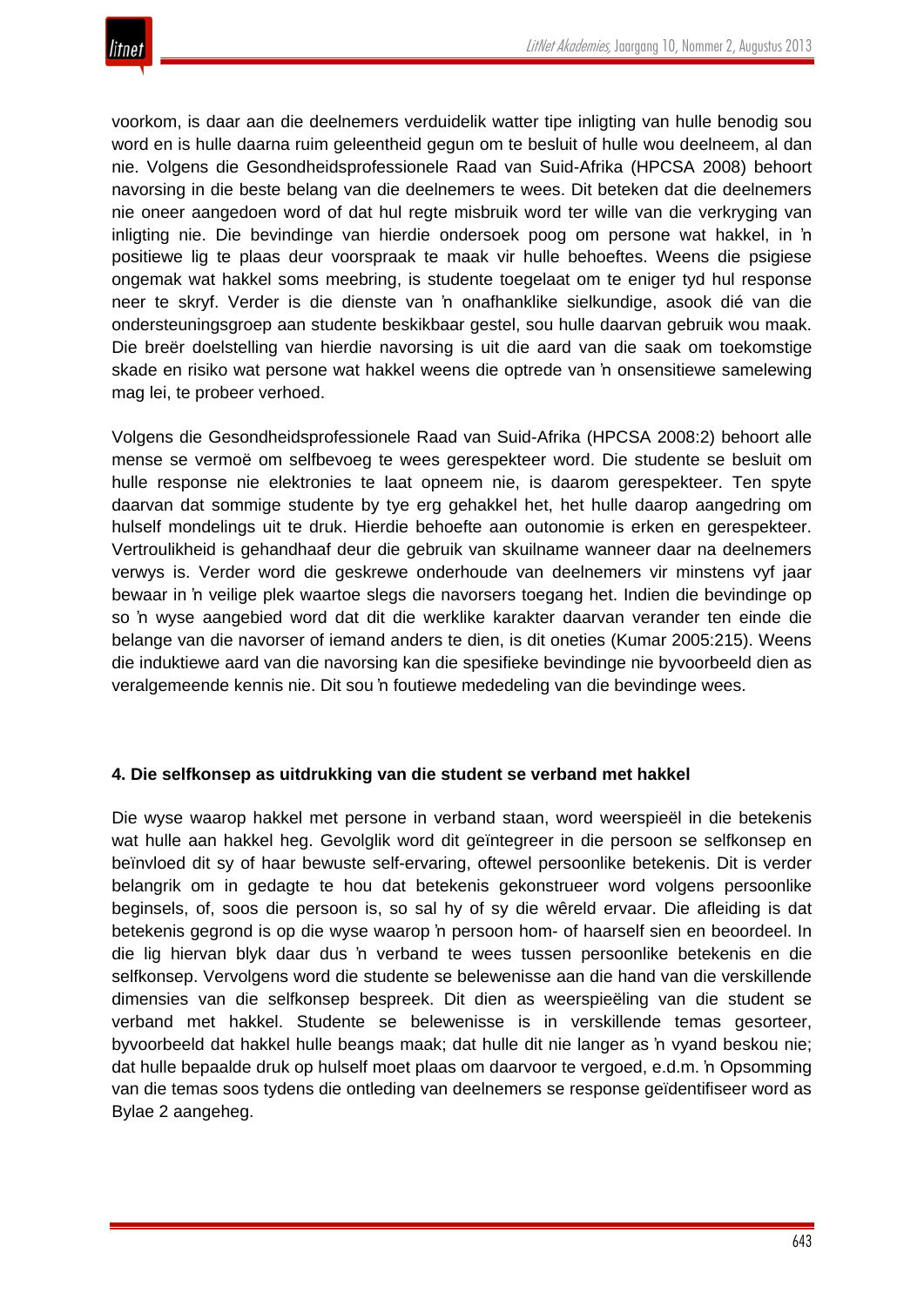

# *4.1 Kognitiewe dimensie*

### *4.1.1 Persoonlike betekenis*

Die deelnemers aan hierdie projek het uiteenlopende betekenisse geheg aan hakkel wat wissel vanaf straf en vrees tot vrede en aanvaarding. Die woorde van een student, "Dit [hakkel] is nie meer my vyand nie", impliseer dat sy hakkel op 'n positiewe wyse by haar selfkonsep kon integreer. Dié metafoor impliseer dat die student se outentieke self moontlik voorheen deur hakkel bedreig is. "Jy moet leer om daarmee vrede te maak" en "aanvaarding van jouself" dui waarskynlik op 'n transendente ervaring wat die student toelaat om haar hakkel te aanvaar en dus te oortref. 'n Ander student assosieer hakkel met 'n vonnis of veroordeling wat haar verhoed om die persoon te wees wat sy graag wil wees. Haar respons, "It is something that unables me to be the person that I want to be", impliseer moontlik dat hakkel dien as 'n verskansing waaragter eienskappe soos welsprekendheid en spraaksaamheid verhul word. Dit blyk dat hakkel ook soms as 'n onsigbare verskynsel ervaar word waaroor die student nie beheer het nie. Dié tipe weerloosheid omdat hakkel onwillekeurig voorkom, lei tot intense vrees by die betrokke student. 'n Volgende student het hakkel gedefinieer as iets wat haar inhibeer om vryelik te praat en gesprekke te voer. Boonop dien dit volgens haar as 'n deurlopende bron van angs weens die voortdurende antisipasie van hakkel in sosiale situasies. Blood, Blood, Maloney e.a. (2007) maak in dié verband die stelling dat adolessente wat hakkel, nie van nature hoër angsvlakke openbaar as diegene wat nie hakkel nie. Die skrywers is van mening dat angs eerder verband hou met luisteraars se reaksies, die graad van ernstigheid van hakkel en ander toestande wat saam met hakkel by die persoon mag voorkom (Blood e.a. 2007:464). Dus word die student se angs waarskynlik deur die reaksies van luisteraars ontlok eerder as deur 'n inherente predisposisie vir hakkel. Hakkel word deur een student beskryf as 'n deurlopend traumatiese ervaring wat sy assosieer met vernedering en woede. Dat die student egter besig is om hakkel op 'n positiewe wyse by haar selfkonsep te integreer, word weerspieël deur die woorde, "[Hakkel] is minder traumaties, want ek het geleer om my hakkel te aanvaar. Sekere situasies is egter nog steeds uiters oorweldigend."

# *4.1.2 Selfagting*

Binne die Rogeriaanse (Meyer e.a. 2003) perspektief gaan selfkonsepontwikkeling gepaard met die behoefte aan positiewe selfagting en word dit op grond hiervan beskou as een van die betekenisvolle aspekte van die selfkonsep. Behoefte aan positiewe agting verwys na onvoorwaardelike aanvaarding, waardering, liefde, respek en bewondering van ander, oftewel betekenisvolle persone. Positiewe selfagting hou hiermee verband en impliseer dus dat persone wat deur ander onvoorwaardelik positief geag word, ook oor hulself goed sal voel (Meyer e.a. 2003). Onvoorwaardelike aanvaarding dui daarop dat 'n persoon nie aan sekere voorwaardes hoef te voldoen ten einde positiewe agting van ander te ontvang nie. Die persoon kan dus al sy of haar behoeftes erken en uitleef as deel van die proses van selfverwesenliking. Volgens Rogers (1961) bring dit kongruensie mee tussen persone se selfkonsep en potensiaal en laat dit hulle toe om 'n meer geïntegreerde bestaanwyse en lewensbeskouing te ontplooi. Voorwaardelike aanvaarding, daarenteen, impliseer dat die persone eers aan bepaalde voorwaardes moet voldoen alvorens hulle positiewe agting van ander kan verkry. Ten einde verwerping te vermy, word hierdie waardes wat op die waardes van ander gegrond is, in 'n verwronge vorm in die persoon se selfkonsep opgeneem. Sulke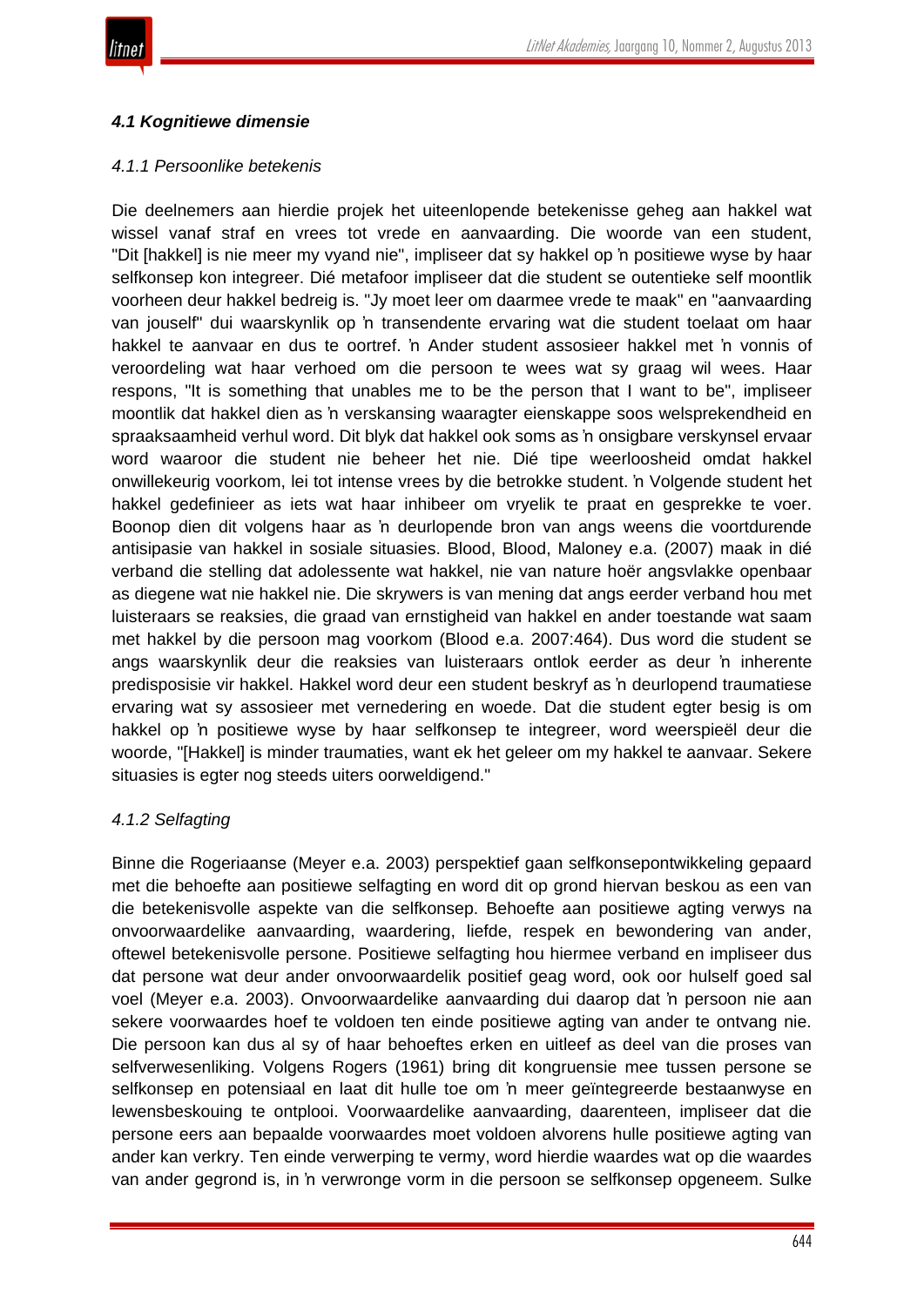

konstruksies wat sodoende in die persoon se selfkonsep opgeneem word, berus dus nie op eie gevoelens en behoeftes nie, maar op dié van ander.

Sebastian e.a. (2008:444) dui aan dat indien die behoefte aan agting weens verwerping deur die samelewing nie bevredig word nie, die persoon se selfkonsep met geïnternaliseerde haat, verwaarlosing en blaam geassosieer word. In teenstelling hiermee sal individue wat toegelaat word om hul unieke kwaliteite, talente en vaardighede te ontwikkel en uit te druk, groter selfvertroue openbaar en gevolglik 'n hoër vlak van eiewaarde ontwikkel. Selfagting verwys dus na die persoon se beoordeling en mate van waardering van sy of haar psigiese eienskappe. Vraag 2 van die onderhoudskedule wou spesifiek inligting ontlok oor hoe die studente hulself beoordeel in die lig van hulle psigiese eienskappe, byvoorbeeld hulle talente, waardes, intellektuele vermoëns, doelwitte en ideale.

Twee van die studente openbaar akademiese selfvertroue in die sin dat hulle akademiese prestasie nie koppel aan die vereiste om verbaal vlot te wees nie. Die koestering van loopbaangerigte ideale en toekomstige sukseservaringe is sentraal tot die betrokke studente se evaluering van hulself. Verder is daar woorde soos onder andere *empatie*, *onafhanklikheid*, *gemotiveerdheid*, *aanpasbaarheid*, *doelgerigtheid*, *hardwerkendheid* en *insig* deur die meeste studente gebruik om hulself mee te beskryf. Die afleiding is dat hierdie studente se gevoel van eiewaarde waarskynlik nie van vlot spraak afhanklik is nie. Drie van die studente voel egter dat hulle moet vergoed vir hakkel deur hulle houvas op beheer. Hulle plaas gevolglik baie druk op hulself om in ander lewensdomeine te presteer en suksesvol te wees. Die woorde "Ek is bang vir onbevoegdheid en sal nie sommer kanse waag as dit lyk asof ek nie gaan slaag nie" impliseer dat die student waarskynlik hakkel met algemene onbevoegdheid assosieer. Uit die respons "Ek is altyd so sensitief vir wat ander moontlik van my kan dink omdat ek hakkel" kom dit voor asof die betrokke student haar eie vermoëns betwyfel en sensitief op die moontlike negatiewe reaksies van ander ingestel is. Die respons "Ek voel soms minder bevoeg as ander as dit kom by akademie" dui moontlik op die negatiewe persepsie wat die student van sy intellektuele vermoëns, oftewel akademiese selfkonsep, het.

### *4.2 Affektiewe dimensie*

Die persoon se belewenisse van hakkel bring waarskynlik verskillende gevoelens, emosies of gemoedstemmings mee. Dit vorm die affektiewe dimensie van die persoon se selfkonsep. Soos in afdeling 2.1.1 genoem, is gebruik gemaak van 'n selfontwerpte skaal om die intensiteit van studente se gevoelens, emosies en stemminge te bepaal. Die verskillende evaluerings word tussen hakies aangedui (Bylae 2). Indien aangeneem word dat beoordelings vanaf 7 tot 10 op hoë intensiteit dui, is dit opmerklik dat die studente se ervaring van negatiewe affek meestal beduidend was. Hulle het die intensiteit van hul affektiewe ervarings elke keer as hoog beoordeel. Op grond hiervan kom dit voor of affek beslis relevant is in die lewens van mense wat hakkel. Vier van die vyf studente ervaar terselfdertyd woede teenoor sowel hakkel as die luisteraar. Dit blyk dat hierdie studente die emosie van woede geïnternaliseer het om sodoende aanleiding te gee tot gevoelens en stemmings soos minderwaardigheid ("Ek sou die heeltyd oor myself as 'n swakkeling en sukkelaar dink"), selfverkleinering ("I would tell myself ... You are a loser ... You are stupid"), persoonlike teleurstelling ("I feel like a failure each time I stutter"), selfhaat ("... myself so erg gehaat dat ek iemand anders wou wees") en depressie ("Ek is soms vir lang tye depressief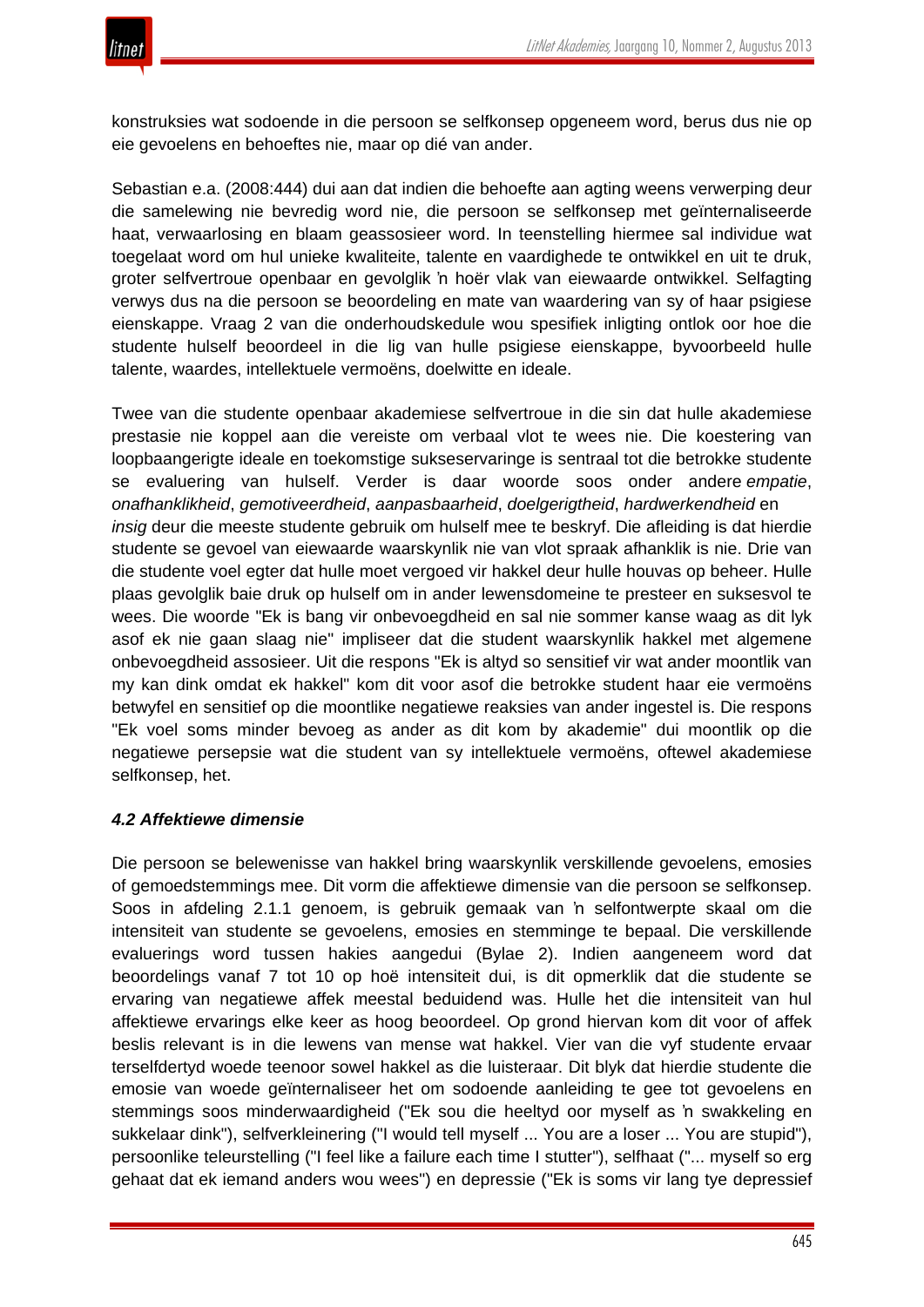

... ek neem nie deel aan dinge nie ... en is pessimisties en ek huil ook baie"). Een van die studente het haar pyn met verloop van tyd geëien deur die relevansie daarvan in haar lewe te erken en te respekteer. Dit blyk dat bewustheid van haar eie gevoelens en pynprosesse aanleiding gegee het tot die verwerwing van selfkennis.

Verder blyk dit dat die voortdurende antisipasie van hakkel en die onsensitiewe reaksies van luisteraars tot betekenisvolle angs en vrees by die meeste van die studente aanleiding gee. Een student het genoem dat hy aan paniekversteuring ly weens die druk wat deur mondelinge eksamens in sy finale jaar veroorsaak word.

Psigiese pyn weens bespotting, frustrasie omdat die student sukkel om te kommunikeer, en verwerping deur ander blyk aanleiding te gee tot die ontkenning van sekere situasies in twee van die studente se kinderjare ("My gevoelens het 'n verlammende uitwerking op my gehad, soveel so dat ek dele van my laerskooljare nie kan onthou nie" en "Weens die pyn wat ek ervaar het, het ek begin om my af te sny van my eie gevoelens"). Op grond van die data blyk dit dat die studente se affektiewe ervaringe hoofsaaklik as verwese en verwond beskryf kan word.

## *4.3 Fisieke dimensie*

*Fisieke dimensie van die selfkonsep* dui op persone se fisieke ervaring van hulself. Dit sluit persone se beoordeling van liggaamlike aspekte, liggaamsbeeld, gesondheid en voorkoms in. Twee studente het laat blyk dat hulle fyn op hul voorkoms ingestel is. Beide spandeer baie tyd daaraan om foutloos te lyk. Een van hulle het genoem dat sy deur middel van 'n foutlose voorkoms vir haar hakkel probeer vergoed. Die ander student het egter aangedui dat voorkoms 'n kreatiewe manier is om haarself mee uit te druk en dat sy dit met selftrots assosieer. Die afleiding is dat die betrokke student haar voorkoms as 'n vorm van behoud beskou te midde van die psigiese ongemak waarmee hakkel gepaard gaan.

Een student het genoem dat sy veral op hoërskool gespot is oor haar gesigtrekkings weens hakkel. Dit het daartoe aanleiding gegee dat sy haar voorkoms steeds as onaansienlik beoordeel. 'n Volgende student het genoem dat hy veral op skool sy liggaam geassosieer het met iets wat abnormaal is en daarom ook meestal vet en lelik gevoel het. Dit kom voor asof die betrokke student moontlik weens die fisieke aantasting van sy spraak sy liggaam as "aangetas" beskou het. Gevolglik het hy liggaamlike aspekte soos gewig en voorkoms as negatief beskou. Teen die bogenoemde agtergrond blyk daar moontlik 'n verband te wees tussen hakkel en 'n verwronge liggaamsbeeld. Dieselfde student het genoem dat hy veral gedurende sy skooljare akute maagpyn ontwikkel het en dat hy geweier het om skool toe te gaan. Hy ervaar steeds erge maagpyn wanneer hy voor 'n groep mense of oor die telefoon moet praat. Die afleiding is dat die betrokke psigosomatiese simptome waarskynlik verband hou met die ervaring van spanning wanneer hy moet praat. Bloodstein en Ratner (2008) sê in hierdie verband dat die antisipasie van hakkel, asook ander se reaksies daarop, bydra tot die persoon se ervaring van spanning en frustrasie.

Een van die studente het ten opsigte van sportprestasies op skool lae verwagtinge van homself gehad weens sy negatiewe assosiasie met hakkel. 'n Deurlopende gevoel van mislukking omdat hy hakkel het hom destyds geïnhibeer om spontaan deel te neem aan aktiwiteite waar prestasie 'n bepalende rol gespeel het. Gevolglik het dit daartoe gelei dat hy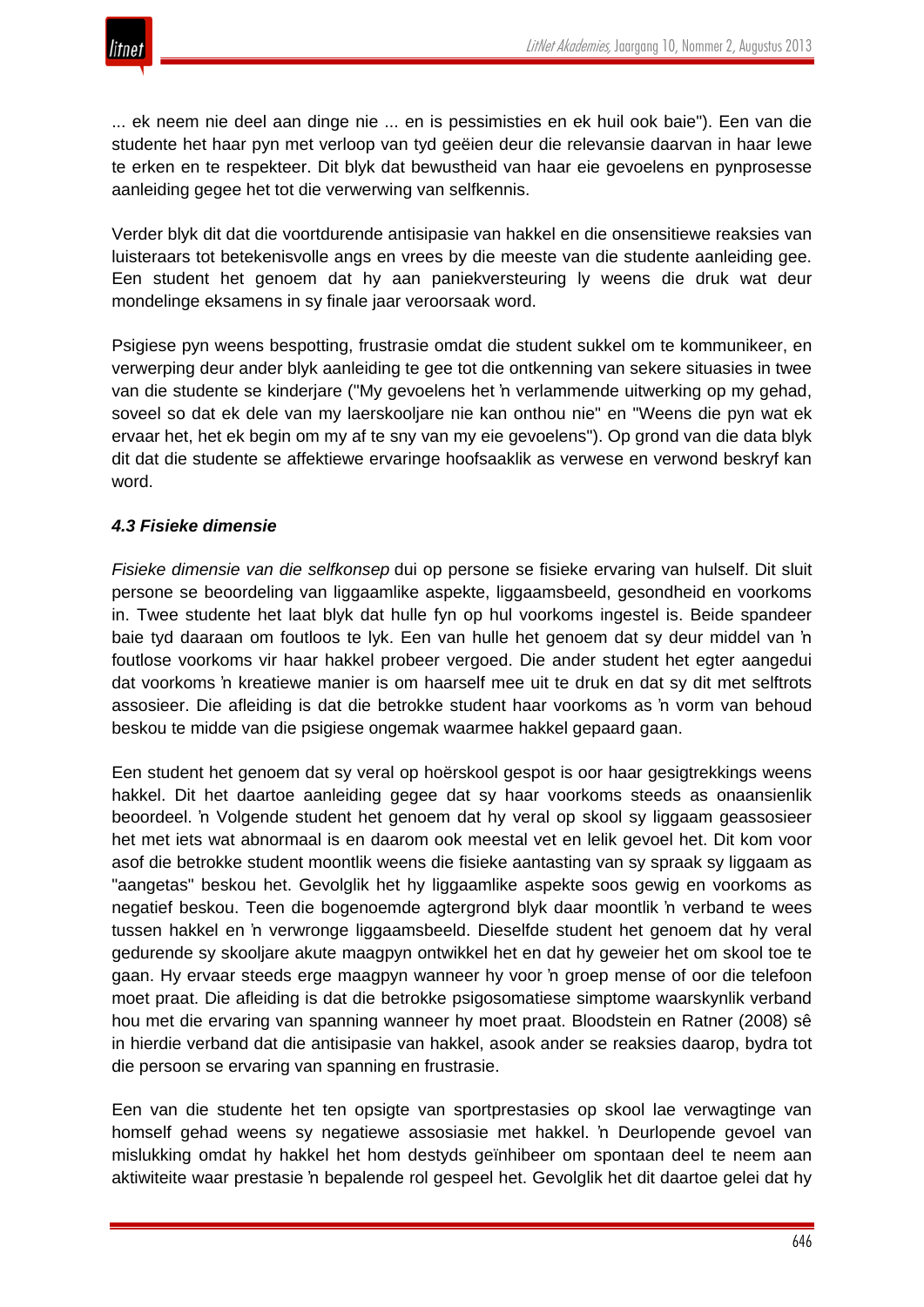

sy gevoel van mislukking geprojekteer het op sportaktiwiteite waarin sy prestasie met dié van ander vergelyk is. Volgens hom is hy steeds huiwerig om deel te neem aan aktiwiteite waarvan kompetisie en sukses sentrale elemente vorm. Sy gedrag kan as 'n verdedigingsmeganisme beskou word wat ten doel het om hom teen die moontlikheid van mislukking te beskerm.

## *4.4 Sosiale dimensie*

#### *4.4.1 Sosiale optrede*

Op intrapersoonlike vlak dui *sosiale dimensie van die selfkonsep* op persone se ervaring van hulself in sosiale situasies. Dit sluit die persoon se optrede, verhoudings, asook sekere sosiale rolle in. Drie studente het genoem dat hulle huiwerig is om te praat en nuwe mense te ontmoet, en dat hulle sosiaal geïnhibeerd voel en minder spontaan optree. Dit gee daartoe aanleiding dat hulle hulself meestal van sosiale situasies onttrek. Een student het genoem dat sy vertroue in mense in die algemeen geskaad is weens die spot wat hy sedert 'n jong ouderdom verduur. Dit laat hom verworpe en eensaam voel. Hy antisipeer gedurig luisteraars se reaksies en verwag dus dat dit negatief gaan wees. Nog 'n student het genoem dat hy nie selfgeldend kan optree in sy verhoudings nie en dat dit hom magteloos laat voel. Die persepsie "Mense neem nie dit wat ek sê altyd ernstig op nie, omdat ek hakkel" reflekteer die aanname dat die inhoud van dít wat hy sê, weens hakkel nie gewig dra nie. Dit lei waarskynlik daartoe dat hy nie met gesag iets oordra nie, omdat hy volgens hom nie met erns bejeën word nie. Dit sluit aan by 'n student se mening dat sommige mense se bejammerenswaardige houding teenoor haar verhoed dat hulle haar ernstig opneem.

Twee van die studente het genoem dat nuwe verhoudings meestal op onsekerheid gebaseer is weens die vrees dat hulle veroordeel sal word omdat hulle hakkel. Nog 'n student het genoem dat sy in haar rol as oudste kind minderwaardig voel omdat sy bang is haar broer en suster se opinie van haar word negatief deur haar hakkel beïnvloed.

Een van die vyf studente meen dat sy gemaklik is met ander omdat sy doelbewus haar behoeftes aan hulle kommunikeer. Sy voel dat sy spontaan optree in haar rol as student en dat sy haar vermoë om goeie opsommings te maak inspan om verhoudings met haar medestudente te versterk.

#### *4.4.2 Luisteraars se reaksies en die betekenis wat die studente daaraan heg*

Op interpersoonlike vlak sluit *sosiale dimensie* ook die breër sosiale konteks in. Soos vroeër genoem (sien inleiding), heg persone bepaalde betekenisse aan ervaringe wat met hulself in verband staan. Hierdie gedifferensieerde gedeelte van die persoon se ervaringsveld word in die selfkonsep opgeneem (Meyer e.a. 2003; Branscombe 2006). Teen hierdie agtergrond dra die wyse waarop die studente luisteraars se reaksies eien, waarskynlik by tot die betekenis wat hulle aan hakkel heg, asook hoe dit in die selfkonsep geïntegreer word.

Al vyf studente het genoem dat luisteraars meestal hulle woorde en sinne vir hulle voltooi wanneer hulle hakkel. Terwyl twee van die studente dit toeskryf aan luisteraars se onsekerheid oor hoe om die situasie te hanteer, voel die ander asof hulle onbevoeg voorkom en nie selfgeldend kan optree nie. Die woorde "As if I do not know the words of my own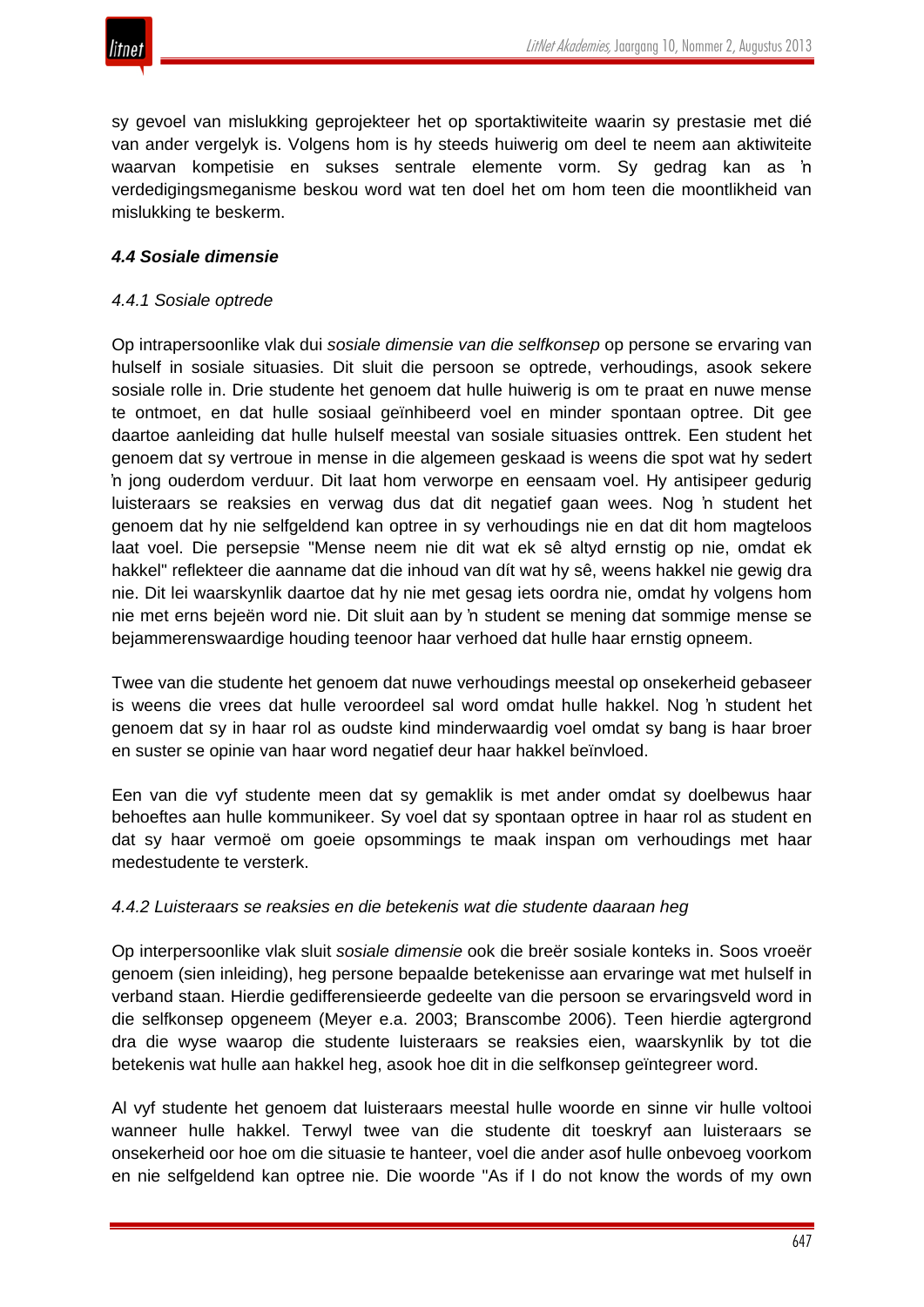

thoughts" weerspieël die betrokke student se frustrasie met die persepsie dat die luisteraar haar waarskynlik as verbaal onbevoeg beskou.

Een student het genoem dat dit hom soms ontstel wanneer mense nie sy opinie oor iets vra nie. Hy skryf dit daaraan toe dat mense dalk bang is hy begin hakkel of omdat hulle die afleiding maak dat hy nie wil praat nie. Dit sluit aan by 'n ander student, wat genoem het dat sy soms graag haar opinie in die klas wil lug, maar dat haar antisipasie van hakkel te groot is en dit haar gevolglik verhoed om dit te doen.

Drie van die studente het genoem dat luisteraars soms wegkyk of nie daarin slaag om oogkontak te behou nie. Een student meen dit is omdat die luisteraar hom waarskynlik nie wil laat sleg voel deur heeltyd na hom te kyk terwyl hy sukkel om die woorde uit te kry nie. Die ander twee studente beweer egter dat hierdie tipe gedrag van luisteraars juis 'n manier is om optrede te vermy. Sodoende hoef hulle nie hul eie onsekerheid rakende die andersheid van 'n situasie in die gesig te staar en hul hantering daarvan te heroorweeg nie. Die respons "Sommige van my vriende sê ek moet my hakkel meer beheer en nie so baie stres terwyl ek praat nie" impliseer dat die luisteraars nie begrip toon vir die persoon wat hakkel nie, moontlik weens 'n gebrek aan kennis oor hakkel.

Ongeërgdheid, ongeduld, 'n gegiggel en gelag, asook mense wat onder mekaar fluister is van die ander reaksies wat die studente soms van luisteraars ervaar. Volgens een student moedig sommige luisteraars hom aan om stadiger te praat of diep asem te haal. Hy ervaar dit egter as onsensitief, omdat dit vir hom voel asof die persoon sy ervaring en kennis van hakkel onderskat. Die afleiding is dat die student sulke oningeligte opmerkings moontlik ervaar as 'n sodanige normalisering van hakkel tot iets wat nie die volle omvang en diepte daarvan erken nie.

Dit blyk dat bogenoemde reaksies meestal aanleiding gee tot gevoelens van selfbewustheid ("Dit voel asof mense net na my hakkel luister"; "Ek voel skaam"), geïsoleerdheid ("Mense kan my nie leer ken nie omdat hulle nie hakkel verstaan nie"), eensaamheid en uitsluiting ("Omdat ek hakkel, vra mense nie altyd my opinie oor iets nie").

### *4.4.3 Persepsies en stereotipes wat met hakkel geassosieer word*

Persepsies en stereotipes word sosiaal gereguleer op grond van die samelewing se beskouing van wat normaal en abnormaal is. Die wyse waarop individue betekenis skep, word dus onder andere beïnvloed deur die verskillende sosiokulturele ruimtes waarin hulle hulself bevind. Die Wêreld Gesondheidsorganisasie beskou persepsies en stereotipes as 'n sosiale beperking wanneer dit kom by tersiêre onderrig- en loopbaangeleenthede (WHO 2001:190). Die afleiding is dat die betekenis wat die samelewing aan hakkel heg, waarskynlik 'n inhiberende effek op 'n persoon wat hakkel het. *Skaam*, *teruggetrokke*, *introversief* en *opinieloos* is van die etikette wat volgens die studente om hulle nekke gehang word. Een student meen dat mense wat hakkel, hulself aan aktiwiteite onttrek juis omdat hulle ander se reaksies vrees en nie omdat hulle onwillig is om deel te neem nie. In hierdie geval blyk die onsigbaarheid van hakkel 'n rol in die versterking van bogenoemde persepsie te speel. Omdat persone uit vrees vir hakkel en die reaksies wat dit mag uitlok, nie hul hande in die klas opsteek nie, is hul desperaatheid en frustrasie nie noodwendig vir die luisteraar sigbaar nie.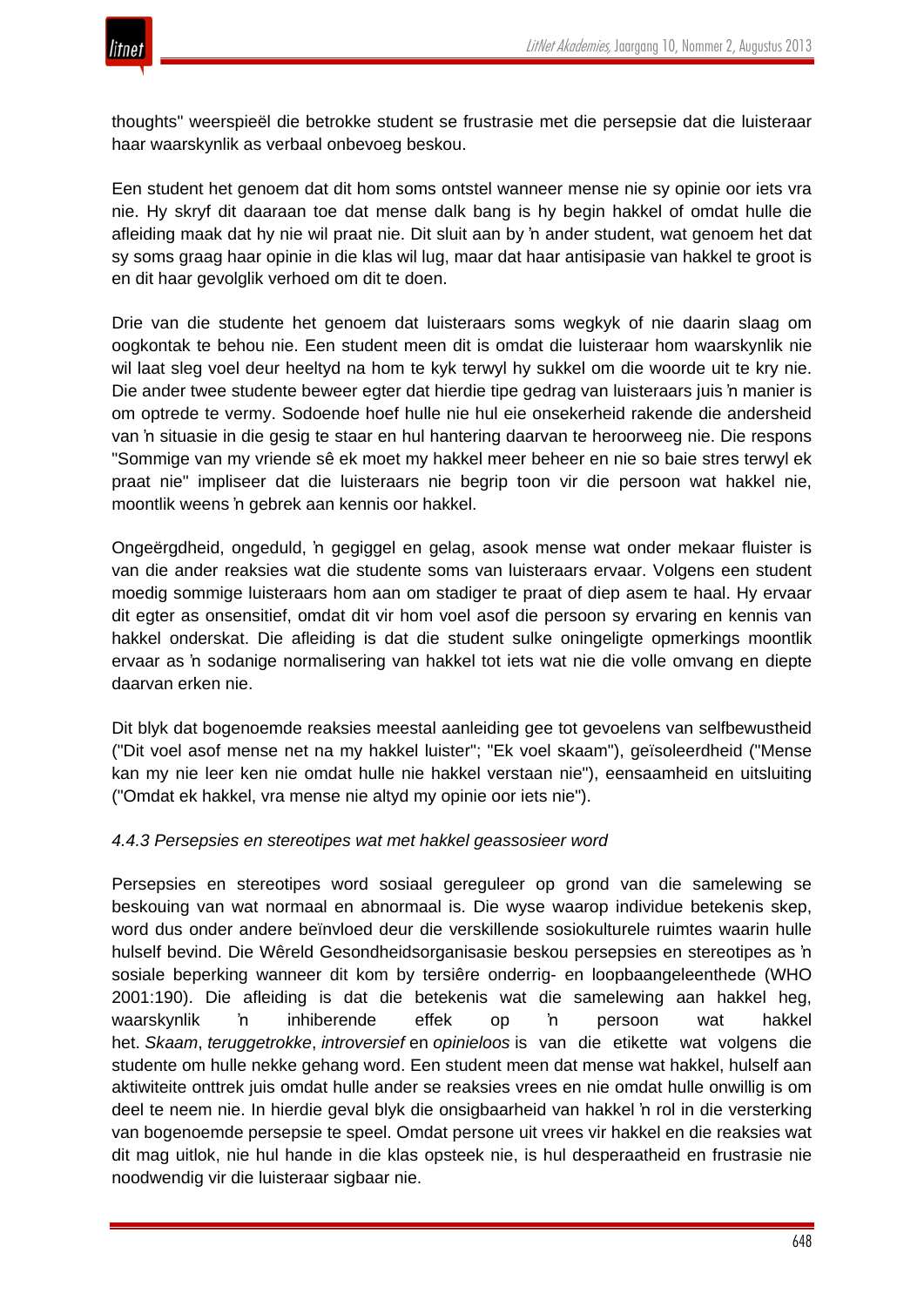Volgens al vyf studente heers daar verder 'n persepsie dat die persoon wat hakkel, vlot sal praat indien hy of sy minder gespanne is en stadiger praat. Alhoewel dit vir sommige as 'n strategie kan dien om hulle hakkel mee te bestuur, gaan dit nie die persoon eensklaps van hakkel genees nie. Een student het soos volg gereageer: "Ek is nie noodwendig gespanne nie. Die luisteraar is soms die gespanne persoon. Natuurlik gaan dit my méér gespanne maak, want ek is sensitief ingestel op die luisteraar se reaksie." Die respons "It (stuttering) is a speech dysfunction that cannot be controlled voluntarily all the time. It is like someone who suffers from epilepsy" weerspieël die komplekse en delikate aard van hakkel. Die begeerte van al vyf studente is dat mense meer insig in hulle situasie sal toon en hulle as individue uit eie reg sal leer ken.

Vier studente het genoem dat hulle dit sal waardeer indien mense hulle sal toelaat om hulle eie woorde en sinne te voltooi. Die afleiding is dat dit nie slegs oor hakkel gaan nie, maar oor die erkenning van die inhoud van dít wat iemand probeer oordra. Wanneer die inhoud van die gesprek, eerder as die tegniese aspekte daarvan, belangrik is, dra dit waarskynlik by tot 'n gevoel van menswaardigheid. Een student het byvoorbeeld genoem dat dit vir hom voel asof mense aannames maak oor wat hy wou sê wanneer hulle sy sinne voltooi. Sy respons, "Sommige mense maak my sinne klaar asof dit hul eie is", dui moontlik op 'n gevoel van verlies en onteiening.

Volgens sommige studente se response blyk dit dat hakkel moontlik deur sommige mense aan intellektuele onbevoegdheid gekoppel word. Hulle meen dat die samelewing dikwels 'n bejammerende ingesteldheid openbaar teenoor persone wat hakkel weens die persepsie dat hulle stadiger is en swakker as ander sal vaar. Die woorde "Ons kan dink en ons gedagtes verwoord" spreek die versugting uit om deur ander verstaan, erken én geken te word.

Taal word dikwels ingespan om mense se persepsies en stereotipes van hakkel te versterk. Drie studente verwys byvoorbeeld na die samelewing se gebruik van die woord *abnormaal* om mense op grond van hul andersheid uit te sluit. Die volgende respons beklemtoon die vernedering wat bespotting meebring: "During high school the boys made fun of me by calling me names like *Twitchy Face, Funny Face* or just *The Face*." Die wyse waarop taal soos hier bo gebruik word, voed nie slegs mense se onkunde oor hakkel en gebrek aan begrip vir mense wat hakkel nie, maar dit is minagtend en verkleinerend teenoor diegene wat hakkel. Die rede hoekom mense wat hakkel hulself dikwels onttrek aan sosiale situasies kan moontlik teruggevoer word na onder andere die optrede van sommige luisteraars. Dit word weerspieël in die opmerking van 'n student dat onsensitiewe grappies oor hakkel sy vertroue in die luisteraar skaad.

# *4.5 Intervensie en ondersteuning*

Die formele intervensie waaraan die studente voorheen blootgestel is, is in Tabel 1 vervat. Dit sluit hoofsaaklik spraakterapie, psigoterapie en ondersteuningsgroepe in. Die studente se response impliseer egter ook selfkennis, ondersteuning deur betekenisvolle ander en hulpverlening in die onderrig- en leeromgewing. Die wyse van intervensie en/of ondersteuning wat die studente as suksesvol of effektief ervaar, dra moontlik by tot hulle begrip van hakkel en gevolglik die wyse waarop dit in hulle selfkonsep opgeneem word. Om haarself op meer as een manier uit te druk, skep vir een van die studente die geleentheid om die vele ander aspekte van haar menswees te verken. Die afleiding is dat die betrokke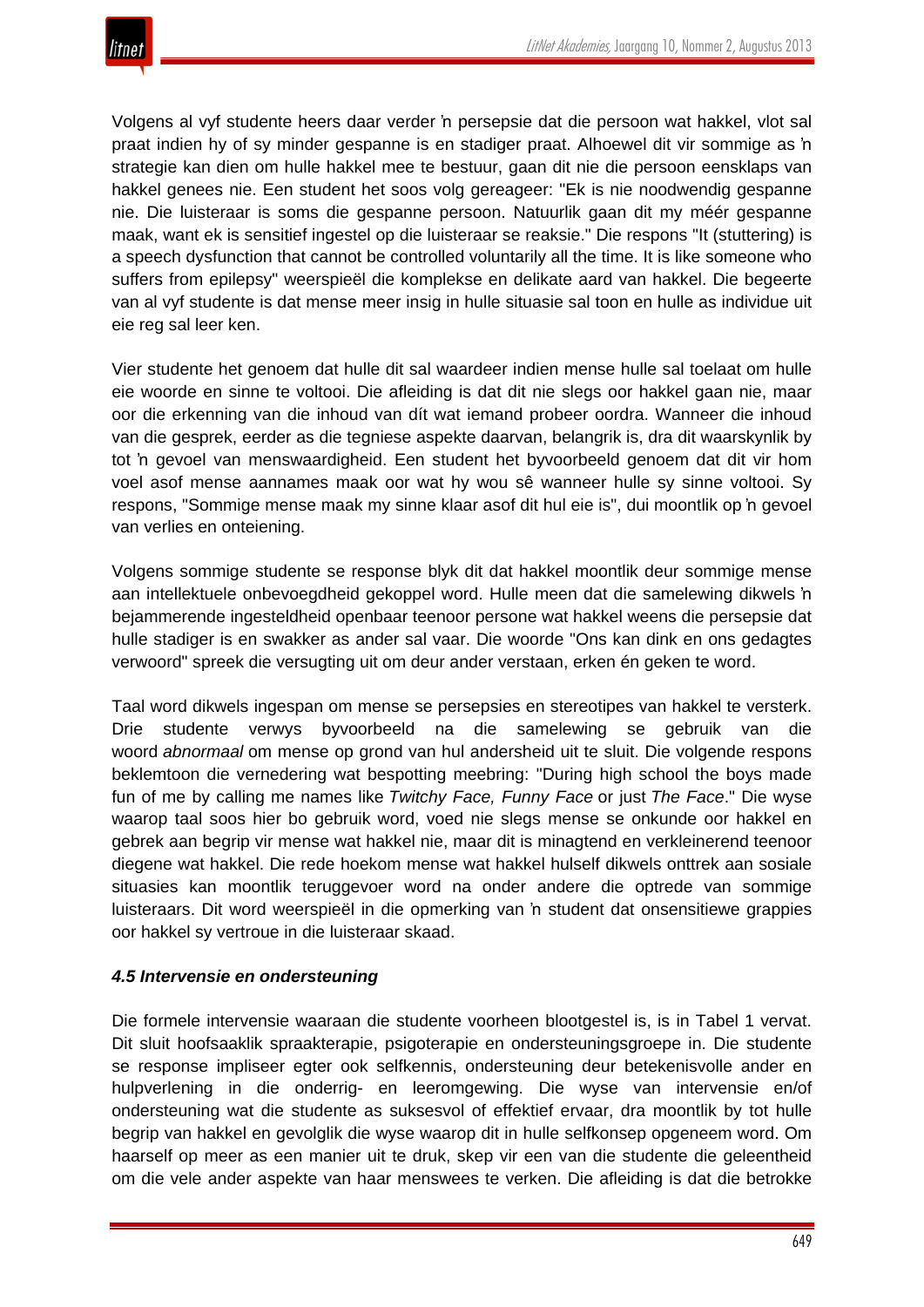

student 'n veelkantige beskouing van haarself het wat nie slegs tot hakkel beperk is nie. In die lig hiervan blyk selfkennis moontlik by te dra tot 'n persoon se individuasieproses. Een student maak gebruik van positiewe herformulering: "Ek sê vir myself ek is oukei en dat ek nie altyd in alle omstandighede hakkel nie." Volgens hierdie twee studente dien dit as motivering om op verskillende wyses sin te maak van hakkel.

Die volgende uittreksel uit een van die individuele onderhoude weerspieël die moontlike nut van positiewe konstruksielkunde in die ondersteuning van studente wat hakkel:

Navorser: "Do you think it will be helpful to even think of yourself as a fluent speaker?"

Deelnemer: "That I have not tried. Probably because I have a fixed identity as a stutterer."

Navorser: "What would that person's identity look like?"

Deelnemer: "He will have more self-confidence and he would be more successful because he believes in himself. In general I think he will be happier and more spontaneous."

Navorser: "Do you have some of those characteristics?"

Deelnemer: "I believe in myself ... when I don't stutter. I wish that I could have been like that all the time."

Die laaste sin dui daarop dat die betrokke student waarskynlik nog nie hakkel op 'n positiewe wyse by sy selfkonsep geïntegreer het nie. Dit blyk dat hy hakkel beskou as iets wat 'n negatiewe invloed op sy selfvertroue het. Die moontlikheid dat positiewe konstruksielkunde kan bydra tot 'n kleiner gaping tussen die student se identiteit as iemand wat slegs hakkel en iemand wat ook vlot praat, behoort verder ondersoek te word.

Verder blyk dit uit drie studente se response dat aanvaarding deur vriende en familie gevoelens van outonomie en menswaardigheid bevorder. Dit sluit aan by Rogers se beginsel dat wanneer persone onvoorwaardelik aanvaar word, hulle nie aan voorwaardes hoef te voldoen om positiewe agting van ander te ontvang nie (Meyer e.a. 2003). Positiewe agting van ander staan in noue verband met selfagting en is dus bepalend in 'n persoon se evaluering van hom- of haarself. Terwyl spraak- en psigoterapie onderskeidelik met spraaktegnieke, -style en die versterking van selfvertroue en 'n positiewe selfbeeld help, stem al vyf studente saam dat hulle 'n beter begrip van hul eie hakkel ontwikkel wanneer hulle met ander praat wat ook hakkel. Ondersteuningsgroepe blyk 'n positiewe rol te speel in die ontwikkeling van die betekenis wat mense aan hul eie en aan ander se ervaringe van hakkel heg. Dit kan moontlik toegeskryf word aan die belewing van outonomie, bevoegdheid en gemeenskaplikheid in sulke groepe (Downie, Mageau en Koestner 2008).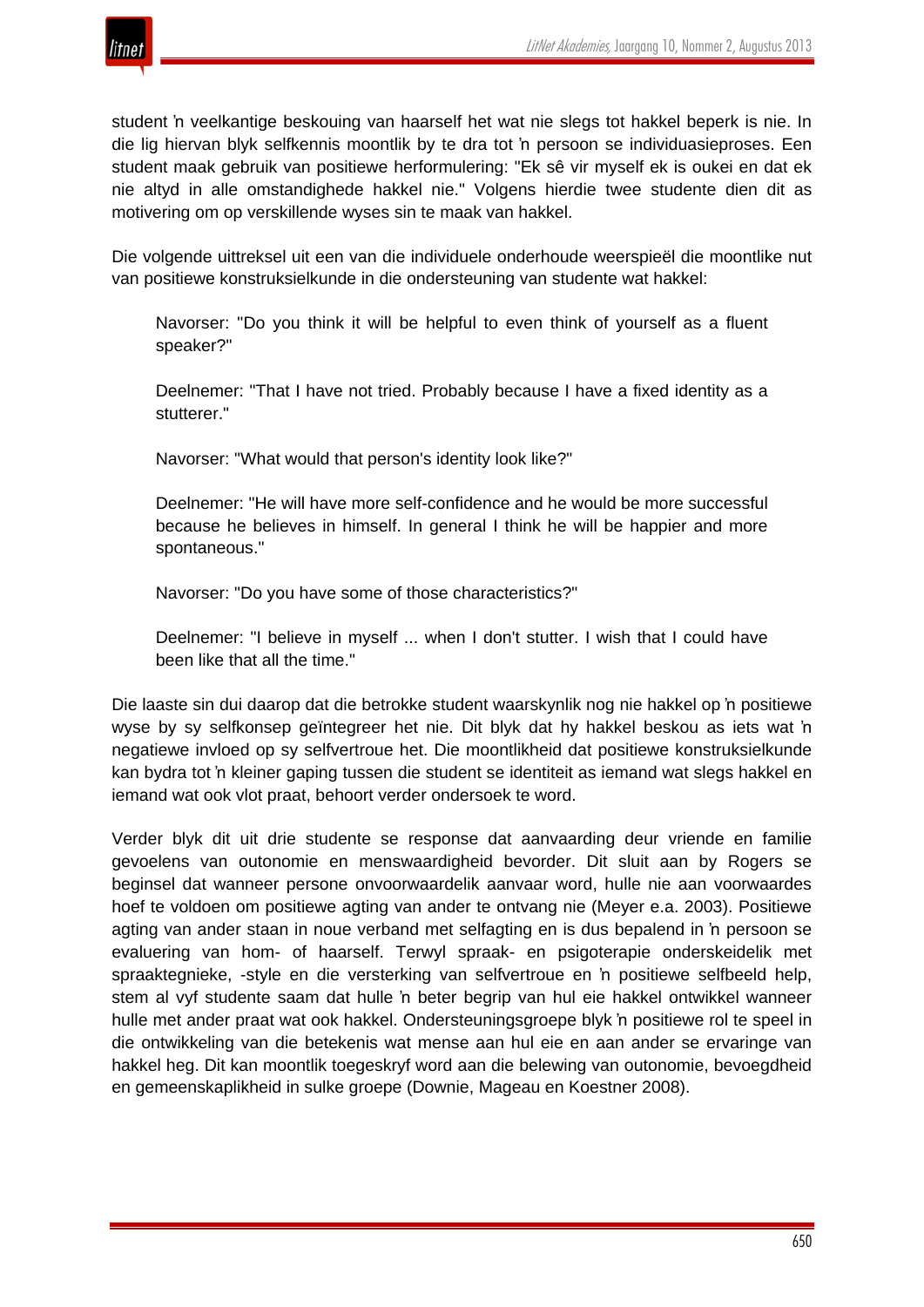## *4.6 Fokusgroep: Studente se ervaring van die onderrig- en leeromgewing*

Die doel van die fokusgroep was om verskillende wyses van ondersteuning ten opsigte van onderrig en leer binne die konteks van 'n spesifieke universiteit te identifiseer en te bespreek. Die studente was van die begin af baie gemaklik met mekaar, aangesien hulle mekaar al voorheen ontmoet het by 'n byeenkoms wat deur 'n ondersteuningsgroep vir mense wat hakkel georganiseer is. Hulle het opvallend minder gehakkel in mekaar se teenwoordigheid. Met nadere ondersoek skyn die rede hiervoor te wees dat die studente nie bedreig gevoel het in mekaar se teenwoordigheid nie. Boonop het dit volgens hulle tot 'n afname in die antisipasie van beide hakkel en die reaksies van luisteraars gelei. Die interaksie tussen die studente is veral deur volgehoue oogkontak, deernis, begrip en werklike belangstelling in mekaar gekenmerk. Twee studente was dit eens dat die interaksiestyl tussen dosent en student 'n invloed het op gemaklike en spontane deelname aan klasgesprekke deur iemand wat hakkel. Dit word geïllustreer deur die woorde "Die dosent wat goed voorbereid is en warm oorkom na die studente, skep 'n atmosfeer vir deelname." Die respons "Net die blote wete dat my dosent vertroue stel in my vermoë om suksesvol te wees, laat my minder dink aan hakkel" weerspieël die belangrikheid van die erkenning van enige persoon se outonomie en menswaardigheid. Verder dra anonimiteit weens groter klasse by tot minder druk op die studente om in die klas te praat. Die studente het genoem dat hulle nie, soos op skool, uitgesonder word om gedeeltes voor te lees of vrae hardop te beantwoord nie. Dit lei tot 'n afname in die studente se vrees vir mondelinge optrede in die klas en die reaksies van medestudente. Hulle is dit eens dat indien die keuse om te praat aan die persoon wat hakkel oorgelaat word, hy of sy met meer vrymoedigheid optree. Ook blyk oogkontak tussen die luisteraar en die persoon wat hakkel belangrik te wees. Volgens die studente gee die luisteraar op dié manier te kenne dat hy of sy na die inhoud luister van dit wat gesê word eerder as na die hakkelgedrag.

Die studente het genoem dat sommige dosente die klasse aan die begin van elke jaar verdeel in kleiner groepies wat deurlopend saamwerk. Omdat die groepslede mekaar leer ken en vertrou, skep dit 'n veilige, niebedreigende ruimte vir 'n student om sy of haar medestudente in te lig dat hy of sy hakkel. Een student het genoem dat die groepe waarin sy was, nog altyd empaties opgetree het deur te vra hoe hulle haar kan ondersteun. Drie studente het genoem dat hulle onderskeie groepe aanvanklik 'n bejammerende ingesteldheid geopenbaar het deur die makliker gedeeltes van werksopdragte te reserveer vir diegene wat hakkel. Ook is daar nie eintlik geleentheid gebied aan die studente om te help met mondelinge voordragte in die klas nie. "Ek het besef dat al hakkel ek terwyl ek daar voor staan, ek my kennis in die betrokke vak moet demonstreer sodat die groep nie my intelligensie sal onderskat nie." Dit kom voor dat dié student bekommerd was oor die moontlikheid dat sy intelligensie onder verdenking geplaas word. Ook die respons "... want dit het vir my gevoel of my groep dalk my vermoëns onderskat" impliseer dat die student se akademiese potensiaal nie deur sy medestudente erken is nie.

Onvoorwaardelike aanvaarding deur familie, vriende, medestudente en dosente blyk volgens die response van die deelnemers die kern van 'n ondersteunende verhouding te wees:

"Sodra my klasmaats my aanvaar as iemand wat hakkel, maar ook baie ander dinge kan doen, is dit asof ek oor minder dinge hoef skaam te wees."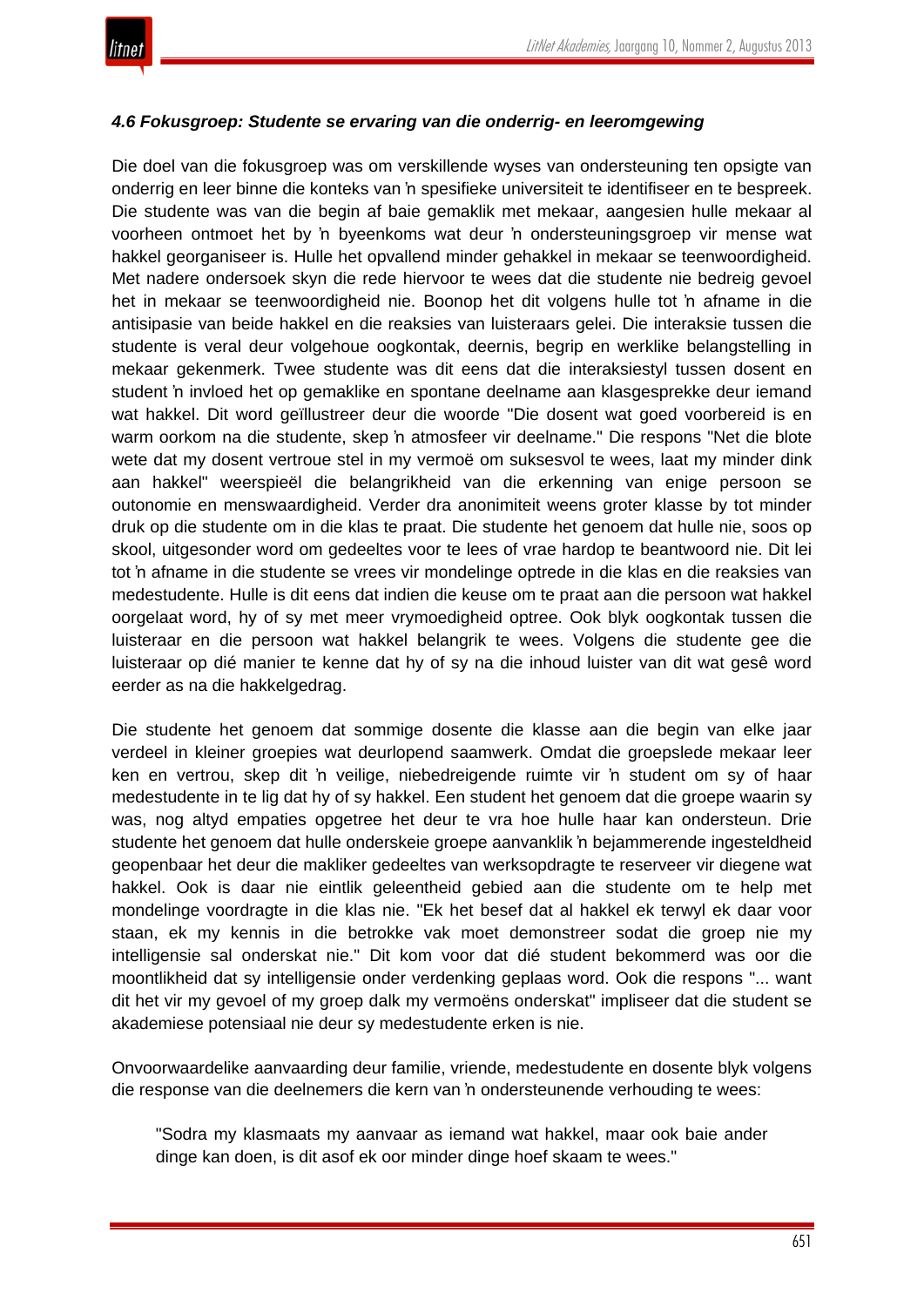

"My relationships with my family and friends are easy, because they accept me for who I am."

"Die ander studente in my klas aanvaar en erken my as 'n individu wat sekere voorkeure en afkeure het net soos hulle. Hakkel is bloot 'n bysaak."

"Some lecturers invite me to come and speak with them about my needs and how they can make it easier for me in class situations. It feels as if they regard me as someone who can learn, despite my stuttering."

"Die dag toe ek deur my groep gevra is of ek my werk in die klas wil aanbied, het ek geweet ek word aanvaar ten spyte van my hakkel."

Ter aansluiting by bogenoemde het die studente verskillende wyses van ondersteuning in die onderrig- en leeromgewing voorgestel (sien afdeling 5.4). Ons algemene gewaarwording tydens die fokusgroepsessie was eerstens dat die studente gewillig is om blootgestel te word, mits dit in 'n veilige omgewing is wat deur opregte belangstelling en aanvaarding gekenmerk word. Tweedens het dit sterk na vore gekom dat deur verantwoordelikheid te neem vir hulle behoeftes as persone wat hakkel, hulle ook verantwoordelikheid neem vir hulle eie akademiese ontwikkeling.

## *4.7 Metodologiese bevindinge*

Die volgende metodologiese bevindinge word gerapporteer weens 'n tekort aan literatuur in Suid-Afrika oor die werk met studente wat hakkel. Dit sluit die studente se belewenisse van die individuele en fokusgroeponderhoude in. Die afleiding is dat hulle belewenisse 'n weerspieëling is van die aard van hulle verhouding met die persoon as navorser. Verder dien die spesifieke verhouding as medium waardeur die studente betekenis verkry en wat gevolglik in die selfkonsep tot uitdrukking kom.

### *4.7.1 Studente se belewenisse van die individuele onderhoud en fokusgroepsessie*

Die studente het veral waarde daaraan geheg om oor hul persoonlike ervaringe van hakkel te kon praat. Hulle het die ervaring beskryf as warm, empaties en persoonlik. Die respons "[B]eskikbare inligting oor hakkel in boeke is baie keer onpersoonlik" impliseer moontlik dat hakkel soms tot 'n universele konstruk gereduseer word sonder om noodwendig die individu te raadpleeg. Deelname aan die onderhoude is ook as bevrydend ervaar, omdat die studente oor hul hakkel kon praat sonder om beoordeel te word. Soos een student dit gestel het: "It probably implies that you are interested in me as a person and that you will not judge me." Die afleiding is dat opregte belangstelling, deernis en begrip waarskynlik bydra tot 'n verhouding waarin mense veilig voel om oor hulself te praat.

Een student het ook opgemerk dat dit vir hom maklik is om oor hakkel te praat en nie te hakkel nie. Moontlike verklarings vir 'n tydelike afname in hakkel kan onder andere wees dat die student se response op vrae nie in terme van vlotheid geëvalueer is nie. Die rol van hakkel in die student se lewe, asook sy menswaardigheid, word ook erken wanneer hy toegelaat word om daaroor te praat. Die afleiding is dus dat die erkenning van mense en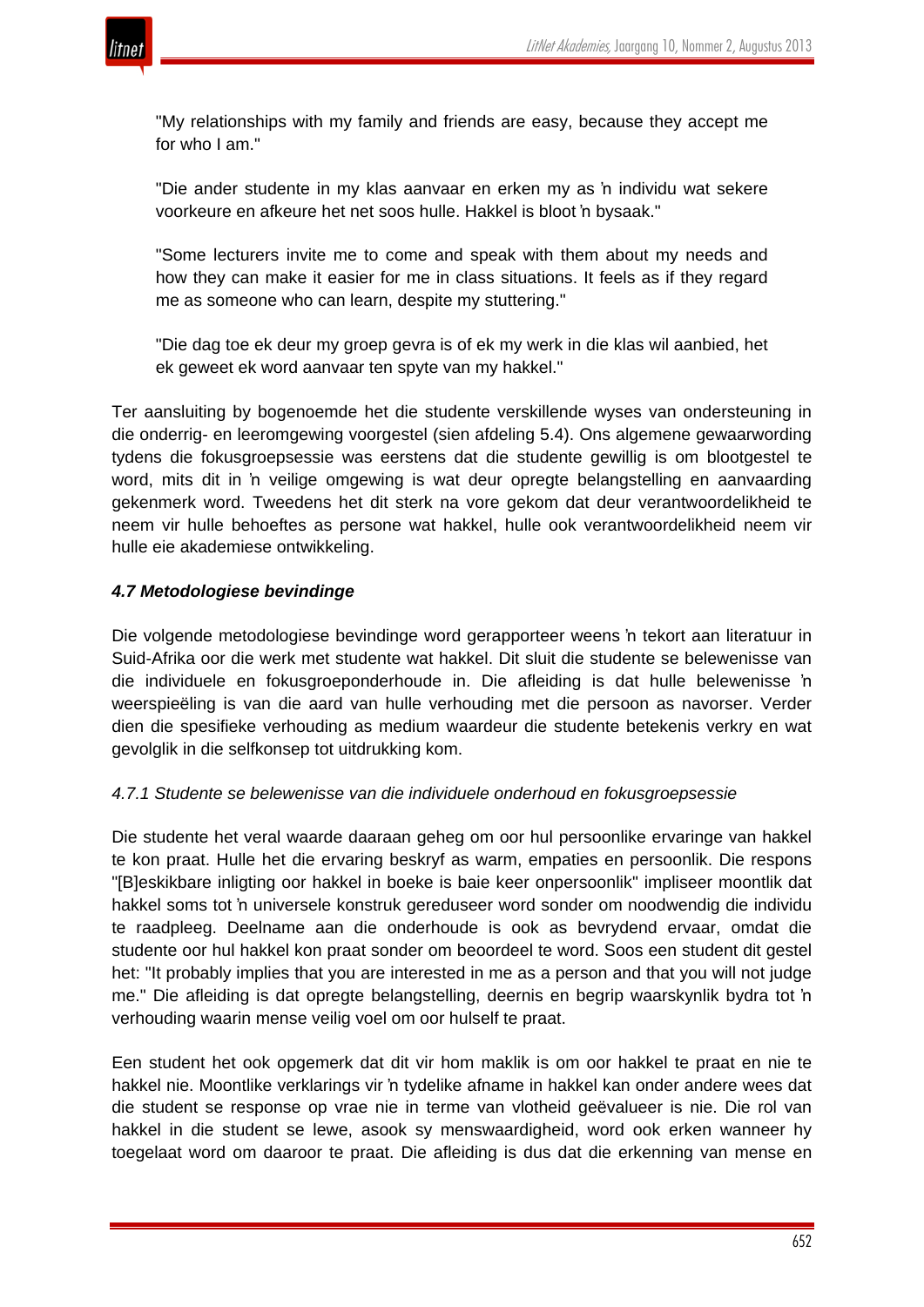

hulle behoeftes waarskynlik 'n betekenisvolle invloed het op die proses van hulpverlening en ondersteuning.

Ook die bemagtigende rol van die onderhoude word gereflekteer deur die woorde "Wanneer ek my antwoorde op die vrae lees, sal ek waarskynlik trots voel op myself." Hieruit blyk dit dat die betrokke student deur middel van persoonlike refleksie haar eie menswaardigheid en bekwaamheid as persoon bevestig. Die respons "Ek dink ek probeer om hakkel my storie te maak, eerder as iets waarvan ek terugdeins omdat ek dit vrees" stem ooreen met die Jungiaanse beskouing van die geïntegreerde self asook met die narratiewe beginsel van betekenisskepping deur stories. Die waarde hiervan is waarskynlik daarin geleë dat die student haar storie oor hakkel eien, erken en gevolglik deel van haar selfkonsep maak.

### **5. Teoretisering van die selfkonsep van studente wat hakkel**

Afdeling 4 het geïllustreer dat die selfkonsep as uitdrukking dien van 'n student se verhouding tot hakkel in terme van die verskillende dimensies daarvan. Die studente se belewenisse, soos wat dit in die onderskeie dimensies te voorskyn gekom het, is aanvanklik in verskillende relevante temas gesorteer (sien Bylae 2). Verdere ontleding het aanleiding gegee tot die generering van enkele determinante van die selfkonsep van studente wat hakkel. Dit dien uiteindelik as 'n teoretiese raamwerk vir 'n meer omvattende begrip van die selfkonsep van studente wat hakkel. Dit kom voor of die selfkonsep op interaktiewe wyse in beide intra- en interpersoonlike verhoudings gevorm word. Intrapersoonlike funksionering sluit die verskillende kognitiewe, affektiewe en konatiewe prosesse van psigiese funksionering in. In teenstelling hiermee verwys *interpersoonlike funksionering* na die student se verhoudings met ander persone en/of die sosiokulturele omgewing.

Bogenoemde verhoudings word verder gekenmerk deur die elemente van heling en verwonding. Die afleiding is dat die vorming van studente se selfkonsep gevolglik hierdeur beïnvloed word. Terwyl heling deur aanvaarding, erkenning van outonomie en menswaardigheid, bemagtiging, opregtheid, bevryding, warmte en empatie gekenmerk word, word verwonding gekenmerk deur verwerping, vernedering, minagting, onsensitiwiteit en normalisering op grond van persepsies van wat normaal en abnormaal skyn te wees.

Die volgende intra- en interpersoonlike determinante is geïdentifiseer en word ook vervolgens bespreek:

| Intrapersoonlike prosesse                                                                   | Interpersoonlike prosesse       |
|---------------------------------------------------------------------------------------------|---------------------------------|
| Kognitiewe vlak <sup>6</sup>                                                                | Psigoterapeutiese ondersteuning |
| Vervreemding van die outentieke self<br>Sielkundige sterkte<br>Transendensie en kongruensie | Die terapeutiese middel         |

### **Tabel 2. Intra- en interpersoonlike funksionering**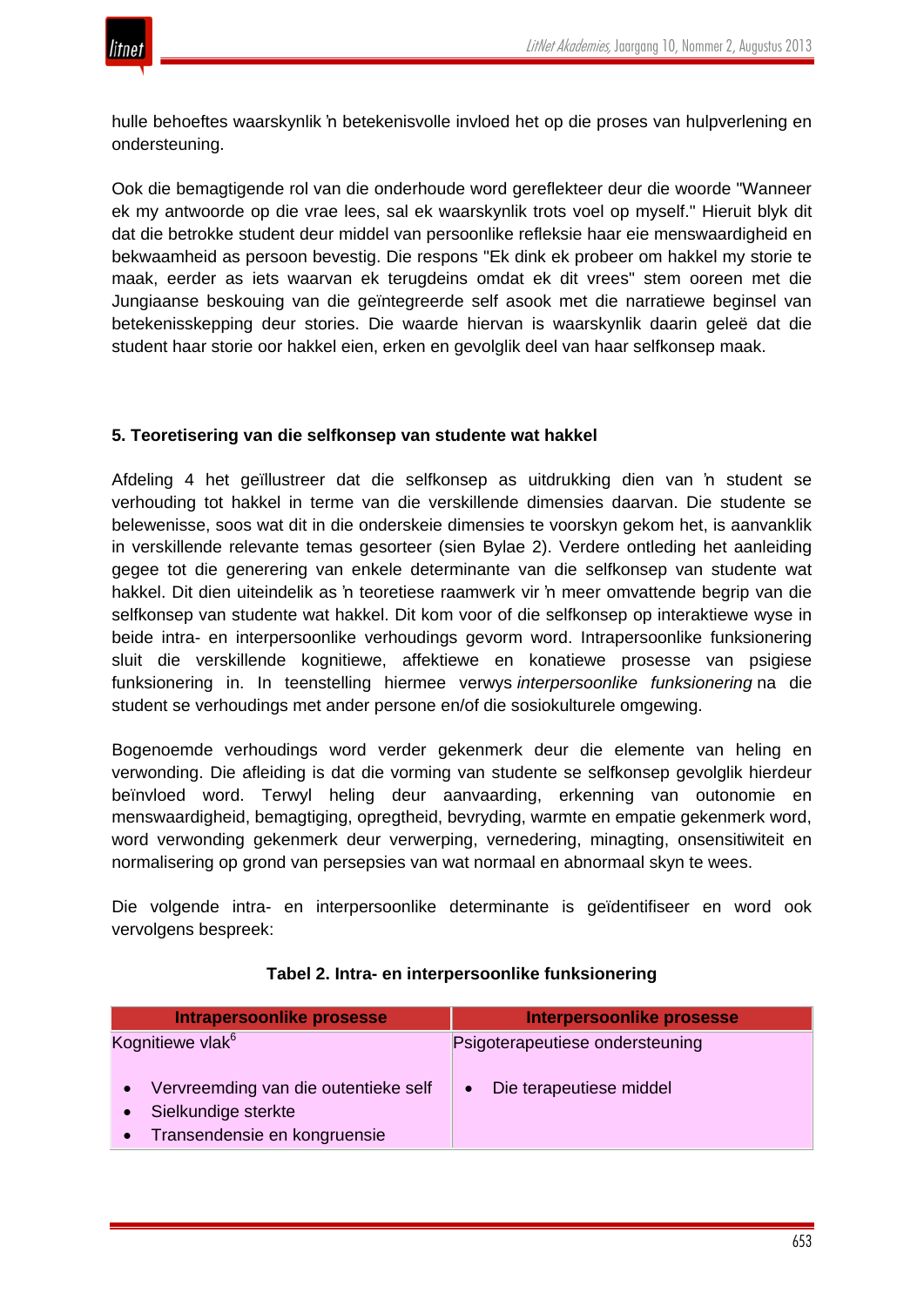

| Affektiewe vlak                    | Sosiale regulering van identiteit                             |
|------------------------------------|---------------------------------------------------------------|
| Psigiese verwonding                | Uitsluiting en stigma                                         |
| Konatiewe vlak                     | in<br>die<br>Ondersteuning<br>onderrig-<br>en<br>leeromgewing |
| Kompensasie, isolasie en projeksie | Spesifieke universiteit                                       |

# *5.1 Determinante op intrapersoonlike vlak*

### *5.1.1 Vervreemding van die outentieke self*

Volgens Jung kan die outentieke self beskryf word as die diepste wesenheid van die psige<sup>7</sup> en stel dit terselfdertyd die kern en die totaliteit van die menslike bestaan voor (Papadopoulos 2006). Versfeld (2009:52) meen dat iemand sy of haar wese binnetree of eien namate die persoon getrou is aan wie hy of sy werklik is. Dit stem ooreen met die Rogeriaanse beskouing dat wanneer die selfkonsep met die persoon se behoeftes en gevoelens kongruent is, hy of sy ideaal funksioneer. Sommige van die studente se response het egter daarop gedui dat identiteitsversteuring (*identity interference*) (Branscombe 2006) en die sosiale regulering van identiteit vervreemding in die hand werk. Volgens Rogers (Meyer e.a. 2003) sal 'n persoon wie se selfkonsep en behoeftes nie ooreenstem nie, sy of haar ervaringe verdraai of ontken. Die afleiding is dat die persoon dikwels konformeer met die eienskappe wat normaalweg met persone wat hakkel, geassosieer word. Branscombe (2006:169) verwys hierna as identiteitsversteuring omdat die persoon se werklike eienskappe nie met die identiteit waarmee hy of sy konformeer, oorvleuel nie. Die samelewing se beskouing van die studente as "hakkelaars" of "gestremdes" wys in watter mate identiteit sosiaal gereguleer word. Dit impliseer dat die persoon wat hakkel se identiteit sosiaal ononderhandelbaar is en dus met sekere stereotipiese eienskappe soos introversie en teruggetrokkenheid geassosieer word. Derhalwe kan die persoon nie sy of haar werklike behoeftes, begeertes, ideale en gevoelens erken en uitleef nie. Volgens Jung kan die vervreemding wat dit by die persoon meebring, tot frustrasie, ongemak en verwarring aanleiding gee (Papadopoulos 2006).

### *5.1.2 Sielkundige sterkte*

Die aanwesigheid van sielkundigesterkte-eienskappe dien as beskermingsfaktore<sup>8</sup> wat moontlik as buffer kan dien teen die psigiese ongemak en pyn wat deur onsensitiewe luisteraarreaksies, persepsies en stereotipes veroorsaak word. Verder dui dit op die student se potensiaal om van sy of haar situasie sin te maak en sodoende met groter bewustheid te leef. Volgens Versfeld (2009) skep innerlike bewustheid die fondament vir verdere selfkennis, persoonlike refleksie en die bevryding van die sosiaal-gereguleerde self. Dit beteken dat die student hom- of haarself nie as "abnormaal", "gestremd" of "'n hakkelaar" beskou nie, maar eerder as 'n kreatiewe en skeppende individu wat 'n openheid toon vir ervaringe wat paradoksaal skyn te wees. In Jungiaanse terme verwys *bevrydende self* na die aflegging van 'n verdeelde self, met ander woorde die vereniging van teenoorstaande aspekte soos vlotheid en hakkel, heling en verwonding.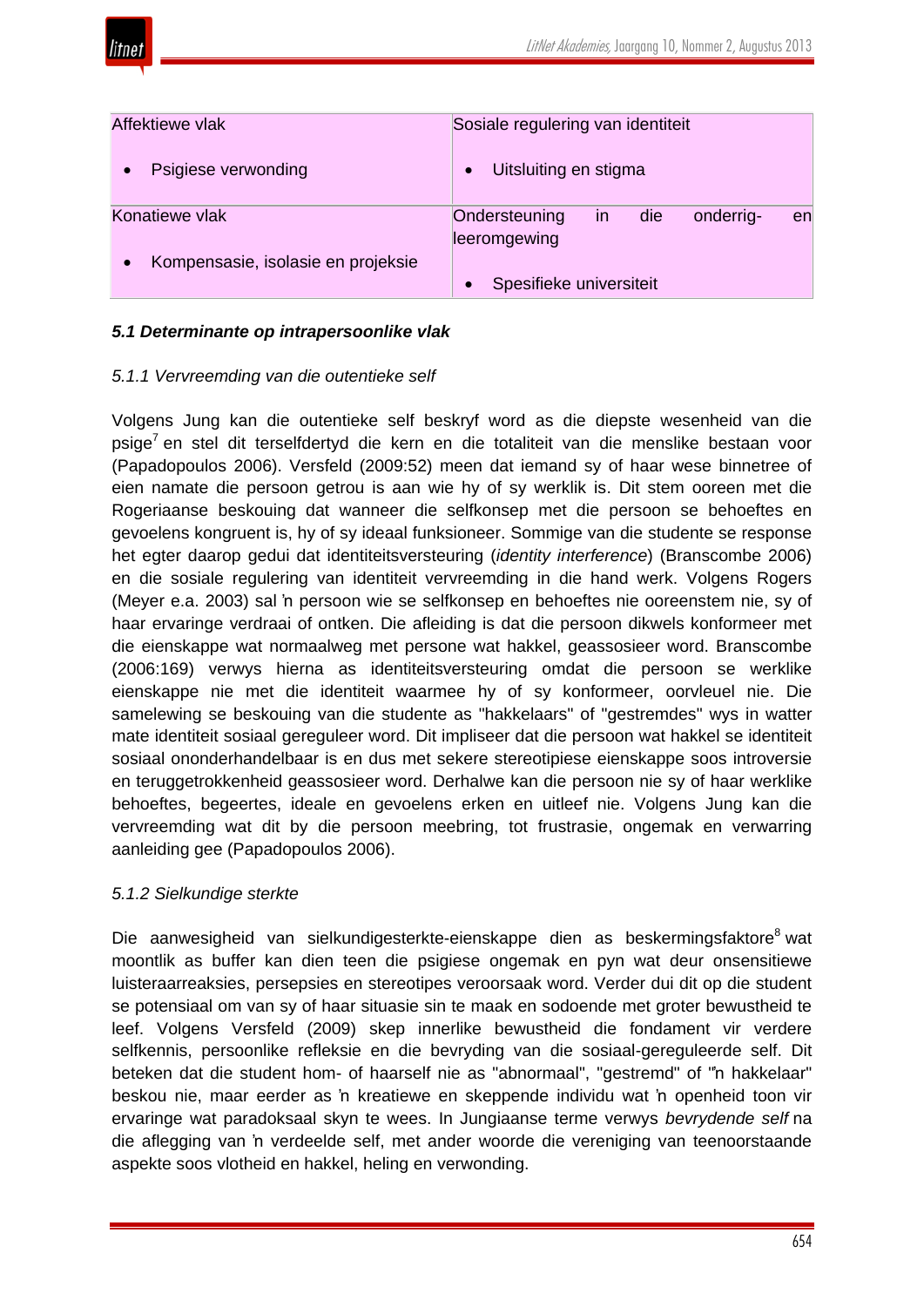

### *5.1.3 Transendensie en kongruensie*

Studente se aanvaarding en goedkeuring van hul psigiese eienskappe, dit wil sê hulle selfagting, was meestal goed (Tabel 2). Dit kan moontlik daaraan toegeskryf word dat die studente hulself in 'n individuasieproses<sup>9</sup> bevind waar hakkel op 'n positiewe wyse by hul selfkonsep geïntegreer word. Die studente se positiewe selfagting is waarskynlik 'n weerspieëling van hulle veerkragtigheid<sup>10</sup> en 'n eksistensiële behoefte om lewensin en betekenis te vind. Vir hierdie transendente proses om te kan plaasvind, moet die studente voortdurend bewus word van hulle meervoudige eienskappe (sien sielkundigesterkteeienskappe, Bylae 2) wat as 'n geïntegreerde eenheid funksioneer. Verder kan die ooreenstemming tussen die studente se selfagting en hulle sterkte-eienskappe, byvoorbeeld akademiese selfvertroue en motivering, as kongruensie beskryf word. Dié Rogeriaanse ideaal van psigiese welstand bevorder die verwesenliking van die student se potensiaal en gevolglik optimale funksionering.

### *5.1.4 Psigiese verwonding*

Verwerping, vernedering, minagting, onsensitiewe optrede en die normalisering van hakkel op grond van persepsies van wat normaal en abnormaal is, gee aanleiding tot studente se belewenis van traumatiese verwonding. Trauma kan beskryf word as die intense, oorweldigende belewenis van 'n katastrofiese gebeurtenis waarvan die reaksie daarop meestal in die vertraagde, onbeheerde en herhalende voorkoms van indringende gedagtes of gevoelens manifesteer (Harvey 2002). Die studente se emosies stem ooreen met bestaande navorsing wat bevind het dat die ervaring van trauma met kragtige emosies soos droefheid en verlies, die skending van vertroue, asook vernedering en woede gepaard gaan (Brewin 2002). 'n Selfontwerpte skaal waar 1 die laagste en 10 die hoogste mate van intensiteit aandui, is gebruik om die intensiteit van studente se gevoelens, emosies en stemminge te bepaal. Binne die affektiewe dimensie het studente die intensiteit van hulle gevoelens, emosies en stemmings elke keer as sterk (7–10) beskryf. Die betekenisvolheid van studente se ervaring van psigiese pyn en ongemak weens verwonding is dus nie te betwyfel nie. Ter aansluiting hierby dui die ervaring van affektiewe simptome soos intense terneergedruktheid, onsekerheid, pessimisme en sosiale onttrekking waarskynlik op die aanwesigheid van 'n depressiewe gemoedstoestand by sommige studente (DSM-IV-TR 2007). Die aanwesigheid van angs word gereflekteer deur die studente se ervaring van vrees en gedurige antisipasie van situasies waarin hulle moet praat, asook die moontlike voorkoms van paniekversteuring by een van die studente.

### *5.1.5 Kompensasie, isolasie en projeksie*

Soos blyk uit die verkenning van die selfkonsep van studente wat hakkel, ervaar die meeste studente beduidende gevoelens van verwerping, minderwaardigheid en onsekerheid. Volgens Edwards (2009) kan gevoelens van verwerping, onbevoegdheid en aangetaste outonomie tot vergoeding en isolasie aanleiding gee. Ten einde die psigiese pyn en ongemak wat bogenoemde gevoelens meebring, te verlig, vergoed die student daarvoor deur middel van 'n foutlose voorkoms, akademiese prestasies, fanatiese beheer of sosiale onttrekking. Behoeftes, gevoelens en selfs psigiese pyn word dus verskans agter gedrag wat oënskynlik van sukses, stabiliteit of passiwiteit getuig. Dit gee gevolglik aanleiding tot selfvernietigende gedrag en kognitiewe verwringings<sup>11</sup> (Edwards 2009). Ten opsigte van die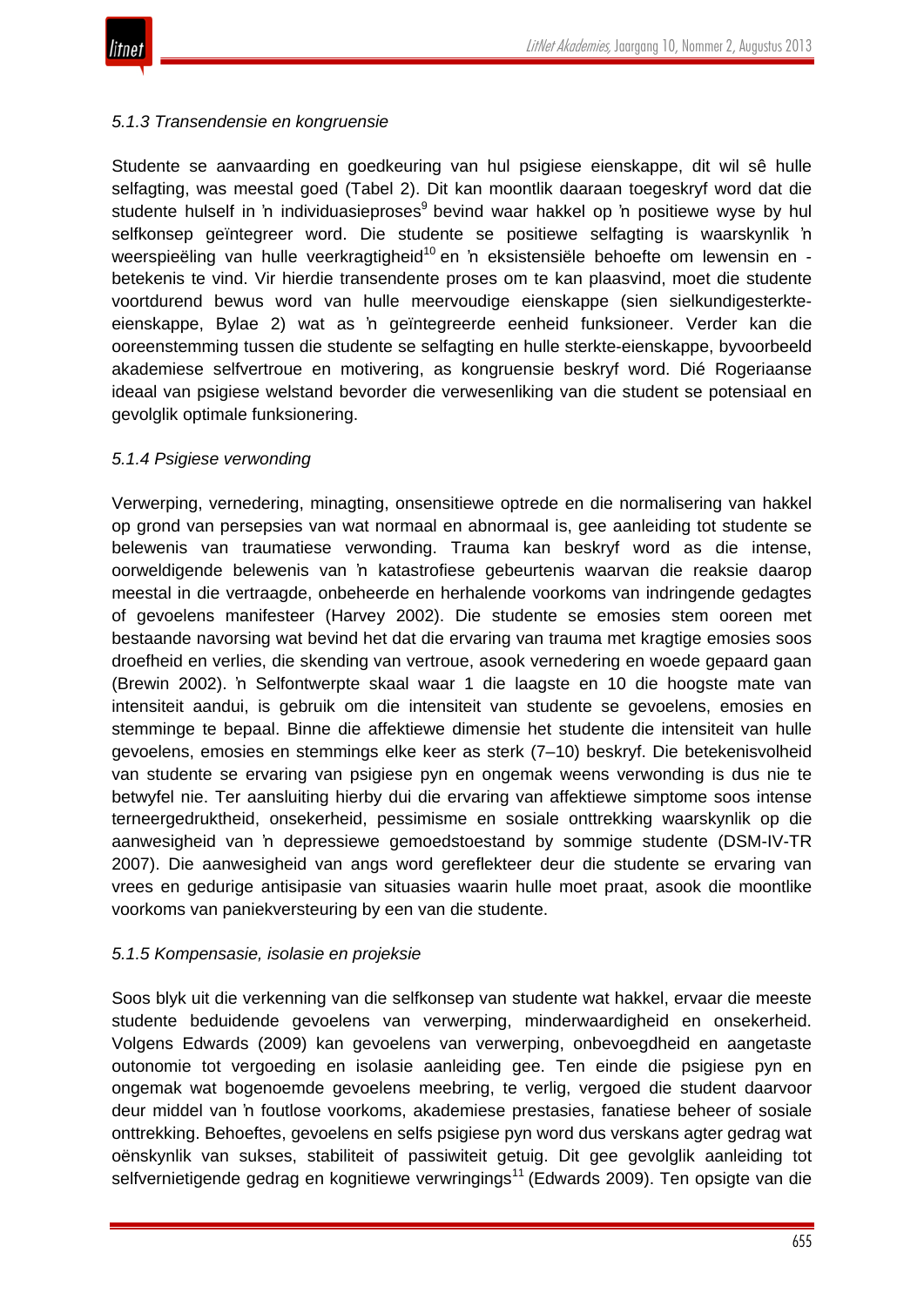

affektiewe dimensie van die studente se selfkonsep is selfverkleinering en selfhaat waarskynlik twee vorme van selfvernietiging. Op sy beurt is studente se kognitiewe verwringings waarneembaar in hulle evaluering van hulself as 'n mislukking, vet, onaansienlik en akademies onbevoegd. Dit dien as projeksies wat deur die studente benut word om hulself teen verdere psigiese pyn en ongemak te beskerm.

#### *5.2 Determinante op interpersoonlike vlak*

#### *5.2.1 Die verhouding as terapeutiese middel*

Die individuele onderhoud en fokusgroep kan beskou word as 'n outentieke ruimte vir die generering en uitbou van inhoud. Behalwe dat gesprekke in hierdie vorm insigte bied in die leefwêrelde en verwysingsraamwerke van die persoon wat hakkel, voorsien dit hom of haar van refleksiewe materiaal vir latere selfondersoek, persoonlike groei en bemagtiging. Een student het byvoorbeeld genoem dat sy graag haar transkripsies weer wil lees, omdat sy waarskynlik 'n gevoel van trots sal ervaar. Weens spot het een student genoem dat sy vertroue in ander geskaad is. Die afleiding is dat die verlies van 'n vertrouensverhouding 'n inhiberende effek het op die transenderingsproses van iemand wat hakkel.

Indien aangeneem word dat verwonding dikwels in 'n verhouding geskied, behoort heling óók in 'n verhouding te geskied. Ten opsigte van heling en groei is die metodologiese bevindinge rakende die studente se belewenisse van die individuele en fokusgroeponderhoude dus betekenisvol. Studente se ervaring van onvoorwaardelike aanvaarding, bevryding, bemagtiging en 'n gevoel van behoort dui op die terapeutiese rol wat navorsing kan speel in die ondersteuning van iemand wat hakkel. Dit word bevestig deur Hearne e.a. (2008) se beskouing dat fokusgroepe byvoorbeeld meestal as ondersteunend, niebedreigend en genotvol ervaar word. Studente se positiewe evaluering van die individuele en fokusgroeponderhoude bevestig die noodsaaklikheid van 'n veilige verhouding tussen die persoon wat hakkel, die luisteraar en ander sosiale stelsels en instellings. Ook hul verhouding met en aanvaarding deur betekenisvolle ander soos ouers, vriende en dosente is bepalend in studente wat hakkel se evaluering van hulself.

Volgens die persoonsgesentreerde benadering van die sielkunde is erkenning van 'n persoon se menswaardigheid en outonomie sentraal tot 'n veilige, niebedreigende verhouding wat deur vertroue gekenmerk word (Meyer e.a. 2003). Die studente se ervaring van warmte, empatie en aanvaarding stem ooreen met die beginsels van 'n persoonsgesentreerde benadering. Verhoudings kan derhalwe beskou word as die middel waardeur mense se waardigheid en outonomie bevestig of ontken word. 'n Selferkende afname in die studente se hakkel was opvallend tydens die fokusgroeponderhoud. Dit kan moontlik daaraan toegeskryf word dat die studente nie bedreig gevoel het in mekaar se teenwoordigheid nie en hulle response nie in terme van vlotheid geëvalueer is nie. Boonop het dit volgens hulle tot 'n afname in die antisipasie van beide hakkel en die reaksies van luisteraars gelei. In die lig hiervan blyk ondersteuningsgroepe 'n positiewe rol te speel in die proses van hulpverlening en ondersteuning. Dit kan moontlik toegeskryf word aan die belewing van outonomie, bevoegdheid en gemeenskaplikheid in sulke groepe (Downie e.a. 2008).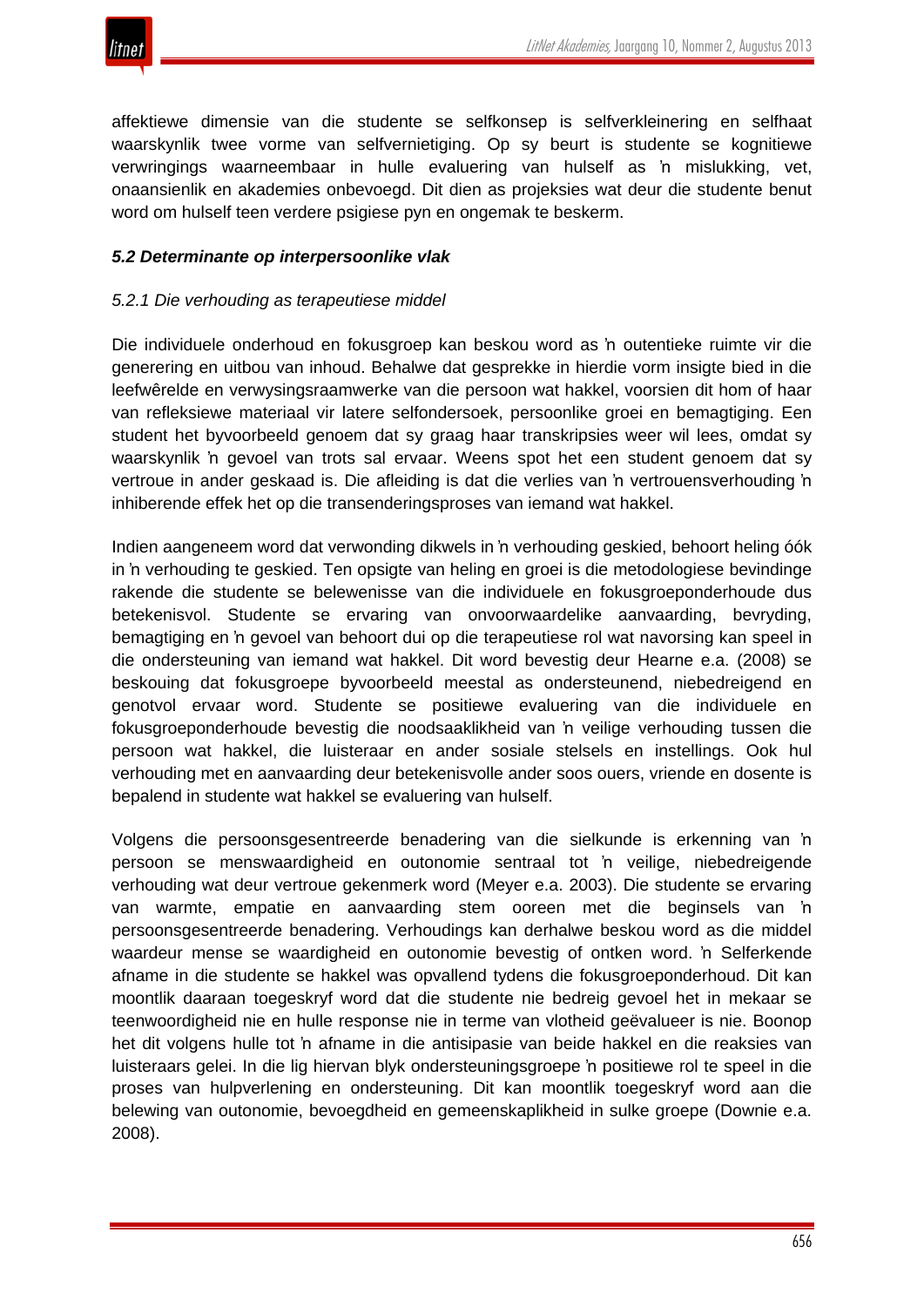Verder word die rol van hakkel in studente se lewe en hul menswaardigheid erken wanneer hul toegelaat word om daaroor te praat. Dit wil voorkom of 'n veilige, niebedreigende verhouding gevolglik kan bydra tot 'n afname in hakkel.

# *5.3 Sosiale regulering van identiteit: stigma en uitsluiting*

Studente se negatiewe ervaringe ten opsigte van sosiale optredes suggereer moontlik die invloed wat die sosiokulturele omgewing het op die persoon wat hakkel. Die afleiding is dat die verwagtinge en vooroordele waardeur sosiale interaksies, rolle en verhoudings gekenmerk word, waarskynlik druk op die persoon plaas om binne sogenaamde normale sosiale norme op te tree. Dit sluit aan by Acton en Hird (2004:501) se waarneming dat 'n persoon hakkel slegs wanneer hy of sy met ander in gesprek is en dus nie wanneer iemand met hom- of haarself praat nie. In 'n samelewing van normalisering, soos die Franse filosoof Michel Foucault (1972) daarna verwys, word die binêre verdeling "normaal-abnormaal" gebruik om mense uit te sluit op grond van hul andersheid. Dit gee gevolglik aanleiding tot die vorming van sekere identiteite soos "hakkelaar", asook die persepsie dat persone wat hakkel, minder bevoeg is, asook introversief, opinieloos, skaam, teruggetrokke en abnormaal. Op so 'n wyse word sosiale stigma weens foutiewe aannames en persepsies gebruik om die persoon wat hakkel se identiteit te reguleer. Dit wat oënskynlik abnormaal is, word weggewerp, verwerp en uitgesluit. Hierdie eksternalisering van die "ander" (persone wat hakkel teenoor persone wat nie hakkel nie) weens 'n onvermoë om met mense wat verskil om te gaan, dra waarskynlik by tot die skep van 'n onverdraagsame samelewing. Onderliggend hieraan, volgens die attribusieteorie in die sielkunde, is mense se behoefte om hul eie en ander se gedrag te verstaan (Weiner 2010). Gevolglik word gepoog om gedrag aan spesifieke oorsake of verklarings toe te skryf.

Die "hakkelende stereotipe" is 'n voorbeeld hiervan en dui op die sosiale aanname dat mense hakkel vanweë sekere negatiewe persoonlikheidseienskappe (Boyle, Blood en Blood 2009). Dit sluit onder andere beskrywings soos "skaam", "stil", "senuweeagtig", "gespanne", "bang" en "selfbewus" in. Op grond hiervan is daar dus waarskynlik 'n verband tussen stereotipes en die samelewing se persepsies rakende die oorsake van hakkel (Boyle e.a. 2009). Die "hakkelende stereotipe" stem ooreen met sommige van die response van die studente, naamlik die persepsie dat hulle skaam, teruggetrokke, gespanne en introversief is. Hulle het dit egter onomwonde gestel dat die toedigting van hierdie eienskappe die *gevolg* eerder as die *oorsaak* van hakkel is.

Teen die bogenoemde agtergrond kan dus tereg gevra word of studente se ervaring van verwerping, isolasie en minderwaardigheid nie bloot 'n weerspieëling van die voorwaardelike aard van die sosiale samelewing is nie, en tot watter mate die ervaring van selfhaat, selfverkleinering en selftwyfel nie deur persone wat hakkel geïnternaliseer is weens die onsensitiewe optrede van die samelewing nie. Sebastian e.a. (2008) gaan van die veronderstelling uit dat indien die behoefte aan selfagting nie bevredig word nie, die persoon se selfkonsep met geïnternaliseerde haat, verwaarlosing en blaam geassosieer word.

Dit sluit aan by Boyle e.a. (2009) se verwysing na die negatiewe gevolge van hakkel. Hiervolgens lei stigmatisering daartoe dat persone wat hakkel, (i) negatiewe belewenisse ten opsigte van hulle akademie, hulle beroep en sosialisering het, (ii) minder geneig is om van ondersteuning gebruik te maak, (iii) 'n mindere mate van selfagting toon, meer gespanne is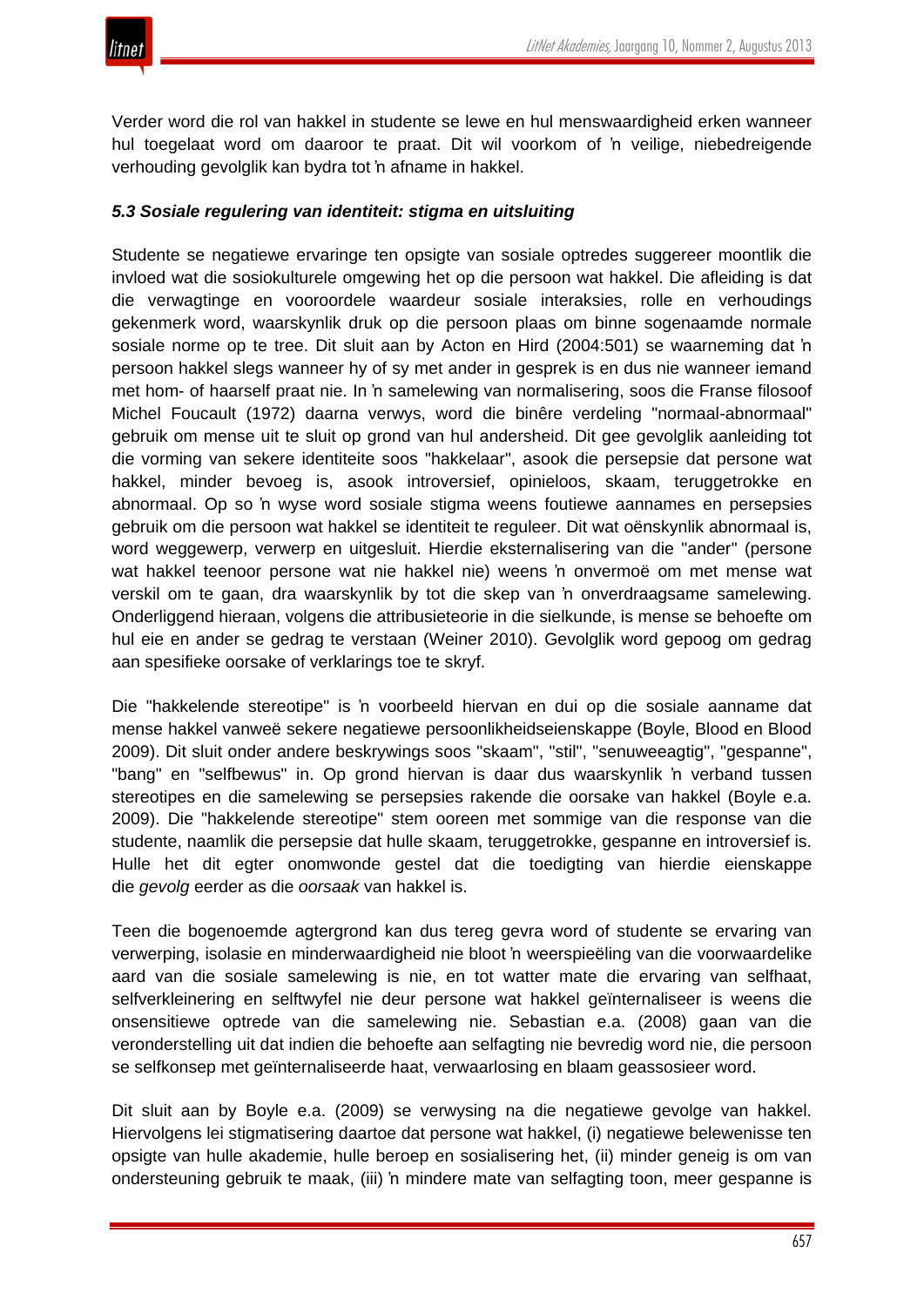en sielkundige ongemak ervaar, (iv) die negatiewe eienskappe internaliseer wat aan hulle toegedig is en (v) skuldgevoelens, skaamte, selfbewustheid en 'n behoefte aan isolasie ervaar (Boyle e.a. 2009:202).

## *5.4 Ondersteuning deur sosiale instansies: 'n universiteit as omgewing vir onderrig en leer as eksemplaar*

Persone se rol as studente impliseer 'n verhouding tussen hulle en die universiteit as 'n sosiale instansie. Ten opsigte van inklusiewe onderrig- en leeromgewings geld die beginsels van gelyke toegang, deelname en kans op sukseservarings (Howell en Lazarus 2003). Hierdie verhouding kan gekenmerk word deur onbuigbare stelsels wat uitsluiting bevorder, of inklusiewe stelsels wat die idee van *almal behoort* bevorder ten spyte van verskillende onderrig- en leerbehoeftes.

Sekere hindernisse inhibeer egter soms die toepassing van die bogenoemde beginsels. Enkele hindernisse soos aangedui deur Howell en Lazarus (2003) sluit in (i) 'n negatiewe ingesteldheid jeens gestremdhede, (ii) onbuigbare akademiese kurrikula, (iii) die twyfelagtige voorsiening van ondersteuning ten opsigte van onderrig en leer en (iv) die rol van hoër onderwys in die samelewing. Wat laasgenoemde betref, word die rol van hoër onderwys dikwels beskryf as een waar studente op 'n hoogs mededingende werkswêreld daar buite voorberei word. Gevolglik word diegene wat volgens die mening van ander nie kan meeding nie, byvoorbeeld weens gestremdhede, nie as 'n prioriteit beskou wat betref kurrikulumverantwoording en die beskikbaarstelling van ondersteuning nie. Volgens Howell (2006) word sulke studente toegang tot tersiêre instellings geweier omdat hulle oënskynlik nie aan die programvereistes voldoen nie. Die aanname is dus dat die dekmantel van programvereistes moontlik bydra tot die uitsluiting van studente wat as gestremd geag word.

Die studente se besorgdheid oor die wyse waarop die universiteit waar die studie onderneem is, hulle sal ondersteun, reflekteer die relevansie van die verhouding tussen student en instansie. Die universiteit in die studie poog om deur middel van verskeie ontwikkelingstemas verantwoordbare onderrig aan die betrokke instansie te bevorder waarvan die bevordering van menswaardigheid en psigiese welsyn een is. Ter aansluiting hierby dui die universiteit se beleid oor studente met spesiale leerbehoeftes aan dat dié universiteit poog om in die behoeftes van studente met spesiale leerbehoeftes te voorsien deur toeganklikheid tot modules, programme, akademiese aanpassings en/of hulp te fasiliteer. Bogenoemde inisiatiewe impliseer 'n veilige ruimte gekenmerk deur warmte, empatie en onvoorwaardelike aanvaarding. Derhalwe is dit 'n ruimte waarin studente aangemoedig word om hulle akademiese potensiaal te verwesenlik. In dieselfde beleid word aangedui dat die betrokke universiteit sal poog om op hoogte te bly van die behoeftes van studente met gestremdhede.

Die afleiding is dat die bevindinge wat uit hierdie ondersoek voortspruit, op minstens twee wyses van nut kan wees vir die onderskeie fakulteite van die universiteit. Eerstens dra dit by tot 'n groter bewustheid van die leefwêreld van studente wat hakkel, en tweedens dien dit as riglyn vir die fasilitering van ondersteuning in die klaskamer, asook buigsame assesseringsmetodes, veral in die geval van mondelinge eksamens. Wanneer studente wat hakkel aan paniekversteuring ly omdat hulle voortdurend aan mondelinge eksamens onderwerp word, behoort daar tereg gevra te word in watter mate die studente se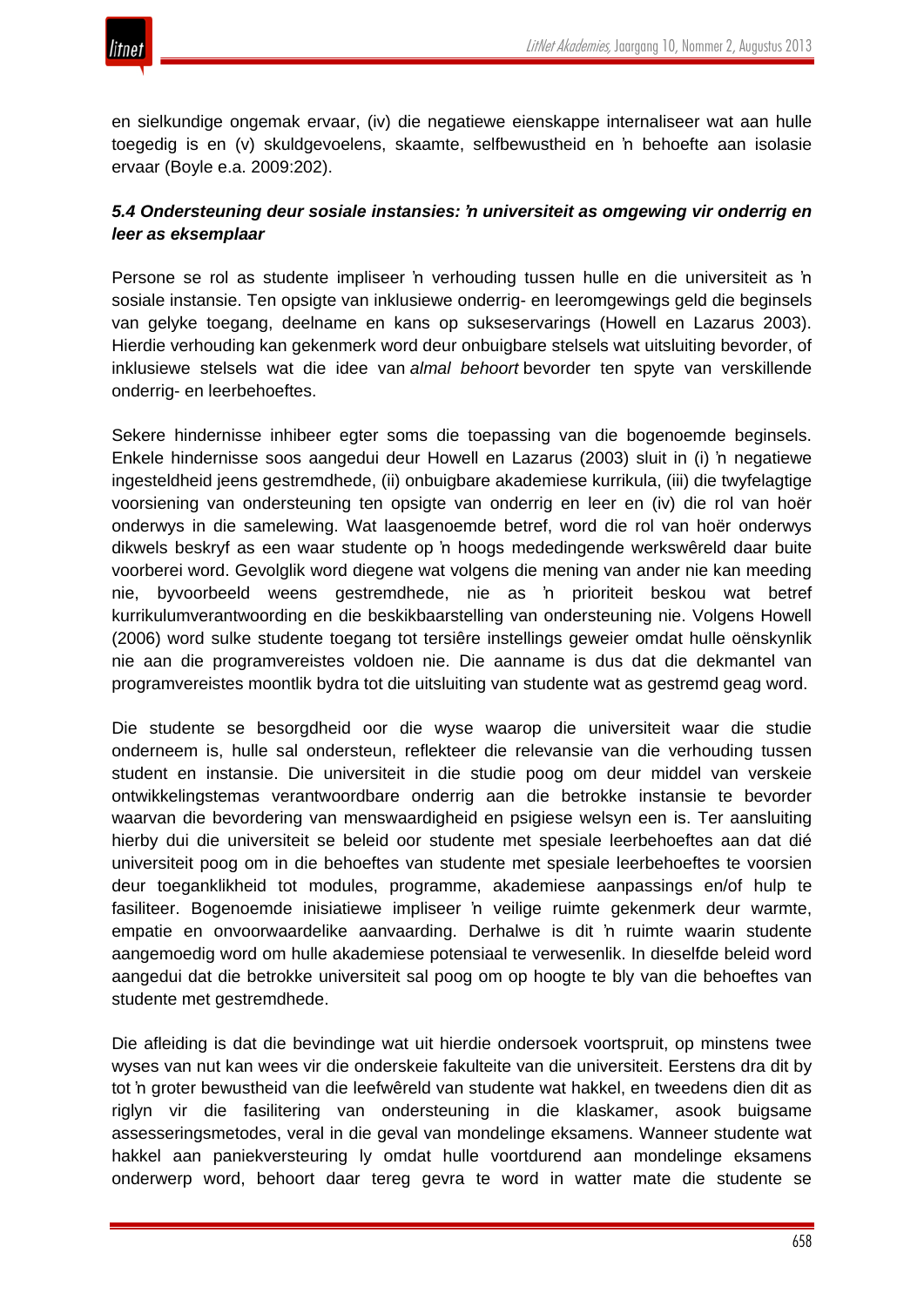

menswaardigheid en psigiese welwees bevorder word. Assesseringsmetodes wat studente daarvan weerhou om hulle bevoegdheid ten opsigte van 'n spesifieke vak te demonstreer, stem nie ooreen met die betrokke universiteit se waardebeginsels van billikheid en verantwoordelikheid nie.

Dié universiteit het ten doel om teen 2015 'n inklusiewe, waardegedrewe universiteit te wees. Ten einde hierdie doelstelling te bereik, behoort die wyse waarop beleid rakende studente met spesiale behoeftes geïmplementeer word, krities geëvalueer te word. Geleenthede ter bevordering van menswaardigheid en outonomie behoort dus in die onderrig- en leeromgewing geskep te word, sodat alle studente met vrymoedigheid aan akademiese aktiwiteite kan deelneem. Bowenal word daar op dié wyse 'n klimaat van insluiting geskep wat in die akkommoderende verhouding tussen die studente en die tersiêre instelling manifesteer.

### *5.4.1 Voorgestelde wyses van ondersteuning in die onderrig-en–leer-omgewing*

Tydens die fokusgroep het die studente verskillende wyses van ondersteuning ten opsigte van onderrig en leer geïdentifiseer en bespreek. Vervolgens word 'n uiteensetting van die bespreking in die konteks van die spesifieke universiteit gebied.

Weens die onsigbaarheid van studente se behoefte om aan 'n klasgesprek deel te neem, kry hulle nie altyd die geleentheid om hul opinie te lug nie. Dit sal dus raadsaam van dosente wees om na afloop van die lesing vir 'n wyle in die klas te vertoef. Sodoende kry studente wat hakkel die geleentheid om hulle bydrae met die dosent te deel. Nog 'n voorstel is dat dosente met hulle studente in gesprek tree rakende spesiale behoeftes in die konteks van onderrig en leer. Sodoende kan sekere relevante aanpassings gemaak word om die student wat hakkel 'n gelyke kans te bied om te presteer. Dit bevorder die beginsel van gelyke toegang en deelname tot die kurrikulum (Howell en Lazarus 2003; Howell 2006). Studente behoort egter die verantwoordelikheid te neem om met dosente te praat – dus wedersydse verantwoordelikheid.

In die lig hiervan kan gesprekvoering tussen dosente en studente as deel van die proses van akademiese ontwikkeling en beplanning beskou word. Dosente bly nie slegs op hoogte van die onderrig- en leerbehoeftes van studente wat hakkel nie, maar dit bied moontlik 'n veilige ruimte vir die dosent en die student om laasgenoemde se soms brose stem te laat hoor. Sommige studente was dit byvoorbeeld eens dat die interaksiestyl tussen die dosent en die student 'n invloed het op gemaklike en spontane klasdeelname deur die persoon wat hakkel. Dit word geïllustreer deur die woorde "Die dosent wat goed voorbereid is en warm oorkom na die studente, skep 'n atmosfeer vir deelname." Die respons "Net die blote wete dat my dosent vertroue stel in my vermoë om suksesvol te wees, laat my minder dink aan hakkel" weerspieël die belangrikheid van die erkenning van outonomie en menswaardigheid in die bemagtiging van iemand.

Ter aansluiting hierby kan die kantoor verantwoordelik vir studente met spesiale behoeftes gebruik maak van fokusgroepe om vas te stel wat studente se spesifieke behoeftes is. Die gebruik van 'n fokusgroep as deel van hierdie navorsing het gewaarwordinge van aanvaarding, bemagtiging en 'n gevoel van behoort by die studente tuisgebring. Fokusgroepe behoort dus te dien as 'n voertuig ter bevordering van die beginsels van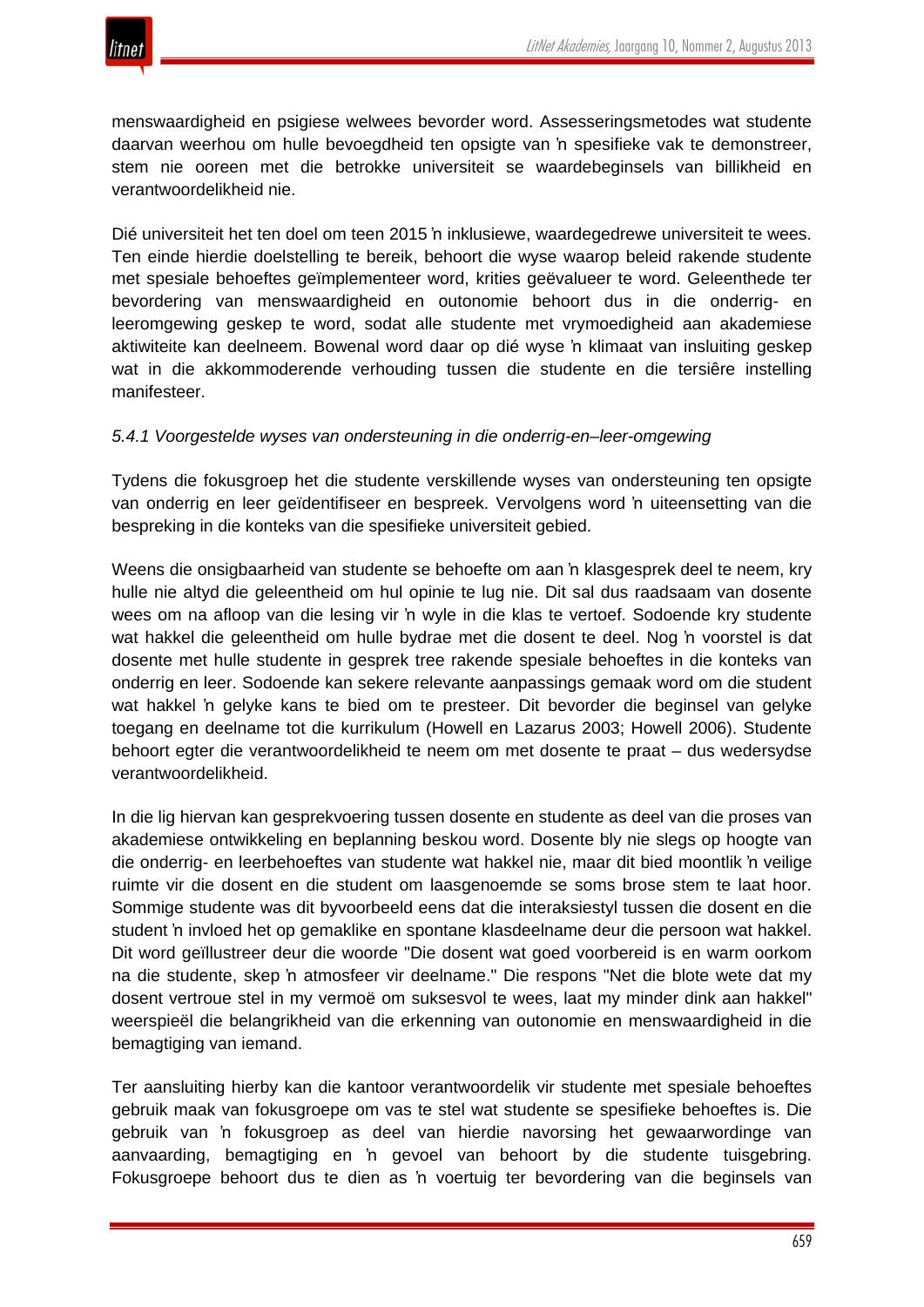

deelname, toegang en sukses, oftewel 'n gelyke kans ten opsigte van die bereiking van akademiese uitkomste (Howell en Lazarus 2003).

Howell (2006:168) maak die stelling dat ondersteuningsdienste meestal apart funksioneer van die breër onderrig-en–leer-omgewing waar dosente direk by studente betrokke is. In die lig hiervan kan geïdentifiseerde behoeftes aan die onderskeie fakulteite gekommunikeer word en gevolglik groter samewerking tussen die kantoor vir studente met spesiale behoeftes en die onderskeie fakulteite bevorder. Dosente kan gebruik maak van klein fokusgroepies tydens klasgesprekke. Om voor 'n groot klas op te tree, is soms oorweldigend en lei dikwels tot verhoogde spanning by die persoon wat hakkel.

Dit sluit aan by Starkweather (2002) se mening dat sekere spraaksituasies, soos die beklemtoning van voordragte in die openbaar, tot verhoogde spanning lei. Guitar (2006) dui verder aan dat openbare voordragte gewoonlik met 'n evaluerende element ten opsigte van bekwaamheid gepaard gaan. Die afleiding is dat dit tot herhalende antisipasie van luisteraars se reaksies en 'n gevolglike toename in die reeds hoë spanningsvlakke van die student bydra.

Die Departement van Onderwys het bevind dat die praktyk van assessering soms 'n verdere hindernis tot gelyke deelname en toegang tot die kurrikulum blyk te wees (DvO 2001).

Volgens Howell (2006:170) plaas die voortdurende konfrontasie met hindernisse en die hantering daarvan waarskynlik ekstra druk op die student se emosionele hulpbronne en stres- en energievlakke. Gevolglik word studente wat byvoorbeeld hakkel, benadeel omdat dit nie van ander studente verwag word om onder dieselfde druk te presteer nie. Wanneer die student wat hakkel, faal weens ongelyke vlakke van akademiese mededinging, versterk dit bloot ander se persepsies en vooroordele rakende die vermoëns van die student (Howell 2006). 'n Ongelyke akademiese speelveld dra dus daartoe by dat die onderrig-en–leerproses sommige studente marginaliseer en uitsluit.

Teen die bogenoemde agtergrond behoort die ondeurdagte blootstelling van studente wat hakkel aan mondelinge eksamens ernstig heroorweeg te word. Deelnemers het genoem dat hierdie wyse van assessering hulle meestal verhoed om hul kennis en vaardighede rakende 'n spesifieke vak te demonstreer. In gevalle waar hulle verbale optrede geëvalueer word, behoort so ver moontlik 'n niebedreigende omgewing vir studente wat hakkel, geskep te word. Soms kan die paneel van luisteraars of evalueerders verklein word, of die vrae kan met gesprekke tussen die student en die paneellede afgewissel word. Die paneel behoort die geskrewe bydrae van die student vooraf goed te bestudeer sodat hulle bewus kan wees van wat hy/sy wil oordra. Verder behoort mondelinge–eksamen-geleenthede of demonstrasies so na as moontlik aan die werklikheid te wees. In oordrewe kunsmatige situasies word die inhoud soms apart van die konteks waarbinne dit eintlik voorkom, geëvalueer. Die eksamengeleentheid word gevolglik gereduseer tot enkele konkrete uitkomste wat nie noodwendig 'n ware weerspieëling van die student se bevoegdheid in 'n spesifieke konteks bied nie.

Persone wat hakkel, gee meestal nie om om oor hulle hakkel te praat nie. Dosente en medestudente hoef nie huiwerig te wees om te vra wat hulle kan doen om dit vir die persoon makliker te maak nie. Sommige studente verkies dat die luisteraar hulle ruim geleentheid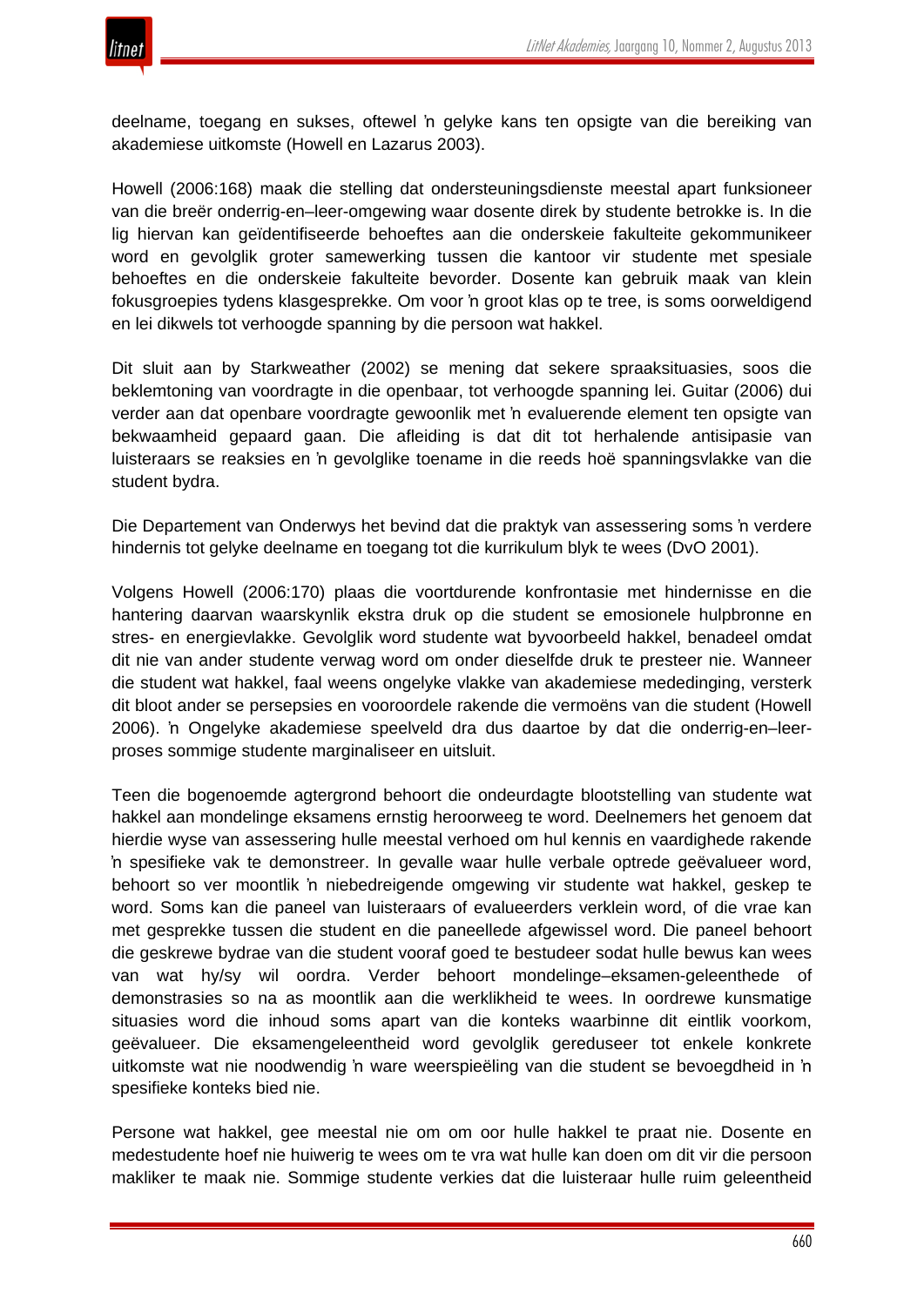

gun om 'n woord of sin te voltooi. Ander verkies weer dat die luisteraar hulle stip in die oë kyk terwyl hulle praat. Een deelnemer het opgelet dat sy tydens die individuele onderhoud minder gehakkel het. Sy het dit toegeskryf daaraan dat die fokus nie op vlot spraak was nie, maar eerder op die inhoud (idees, gevoelens, gedagtes) van dit wat gesê is. Tydens die individuele onderhoude het studente duidelik laat blyk dat hulle nie daarvan wegskram om te praat nie. Inteendeel, almal het aangedui dat hulle eerder self wil praat en hulle mening oor iets wil oordra as om dit neer te skryf. Die afleiding kan gemaak word dat persone wat hakkel, 'n behoefte daaraan het om hulself aan ander bekend te maak. Dit word waarskynlik versterk deur die stereotipiese benadering dat persone wat hakkel, skaam, teruggetrokke, introversief en gevolglik minder bekwaam of opinieloos is (Snyder 2001; Daniels 2007). Dit stem ooreen met die ingesteldheid van bejammering waarmee sommige mense reageer teenoor dit wat anders is (Howell en Lazarus 2003). Die persoon wat hakkel se outonomie en bekwaamheid word eerder op hierdie wyse ontken. Sommige studente het byvoorbeeld genoem dat hulle medestudente aanvanklik 'n bejammerende ingesteldheid geopenbaar het deur die makliker gedeeltes van groepsopdragte te reserveer vir diegene wat hakkel. Ook is daar nie eintlik geleentheid gebied aan die studente om te help met mondelinge voordragte in die klas nie. "Ek het besef dat al hakkel ek terwyl ek daar voor staan, ek my kennis in die betrokke vak moet demonstreer sodat die groep nie my intelligensie sal onderskat nie." Dit kom voor dat dié betrokke student bekommerd was oor die moontlikheid dat sy intelligensie onder verdenking geplaas word. Ook die respons "... want dit het vir my gevoel of my groep dalk my vermoëns onderskat" impliseer dat die student se akademiese potensiaal nie deur sy medestudente erken is nie.

Die luisteraar behoort nooit die indruk te skep dat hy of sy haastig is en dat die persoon wat hakkel, 'n vertraging veroorsaak nie. Bied opregte belangstelling en luister na die inhoud van dit wat die persoon sê eerder as na sy of haar spraak. Sluit altyd aan by die persoon deur kommentaar te lewer op dit wat hy of sy gesê het, hetsy deur opvolgvrae of alternatiewe idee-inhoude. Luisteraars moet dus daarteen waak om nie die aanname te maak dat studente wat hakkel, nie 'n gesprek wil voer, kommentaar wil lewer of 'n opinie wil lug bloot omdat hulle hakkel nie. Een van die deelnemers stel dit in die volgende woorde: "Net omdat ek hakkel, beteken dit nie outomaties ek kan nie dink, formuleer en praat nie."

Die beginsel is dus dat elkeen uniek is en die ontwikkeling van 'n goeie verhouding juis daarom belangrik is ten einde seker te maak dat luisteraars nie almal wat hakkel, dieselfde behandel nie.

Onvoorwaardelike aanvaarding deur familie, vriende, medestudente en dosente blyk volgens die response van die deelnemers die kern van 'n ondersteunende verhouding te wees: "Some lecturers invite me to come and speak with them about my needs and how they can make it easier for me in class situations. It feels as if they regard me as someone who can learn, despite my stuttering" en "Die dag toe ek deur my groep gevra is of ek my werk in die klas wil aanbied, het ek geweet ek word aanvaar ten spyte van my hakkel."

Studente het aangedui dat gesprekke oor hulself en hulle hakkel tot 'n gevoel van bemagtiging bygedra het. 'n Voorstel is gemaak vir 'n groep studente en ander relevante rolspelers om voorspraak te maak vir die belange van studente wat hakkel aan die universiteit. Die belangrikheid daarvan om as kampvegters vir 'n saak op te tree, is volgens Royea en Appl (2009) daarin geleë dat dit bydra tot 'n verhoging in die lewenskwaliteit van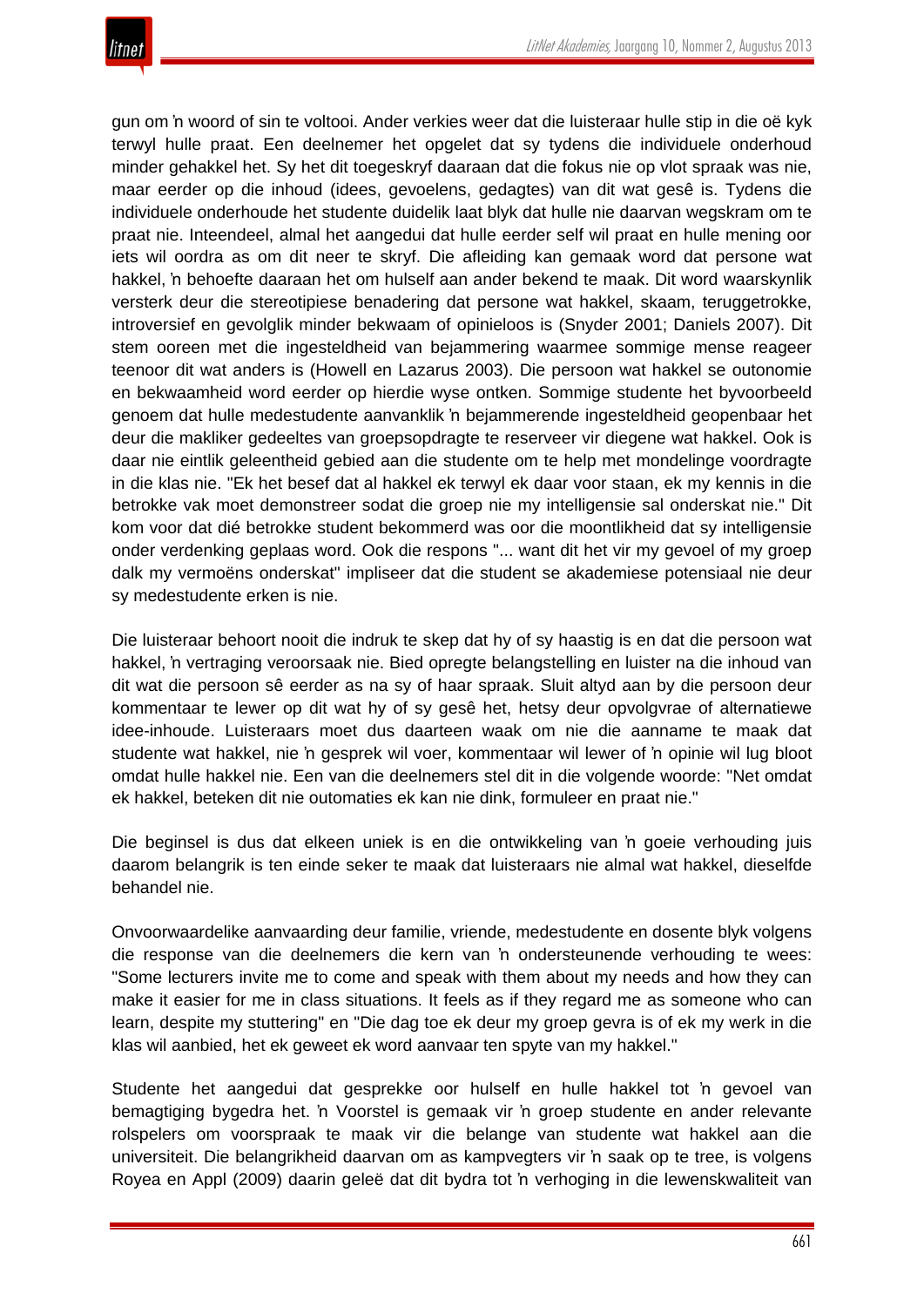

iemand anders. Dit sluit die bestryding van ongelykhede en die bevordering van algehele welsyn in (Royea en Appl 2009:89). Teen die agtergrond van die spesifieke universiteit se waardes, wat onder andere die bevordering van menswaardigheid en welwees ten doel het, blyk die rol van 'n belangegroep dus relevant te wees.

### **6. Samevatting**

Samevattend poog hierdie navorsing eerstens om 'n blik te bied op die selfkonsep as manifestasie van die student se verhouding tot hakkel in terme van intra- en interpersoonlike funksionering. Tweedens dien die identifisering van enkele determinante van die selfkonsep as 'n riglyn vir die daarstel van 'n terapeutiese verhouding wat heling bevorder. Derdens dra kennis van die selfkonsep van studente wat hakkel by tot die aanmoediging van krities reflekterende denke ten opsigte van kwessies soos sosiale stigma en uitsluiting. Uiteindelik dien dit as betekenisvolle teoretiese raamwerk vir die bevordering van 'n inklusiewe, ruimer begrip vir die persoonlike leefwêreld van studente wat hakkel, sowel as die bevordering van meer holistiese wyses van ondersteuning in beide die terapeutiese en onderrig- en leeromgewings. Plato, die bekende Griekse wysgeer, het by geleentheid die uitdrukking "heautou epimeleisthai" gebruik. Dit beteken om sorgsaam met jouself en ander se behoeftes, begeertes, ideale en gevoelens om te gaan. Mag dit die leuse wees van enige individu of instelling wat hom of haar beywer vir die bevordering van ander se outonomie en menswaardigheid – wat ook al die beperking of andersheid.

#### **Bibliografie**

Acton, C. en M.J. Hird. 2004. Toward a sociology of stammering. *Sociology*, 38(3):495–513.

American Psychiatric Association. 2007. *Diagnostic and Statistical Manual of Mental Disorders- text revised.* Verenigde State van Amerika: American Psychiatric.

Baron, R.A., D. Byrne en N.R. Branscombe (reds.). 2006. *Social Psychology*. Boston: Pearson.

Blood, G.W., I.M. Blood, K. Maloney, C. Meyer en C.D. Qualls. 2007. Anxiety levels in adolescents who stutter. *Journal of Communication Disorders*, 40(6):452–69.

Bloodstein, O. en N.B. Ratner. 2008. *A handbook on stuttering*. New York: Thomson Delmar Learning.

Boeije, H. 2002. A purposeful approach to the constant comparative method in the analysis of qualitative interviews. *Quality & Quantity*, 36:391–409.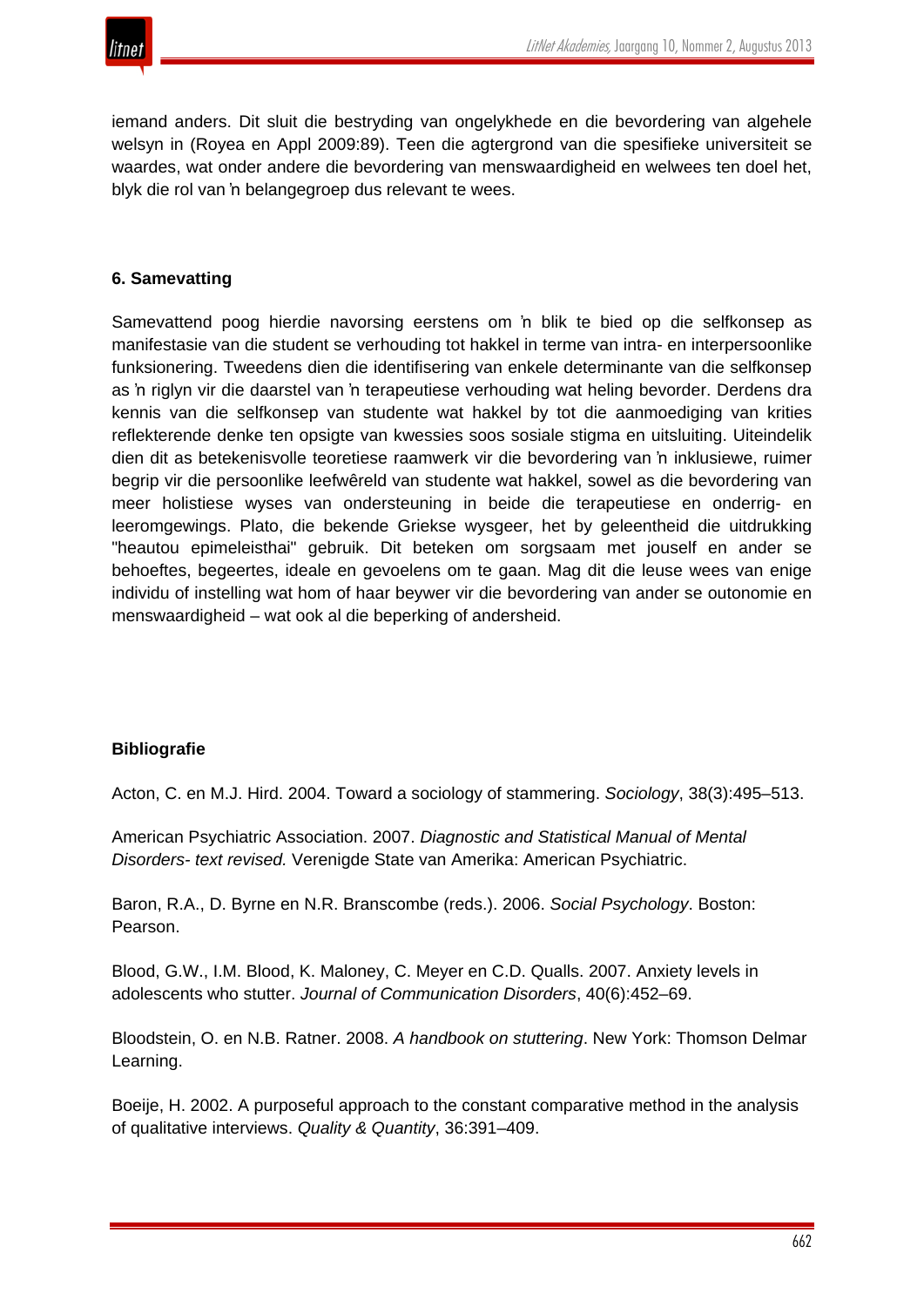

Boyle, M.P., G.W. Blood en I.M. Blood. 2009. Effects of perceived causality on perceptions of persons who stutter. *Journal of Fluency Disorders*, 34:201–18.

Bracken, B.A. en M.S. Lamprecht. 2003. Positive self-concept: An equal opportunity construct. *School Psychology Quarterly*, 18(2):103–21.

Branscombe, N.R. 2006. The self: Understanding "Who am I?" In Baron e.a. (reds.) 2006.

Brewin, C.R. 2003. *Posttraumatic stress disorder: Malady or myth?* New Haven: Yale University Press.

Bulpitt, H. en P.J. Martin. 2010. Who am I and what am I doing? Becoming a qualitative research interviewer. *Nurse Researcher*, 17(3):7–16.

Capobianco, R.M. 2007. Heidegger and Jung: Dwelling near the source. www.cgjungpage.org (22 Mei 2010 geraadpleeg).

Charmaz, K. 2006. *Constructing grounded theory: A practical guide through qualitative analysis*. London: Sage.

Crichton-Smith, I. 2002. Communicating in the real world: Accounts from people who stammer. *Journal of Fluency Disorders,* 27(4):333–52.

Daniels, D.E. 2007. Recounting the school experiences of adults who stutter: A qualitative analysis. Ongepubliseerde proefskrif, Bowling Green State University.

Daniels, D.E., M. Gabel en M.A. Rodney. 2004. The impact of stuttering on identity construction. *Topics in Language Disorders,* 24(3):200–15.

Downie, M., G.A. Mageau en R. Koestner. 2008. What makes for a pleasant social interaction? Motivational dynamics of interpersonal relations. *Journal of Social Psychology*, 148(5):523–34.

DvO (Departement van Onderwys). 2001. Nasionale plan vir hoër onderwys. Pretoria: Staatsdrukker.

Edwards, D. 2009. *Schema therapy*. Ongepubliseerde aanbieding. Voortgesette Professionele Ontwikkeling, Sentrum vir Studentevoorligting -en ontwikkeling (SSVO), Universiteit Stellenbosch.

Elbogen, E.B., G. Carlo en W. Spaulding. 2001. Hierarchical classification and the integration of self-structure in late adolescence. *Journal of Adolescence*, 24:657–70.

Epstein, S. 1973. The self-concept revisited – or a theory of a theory. *American Psychologist*, 28:404–14.

Foucault, M. 1972. *The archeology of knowledge and the discourse on language*. Londen: Tavistock.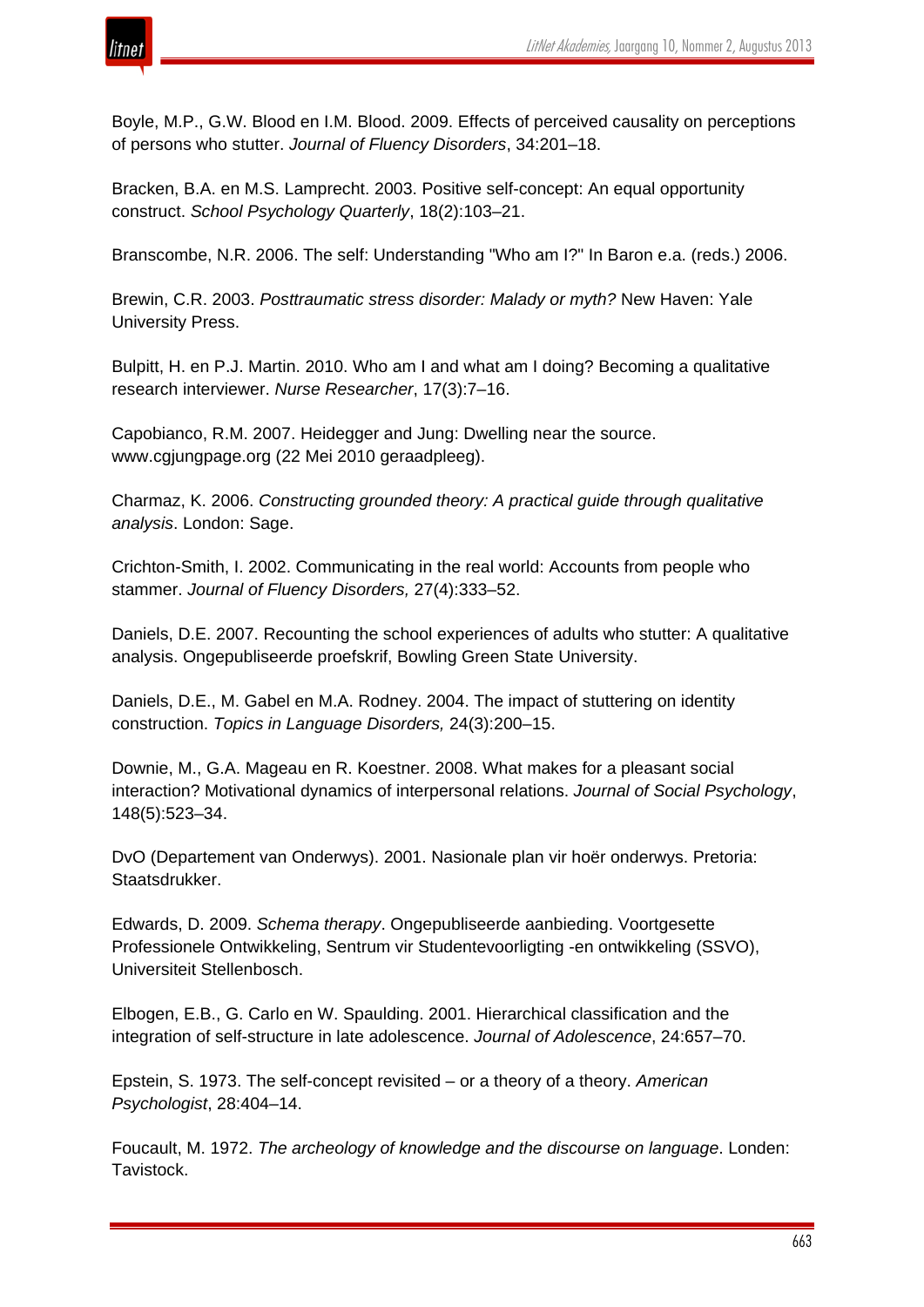

Guitar, B. 2006. *Stuttering: An integrated approach to its nature and treatment*. Baltimore: Lippincott Williams & Wilkins.

Harvey, J.H. 2002. *Perspectives on loss and trauma. Assaults on the self.* Thousand Oaks: Sage Publications.

Hearne, A., A. Packman, M. Onslow en S. Quine. 2008. Stuttering and its treatment in adolescence: The perceptions of people who stutter. *Journal of Fluency Disorders*, 33:81–98.

Howell, C. 2006. Disabled students and higher education in South Africa. In Watermeyer e.a. (reds.) 2006.

Howell, C. en S. Lazarus. 2003. Access and participation for students with disabilities in South African higher education: Challenging accepted truths and recognizing new possibilities. *Perspectives in Education*, 21(3):59–74.

HPCSA (Health Professions Council of South Africa / Gesondheidsprofessionele Raad van Suid-Afrika). 2008. *General ethical guidelines for health researchers.* http://www.hpcsa.co.za/downloads/conduct\_ethics/rules/booklet\_6.pdf (7 Mei 2010 geraadpleeg).

Jung, C.G. 1972. *Collected works of C.G. Jung*. Vol. 8. Princeton: Princeton University.

Kathard, H. 2001. Sharing stories: Life history narratives in stuttering research. *International Journal of Language & Communication Disorders*, 36:52–7.

Krueger, R.A. en M.A. Casey. 2000. *Focus groups: A practical guide for applied research*. Londen: Sage.

Kumar, R. 2005. *Research methodology: A step-by-step guide for beginners*. Londen: Sage.

Lichtman, M. 2010. *Qualitative research in education: A user's guide*. Londen: Sage.

Louw, D.A., A. Louw en I. Ferns. 2007. *Die ontwikkeling van die kind en adolessent*. Bloemfontein: Universiteit van die Vrystaat.

Maree, K. (red.). 2007. *First steps in research*. Pretoria: Van Schaik.

Mead, G.H. 1934. *Mind, self, and society*. Chicago: University of Chicago Press.

Merriam, S.B. 2009. *Qualitative research: A guide to design and implementation*. San Francisco: Jossey-Bass.

Meyer, W., C. Moore en H. Viljoen. 2003. *Personology*. Johannesburg: Heinemann.

Mills, J., A. Bonner en K. Francis. 2006. The development of constructivist grounded theory. *International Journal of Qualitative Methods*, 5(1):1–10.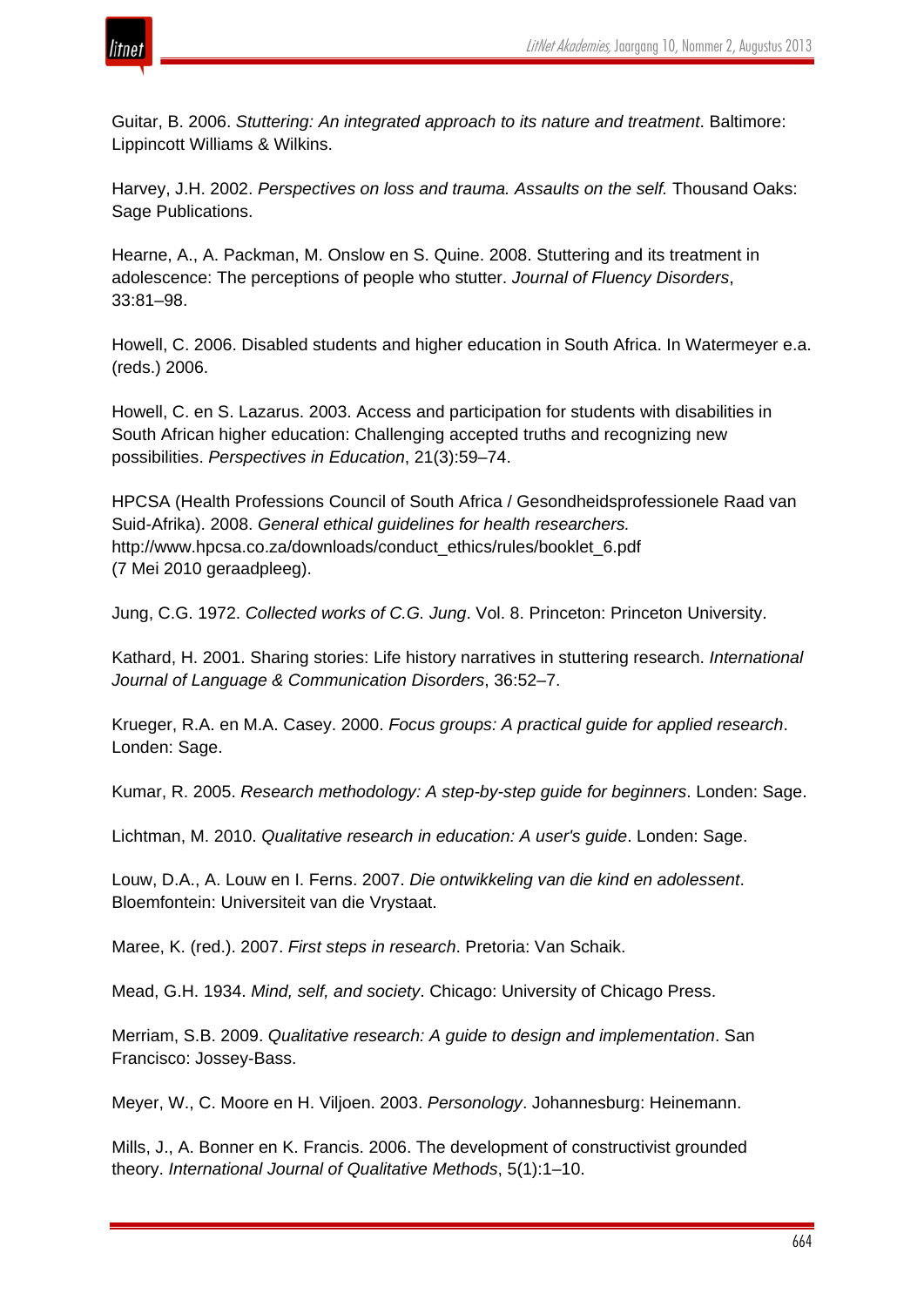

Nevid, J.S., S.A. Rathus en B. Greene. 2006. *Abnormal psychology in a changing world*. New Jersey: Pearson Prentice Hall.

Nieuwenhuis, J. 2007a. Introducing qualitative research. In Maree (red.) 2007.

—. 2007b. Qualitative research designs and data gathering techniques. In Maree (red.) 2007.

—. 2007c. Analysing qualitative data. In Maree (red.) 2007.

Papadopoulos, R.K. 2006. *The handbook of Jungian psychology: Theory, practice and applications*. Londen: Routledge.

Plug, C., D.A.P. Louw, L.A. Gouws en W.F. Meyer. 2007. *Verklarende en Vertalende Sielkundewoordeboek.* Johannesburg: Heinemann.

Polkinghorne, D.E. 2005. Language and meaning: Data collection in qualitative research. *Journal of Counselling Psychology*, 52(2):137–45.

Prasse, J.E. en G.E. Kikano. 2008. Stuttering: An overview. *American Family Physician,* 77(9):1272–6.

Richardson, L. 2000. New writing practices in qualitative research. *Sociology of Sports Journal*, 17:5–20.

Rogers, C.R. 1961. *On becoming a person*. Boston: Houghton Mifflin.

Royea, A. en D. Appl. 2009. Every voice matters: The importance of advocacy. *Early Childhood Education Journal*, 37(2):89–91.

Sebastian, C., S. Burnett en S.-J. Blakemore. 2008. Development of the self-concept during adolescence. *Trends in Cognitive Sciences*, 12(11):441–6.

Seligman, M.E.P. en M. Csikszentmihalyi. 2000. Positive psychology: An introduction. *American Psychologist*, 55:5–14.

Snyder, G.J. 2001. Exploratory research in the measurement and modification of attitudes toward stuttering. *Journal of Fluency Disorders*, 26:149–60.

Starkweather, C.W. 2002. The epigenesis of stuttering. *Journal of Fluency Disorders*, 27:269–88.

Stewart, T. en M. Birdsall. 2001. A review of the contribution of personal construct psychology to stammering therapy. *Journal of Constructivist Psychology*, 14:215–26.

Versfeld, M. 2009. *Die neukery met die appelboom en ander essays*. Pretoria: Protea Boekhuis.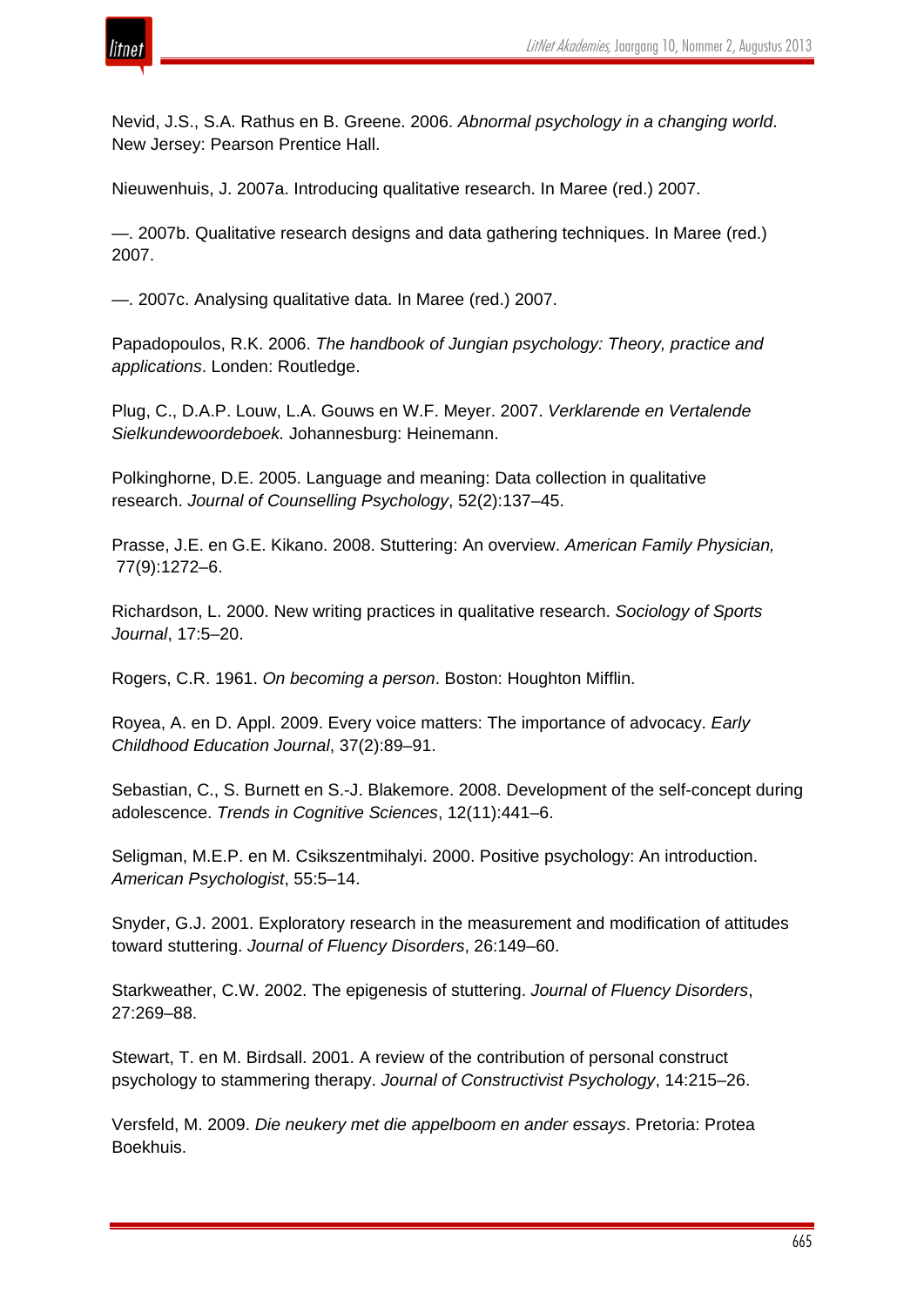

Watermeyer, B., L. Swartz, T. Lorenzo, M. Schneider en M. Priestly (reds.). 2006. *Disability and social change. A South African agenda*. Kaapstad: RGN Uitgewery.

Weiner, B. 2010. The development of an attribution-based theory of motivation: A history of ideas. *Educational Psychologist*, 45(1):28–36.

WHO (World Health Organisation). 2001. *International classification of functioning, Disability and health*. Geneva: World Health Organisation.

Zebrowski, P.M. en E.M. Kelly. 2002. *Manual of stuttering intervention*. New York: Singular.

# **Eindnotas**

<sup>1</sup> Op diagnostiese vlak word *hakkel* meestal beskryf as 'n kommunikasieversteuring wat deur die volgende waarneembare spraakonvlothede gekenmerk word: (i) herhalings van klanke (soos in *k-k-k*-*klop*), lettergrepe (*ma-ma-ma*-*mamma*) of eenlettergrepige woorde (*tas-tastas*); (ii) verlengings van klanke (*Wwwwww*aar *is jy?*); (iii) stil blokke van lugvloei in spraak; (iv) invoegings (*Ek, um, sal saamkom)*; (v) herhaling van frases (*Ons wil, ons wil, ons wil gaan oefen*) en gebroke woorde (*M [pouse]...aak dit skoon*) (DSM-IV 2007:69).

Hakkel is egter meer as slegs 'n sensoriese aantasting en kan binne verskeie ander denkraamwerke betekenis verkry. Hedendaagse teorieë adem 'n postmodernistiese tydgees in die opsig dat dit die pluralistiese aard van die epistemologie van hakkel erken. Die beklemtoning van die delikate wisselwerking tussen veelvuldige risikofaktore, insluitend 'n genetiese predisposisie vir hakkel, spraak-motoriese en taalvaardighede, asook kognitiewe, emosionele en omgewingsfaktore, beïnvloed waarskynlik die ontwikkeling van hakkel eerder as enkele onafhanklike oorsake.

<sup>2</sup> 'n Onderskeid behoort tussen spraakvlotheid en spraakonvlotheid getref te word. Spraakvlotheid word verwerf gedurende die voorskoolse jare (tweejarige tot vyfjarige ouderdom) en verwys na kinders se vermoë om klanke, lettergrepe en woorde op 'n vloeiende wyse te verbind wanneer hulle praat (Guitar 2006). Die verwerwing van spraakvlotheid word beïnvloed deur die jong kind se artikulasie- en taalvaardighede. Zebrowski en Kelly (2002) meen dat die aard van die wisselwerking tussen die bogenoemde ontwikkelingsprosesse moontlik tot spraakonvlothede kan lei.

<sup>3</sup> Die behoefte aan positiewe agting verwys na goedkeuring, waardering, liefde, respek en bewondering van ander persone. Positiewe selfagting hou hiermee verband en impliseer dus dat die persone wat deur ander geag word, ook oor hulself goed sal voel (Meyer e.a. 2003).

<sup>4</sup> Psigogeniese hakkel is gewoonlik die gevolg van emosionele trauma of spanningsvolle lewensgebeurtenisse (Guitar 2006).